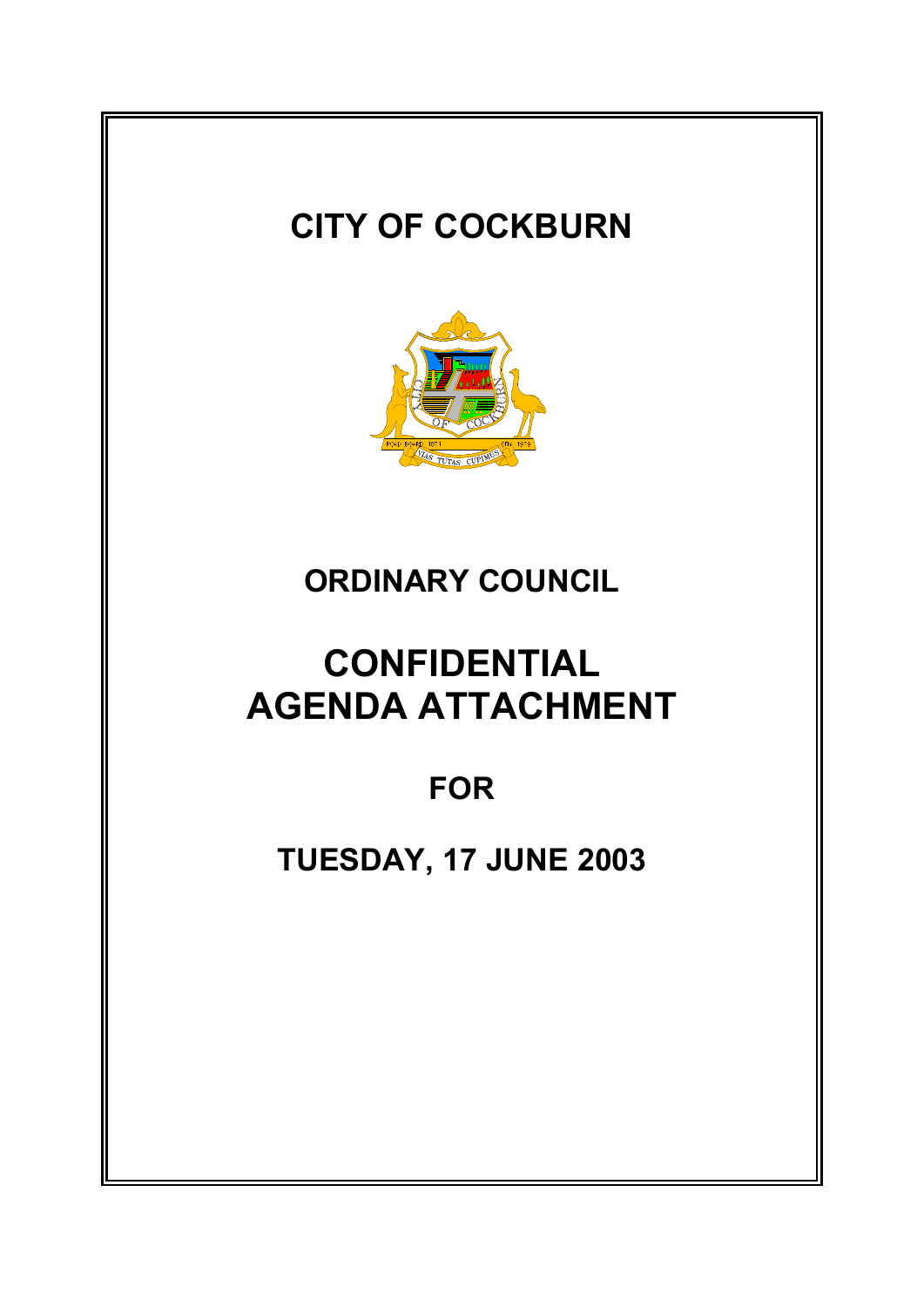$\begin{array}{c} \hline \end{array}$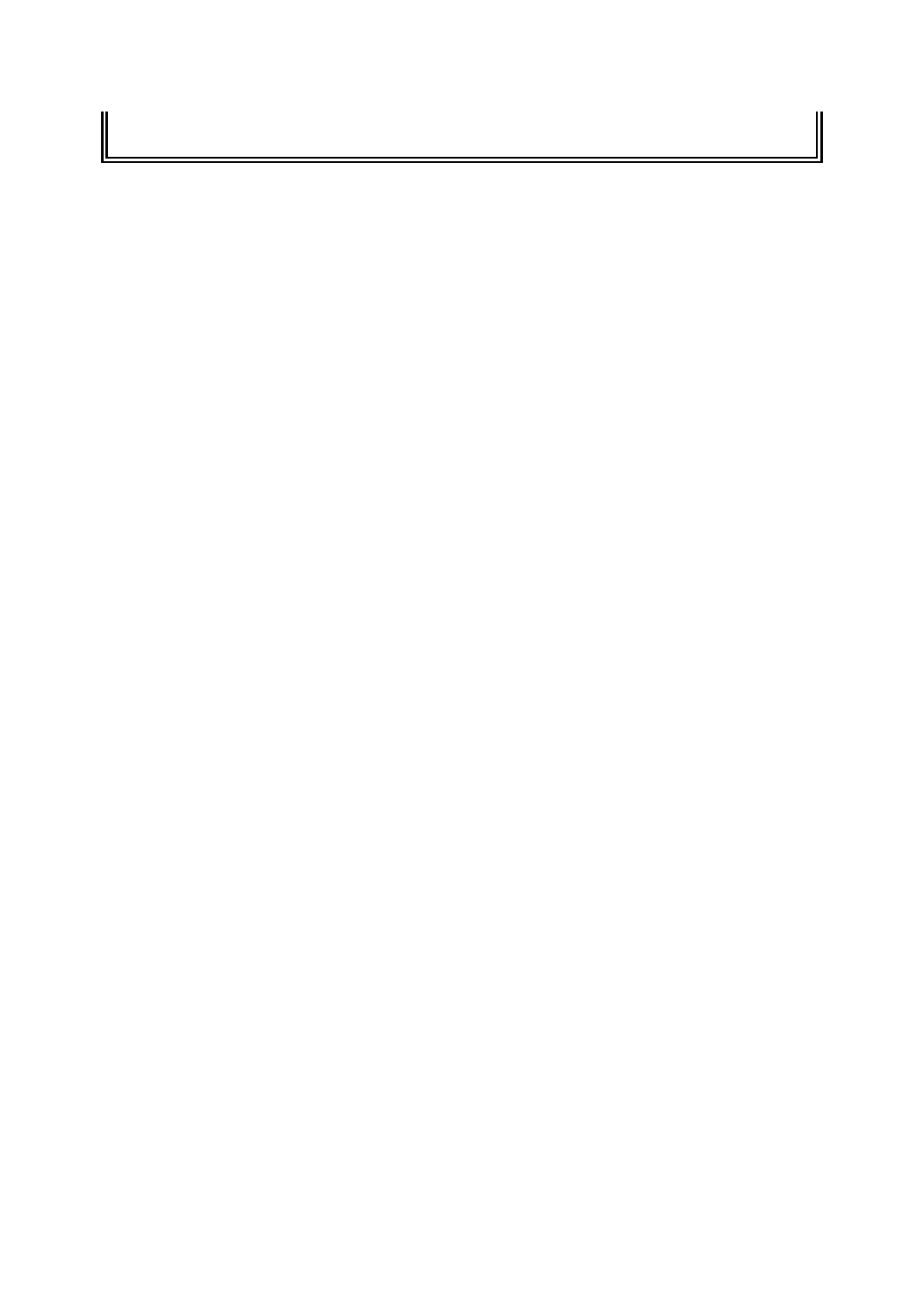# **CITY OF COCKBURN**

# **SUMMARY OF AGENDA TO BE PRESENTED TO THE ORDINARY COUNCIL MEETING TO BE HELD ON TUESDAY, 17 JUNE 2003 AT 7:00 PM**

# **Page**

| $\mathbf{1}$ . |                                                              |                                                                                                                                                         |
|----------------|--------------------------------------------------------------|---------------------------------------------------------------------------------------------------------------------------------------------------------|
| 2.             |                                                              | APPOINTMENT OF PRESIDING MEMBER (IF REQUIRED)  1                                                                                                        |
| 3.             | DISCLAIMER (TO BE READ ALOUD BY PRESIDING MEMBER) 1          |                                                                                                                                                         |
| 4.             | ACKNOWLEDGEMENT OF RECEIPT OF WRITTEN DECLARATIONS OF        |                                                                                                                                                         |
| 5.             |                                                              |                                                                                                                                                         |
| 6.             | (OCM 17/06/2003) - ACTION TAKEN ON PREVIOUS PUBLIC QUESTIONS |                                                                                                                                                         |
| 7 <sub>1</sub> |                                                              |                                                                                                                                                         |
| 8.             |                                                              |                                                                                                                                                         |
|                | 8.1                                                          | (OCM 17/06/2003) - ORDINARY COUNCIL MEETING - 20/05/2003 2                                                                                              |
| 9.             |                                                              |                                                                                                                                                         |
| 10.            |                                                              |                                                                                                                                                         |
| 11.            |                                                              | BUSINESS LEFT OVER FROM THE PREVIOUS MEETING (IF                                                                                                        |
| 12.            |                                                              | DECLARATION OF COUNCILLORS WHO HAVE NOT GIVEN DUE<br>CONSIDERATION TO MATTERS IN THE BUSINESS PAPER  3                                                  |
| 13.            |                                                              |                                                                                                                                                         |
|                | 13.1                                                         | (OCM 17/06/2003) - CREATION OF A NEW LOCALITY TO BE                                                                                                     |
|                |                                                              | 13.2 (OCM 17/06/2003) - MINOR AMENDMENT TO LOCALITY OF<br>COOGEE AND THE CREATION OF A NEW LOCALITY -<br>WOODMAN - APPLICANT: URBAN FOCUS (1050) (LJCD) |
|                | 13.3                                                         | (OCM 17/06/2003) - TENDER FOR LEGAL SERVICES                                                                                                            |
| 14.            |                                                              |                                                                                                                                                         |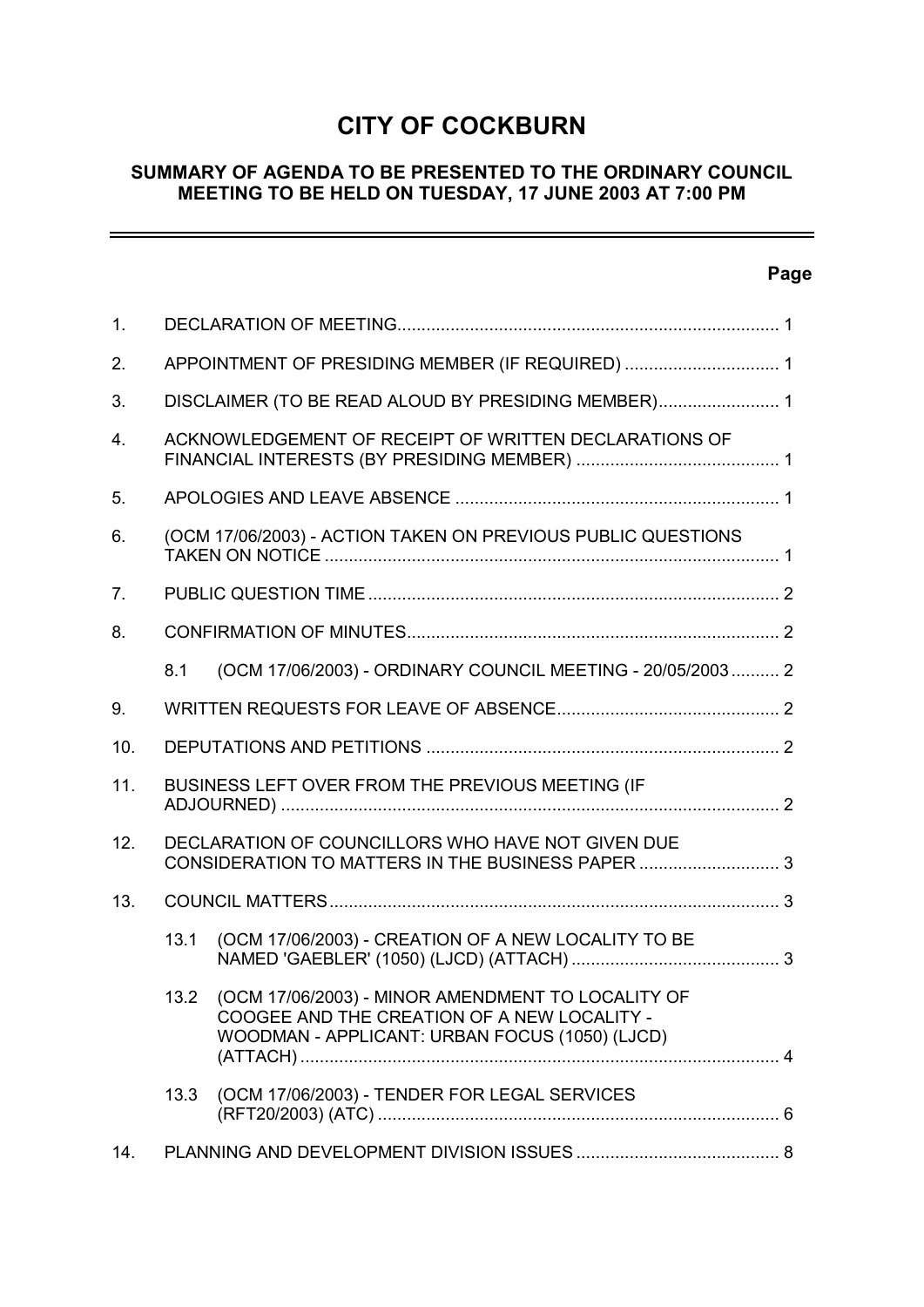|     | 14.1 | (OCM 17/06/2003) - COCKBURN BIODIVERSITY INCENTIVE<br>STRATEGY FOR PRIVATELY OWNED PROPERTIES (6134) (CB)                                                 |  |
|-----|------|-----------------------------------------------------------------------------------------------------------------------------------------------------------|--|
|     | 14.2 | (OCM 17/06/2003) - PARTIAL CLOSURE OF PEDESTRIAN<br>ACCESSWAY - LOT 11 HAMILTON ROAD, COOGEE (3317422)                                                    |  |
|     | 14.3 | (OCM 17/06/2003) - AMENDMENTS TO THE CITY OF COCKBURN<br>(LOCAL GOVERNMENT ACT) LOCAL LAWS 2000 (1116) (CW/LCD)                                           |  |
|     | 14.4 | (OCM 17/06/2003) - PRIVATE SWIMMING POOL INSPECTION<br>PROGRAM FOR 2003/2004 - TENDER NO. 22/2003 AND FUTURE                                              |  |
|     | 14.5 | (OCM 17/06/2003) - ESTABLISHMENT OF A CAFE/KIOSK -<br>RESERVE 46787 PROGRESS DRIVE, BIBRA LAKE (1114553)                                                  |  |
|     | 14.6 | (OCM 17/06/2003) - CLEANER PRODUCTION STATEMENT (6101)                                                                                                    |  |
|     | 14.7 | (OCM 17/06/2003) - PROPOSED STRUCTURE PLAN - SOLOMON<br>ROAD/CUTLER ROAD, JANDAKOT - OWNER: VARIOUS -<br>APPLICANT: KOLTASZ SMITH (9329) (JW) (ATTACH) 31 |  |
|     | 14.8 | (OCM 17/06/2003) - PROPOSED STRUCTURE PLAN - LOT 8<br>HAMMOND ROAD, SUCCESS - OWNER: MAINPLAN<br>INVESTMENTS - APPLICANT: KOLTASZ SMITH (9656) (JW)       |  |
| 15. |      | FINANCE AND CORPORATE SERVICES DIVISION ISSUES  44                                                                                                        |  |
|     | 15.1 | (OCM 17/06/2003) - LIST OF CREDITORS PAID (5605) (KL)                                                                                                     |  |
|     | 15.2 | (OCM 17/06/2003) - FREMANTLE HOUSING ASSOCIATION INC. -<br>OBJECTION AGAINST REFUSAL TO ALLOW RATES EXEMPTION                                             |  |
| 16. |      |                                                                                                                                                           |  |
|     | 16.1 | (OCM 17/06/2003) - TENDER NO. 21/2003 - HIRE OF DOZER OR<br>TRACKLOADER AT HENDERSON WASTE DISPOSAL SITE (4900)                                           |  |
| 17. |      |                                                                                                                                                           |  |
|     | 17.1 | (OCM 17/06/2003) - RESEARCH - SAFETY AND SECURITY IN                                                                                                      |  |
|     | 17.2 | (OCM 17/06/2003) - PROPOSED DENTAL HEALTH CLINIC - CIVIC                                                                                                  |  |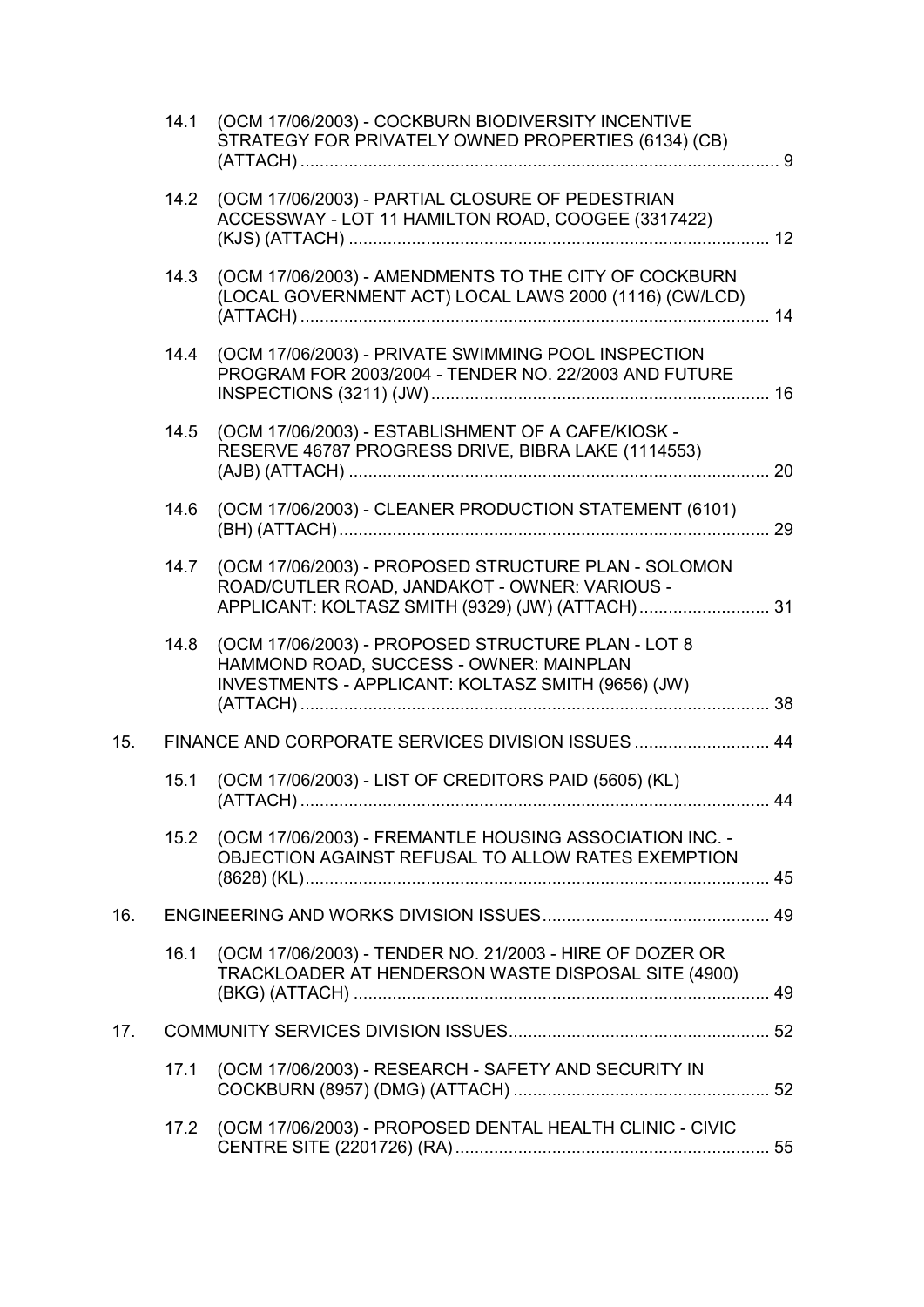|     | 17.3 | (OCM 17/06/2003) - PROPOSED DONATION - KWINANA                |  |
|-----|------|---------------------------------------------------------------|--|
|     |      | 17.4 (OCM 17/06/2003) - CULTURAL ADVISORY COMMITTEE           |  |
|     | 17.5 | (OCM 17/06/2003) - COCKBURN YOUTH ADVISORY COUNCIL            |  |
|     | 17.6 | (OCM 17/06/2003) - SENIORS DROP IN CENTRE - CIVIC CENTRE      |  |
| 18. |      |                                                               |  |
| 19. |      | MOTIONS OF WHICH PREVIOUS NOTICE HAS BEEN GIVEN  66           |  |
| 20. |      | NOTICES OF MOTION GIVEN AT THE MEETING FOR CONSIDERATION      |  |
| 21. |      | NEW BUSINESS OF AN URGENT NATURE INTRODUCED BY DECISION       |  |
| 22. |      | MATTERS TO BE NOTED FOR INVESTIGATION, WITHOUT DEBATE 67      |  |
| 23. |      |                                                               |  |
| 24. |      | (OCM 17/06/2003) - RESOLUTION OF COMPLIANCE (SECTION 3.18(3), |  |
| 25. |      |                                                               |  |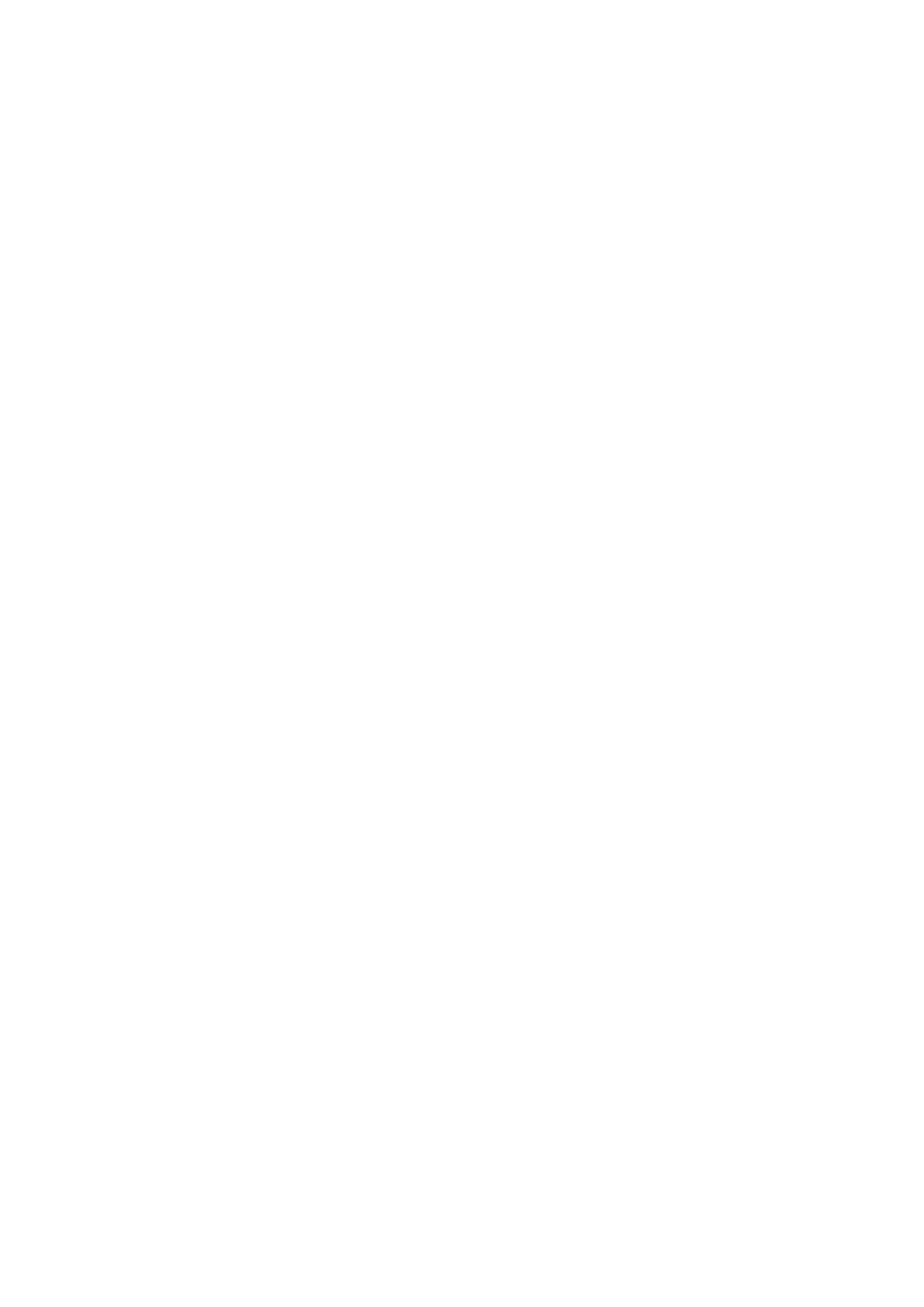# **CITY OF COCKBURN**

# **AGENDA TO BE PRESENTED TO THE ORDINARY COUNCIL MEETING TO BE HELD ON TUESDAY, 17 JUNE 2003 AT 7:00 PM**

# **1. DECLARATION OF MEETING**

# **2. APPOINTMENT OF PRESIDING MEMBER (If required)**

### **3. DISCLAIMER (To be read aloud by Presiding Member)**

Members of the public, who attend Council Meetings, should not act immediately on anything they hear at the Meetings, without first seeking clarification of Council's position. Persons are advised to wait for written advice from the Council prior to taking action on any matter that they may have before Council.

# **4. ACKNOWLEDGEMENT OF RECEIPT OF WRITTEN DECLARATIONS OF FINANCIAL INTERESTS (by Presiding Member)**

### **5. APOLOGIES AND LEAVE ABSENCE**

#### **6. (OCM 17/06/2003) - ACTION TAKEN ON PREVIOUS PUBLIC QUESTIONS TAKEN ON NOTICE**

**Colin Crook – Public Question Time – Ordinary Council Meeting 20 May 2003**  asked how much advertising money will Council be handing over to the Cockburn Herald in this financial year?

A letter dated 27 May 2003 stated that from 1 July 2002 to 27 May 2003, the City of Cockburn had spent \$38,742.16 on advertising in the Herald newspapers.

**Greg Patterson – Public Question Time – Ordinary Council Meeting 20 May 2003** – referred to the Minutes of the 17 December 2002 Ordinary Council Meeting, Minute No. 1880, where the report stated that Len Packham Reserve was underutilised and asked on what scientific basis is this assumption made that the reserve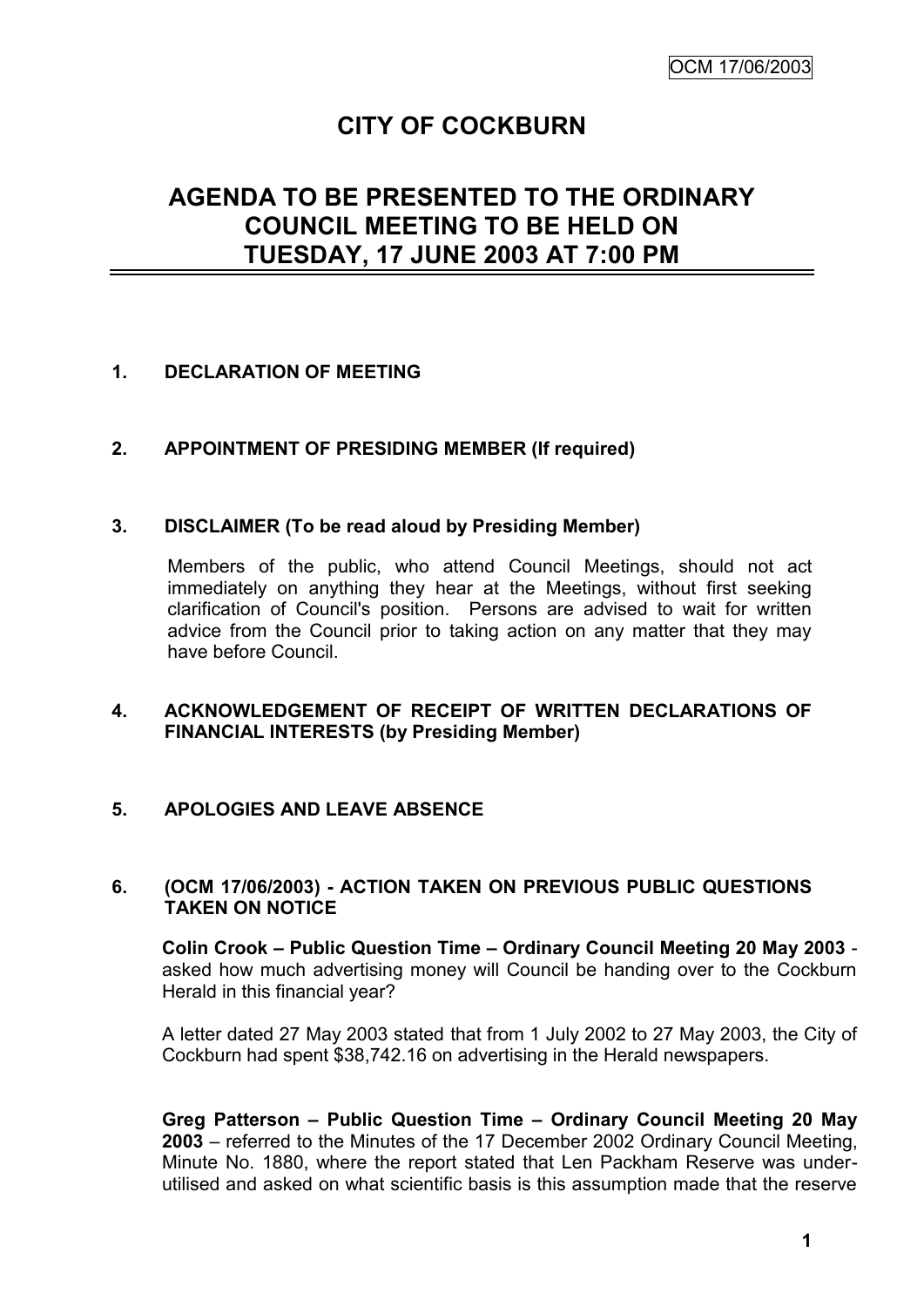is under-utilised.

A letter dated 27 May gave a comparison of usage rates from some other reserves within the City of Cockburn. One measure of the usage level of a reserve is to calculate the number of players per hectare using the reserve per annum. Firstly the playable area in hectares was calculated using overhead photography, this eliminated trees and surrounds. Then the number of registered players each year was noted including both summer and winter seasons, this information is data from the sporting clubs feedback most recently taken. From these numbers, the "Players/Hectare/Year" figure was calculated. As a comparison to Len Packham Reserve, the other reserves listed had a higher usage rate each year per hectare. The nearest in terms of usage is Tempest Park (also in Coolbellup), which has an approximate usage rate of 1.7 times that of Len Packham Reserve. It was evident from the figures provided that the Len Packham Reserve is relatively under-utilised.

# **7. PUBLIC QUESTION TIME**

### **8. CONFIRMATION OF MINUTES**

# **8.1 (OCM 17/06/2003) - ORDINARY COUNCIL MEETING - 20/05/2003**

# **RECOMMENDATION**

That the Minutes of the Ordinary Council Meeting held on Tuesday 20 May 2003 be accepted as a true and accurate record.

# **COUNCIL DECISION**

# **9. WRITTEN REQUESTS FOR LEAVE OF ABSENCE**

# **10. DEPUTATIONS AND PETITIONS**

# **11. BUSINESS LEFT OVER FROM THE PREVIOUS MEETING (If adjourned)**

Nil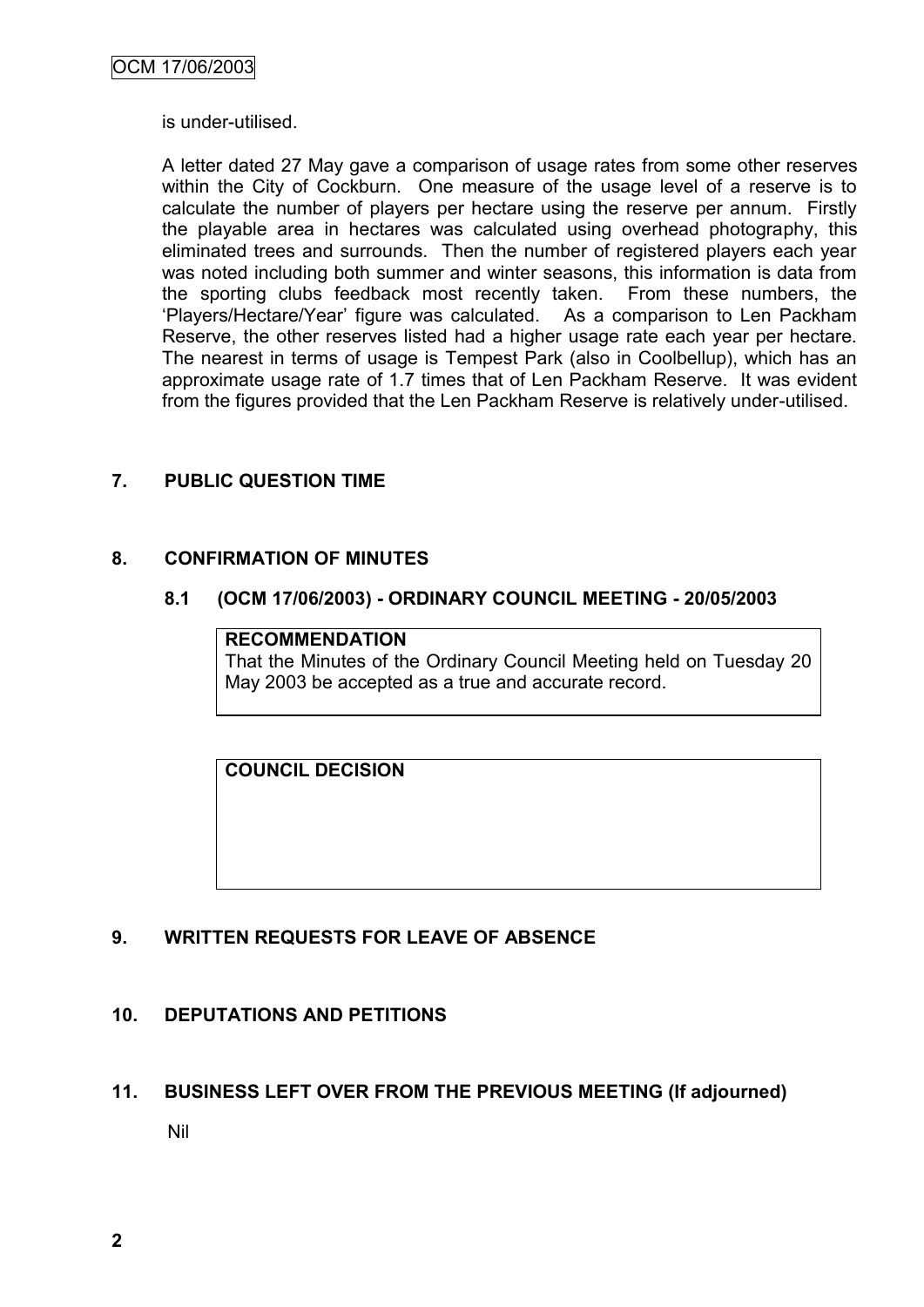### **12. DECLARATION OF COUNCILLORS WHO HAVE NOT GIVEN DUE CONSIDERATION TO MATTERS IN THE BUSINESS PAPER**

### **13. COUNCIL MATTERS**

### **13.1 (OCM 17/06/2003) - CREATION OF A NEW LOCALITY TO BE NAMED 'GAEBLER' (1050) (LJCD) (ATTACH)**

#### **RECOMMENDATION**

That Council propose the suburb name of "Gaebler", defined as the area in part bounded by Gibbs Road, Rowley Road, east of the Kwinana Freeway and Lyon Road (as shown on map attached to the agenda), in a survey of effected landowners and subject to there being no substantive objections, recommend the suburb name to the Geographic Names Committee.

**COUNCIL DECISION**

# **Background**

The area hatched on the attached diagram is presently a part of the locality known as Banjup.

#### **Submission**

N/A

### **Report**

The area shown in the diagram is ear marked for residential subdivision and structure plans for part of the area have already been approved.

The concept to create a new locality evolved from discussions with the Manager Planning Services as it was viewed as being inappropriate to have residential properties and rural properties within the same locality. The object of the proposal is to separate residential properties from rural properties. Hence, the properties outside the proposed locality will be in Banjup.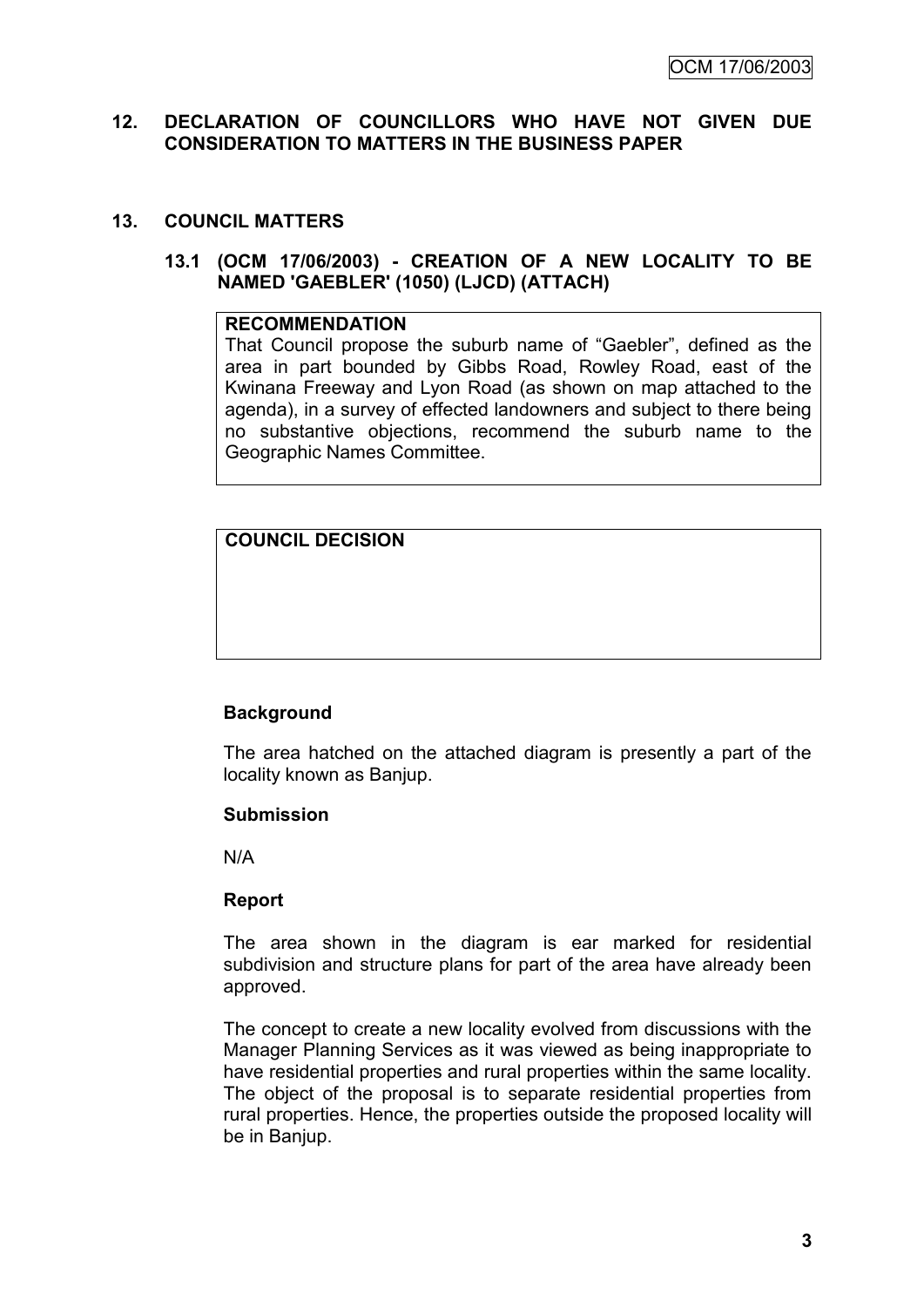As the now defunct Jandakot Roads Board forms a part of the City of Cockburn it was intended to name the new locality "Nicholson" after William Nicholson the first Chairman of the Jandakot Roads Board, but the name was rejected by the Geographic Names Committee. The names Lyon and Gaebler were then submitted with the first mentioned being rejected leaving Gaebler as being acceptable.

The area of the proposed new locality can be described as the area designated for residential development between Gibbs Road and Rowley Road, immediately east of the Kwinana Freeway and south of the suburb of Atwell.

The name Gaebler is recommended because Waldemar Gaebler was a pioneer of the district from 1904 until his death. He owned and farmed a land holding (J.A.A. Lot 291) which is located within the development area.

#### **Strategic Plan/Policy Implications**

Key Result Area "Facilitating the Needs of Your Community" refers.

#### **Budget/Financial Implications**

N/A

### **Legal Implications**

N/A

### **Community Consultation**

The community affected by the proposal will be surveyed to ascertain their views on the proposed suburb name of "Gaebler".

### **Implications of Section 3.18(3) Local Government Act, 1995**

N/A

### **13.2 (OCM 17/06/2003) - MINOR AMENDMENT TO LOCALITY OF COOGEE AND THE CREATION OF A NEW LOCALITY - WOODMAN - APPLICANT: URBAN FOCUS (1050) (LJCD) (ATTACH)**

# **RECOMMENDATION**

That Council informs Urban Focus that it is not prepared to consider changing the boundaries of the suburbs of Coogee and Spearwood, nor is it prepared to consider a change to the suburb name of Munster in accordance with its applications of 2 & 6 February 2003.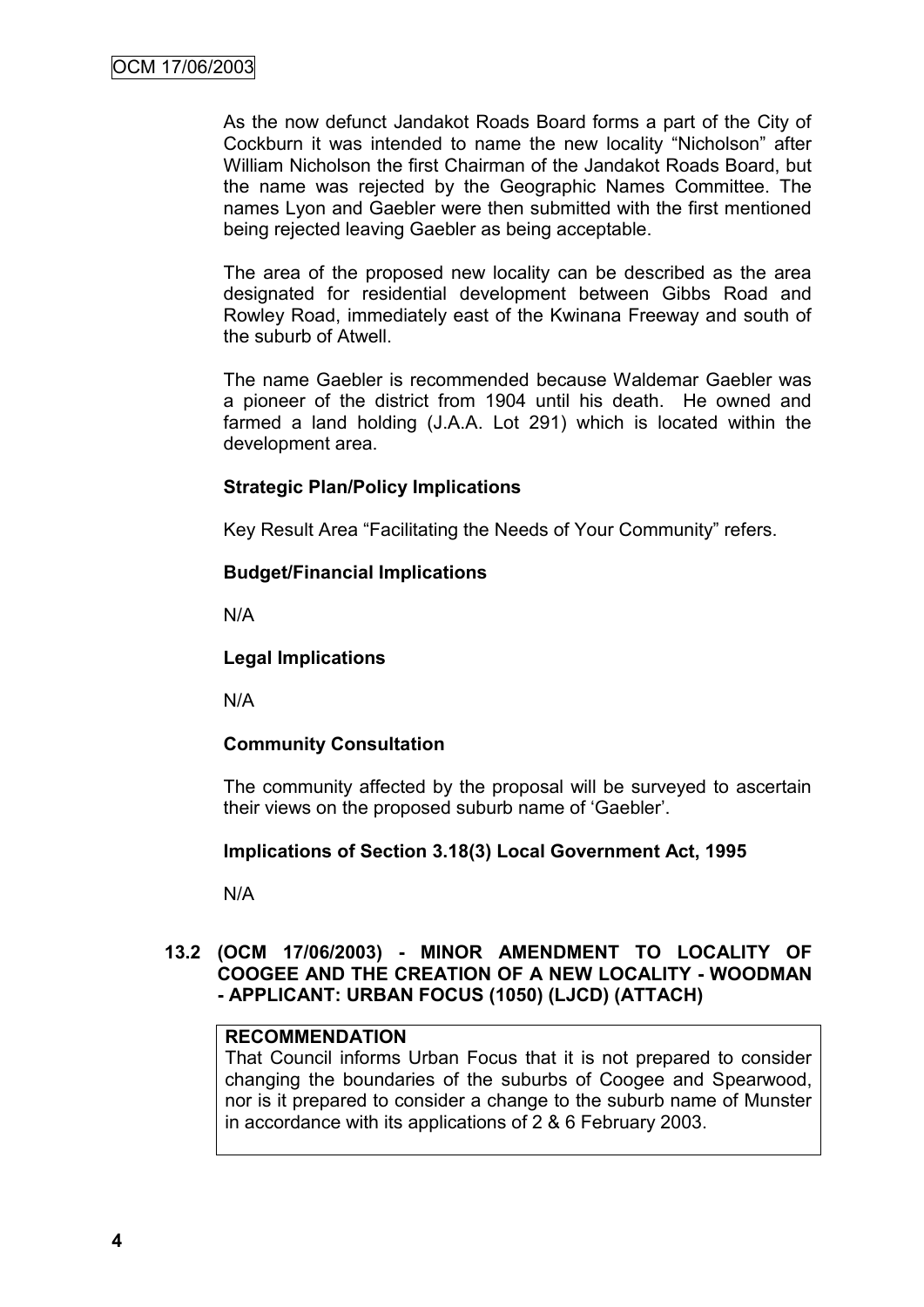# **COUNCIL DECISION**

# **Background**

The current locality boundaries as shown on diagram "A" attached to the Agenda have existed for some time.

### **Submission**

Urban Focus submitted an application dated 2 February 2003, to amend the locality boundary of Munster to include a small portion of land into the locality of Coogee. The area in question is hatched on diagram "B" attached to the Agenda. A description of the area is – commencing at the junction of Hamilton Road and Mayor Road, following Mayor Road until the alignment of Beeliar Drive, west along Beeliar Drive until the junction of Hamilton Road and then north along Hamilton Road back to the starting point.

In addition, on 6 February 2003, Council received an application from Urban Focus to amend its locality boundaries so as to delete the locality of Munster, creating a new locality to be named Woodman and extending the localities of Wattleup and Spearwood.

### **Report**

Urban Focus are the appointed managers of the proposed subdivision of the Mollica"s land south of Mayor Road with part of the land holding within the locality of Coogee and the other part within the locality of Munster.

The current suburb boundaries between Coogee, Spearwood and Munster are clearly defined along important and significant roads (see diagram A). There appears to be no rationale in changing the boundary for a minor area other than some perceived value in a residential development being in the suburb of Coogee rather than Spearwood.

In respect to the letter of 6 February 2003 from Urban Focus, the name of Munster has been a suburb of Cockburn for many years. Council has previously surveyed landowners within Munster in respect to a name change for suburb. Council"s decision at that time was to retain the name.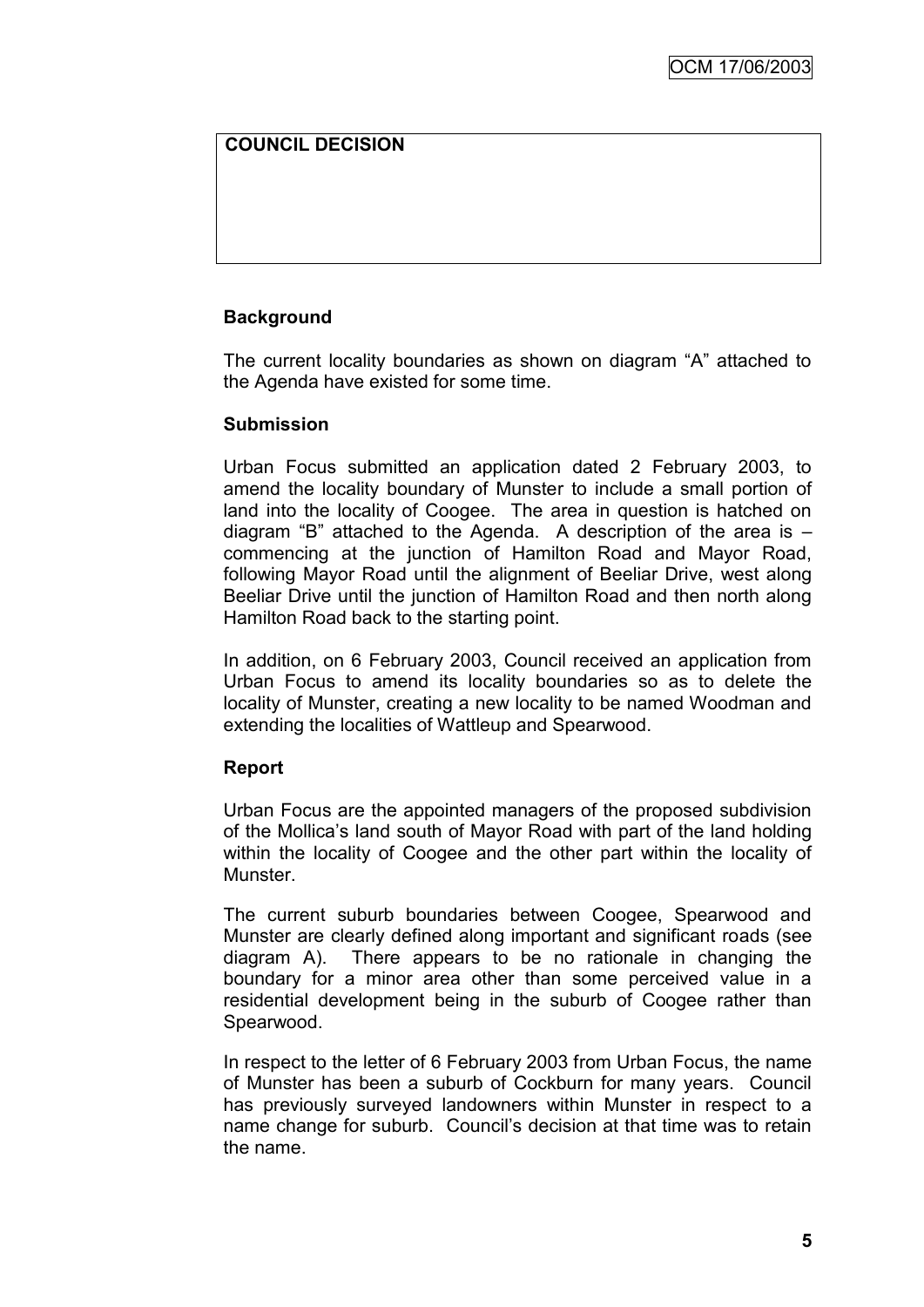It is proposed that Urban Focus be advised that Council is not prepared to consider either of the proposals put forward by Urban Focus.

# **Strategic Plan/Policy Implications**

Key Result Area "Facilitating the Needs of Your Community" refers.

### **Budget/Financial Implications**

A full costing estimate of \$20.00 per property has previously been determined for Council to undertake surveys of this kind. Over 1000 properties are effected.

# **Legal Implications**

The Department of Land Administration, through its GNC, is the responsible authority for approving amendments to suburb boundaries. However, Council"s comments would be taken into consideration given the scale of the proposed amendments.

# **Community Consultation**

If the proposal proceeds, the community will be consulted through the landholder's survey.

### **Implications of Section 3.18(3) Local Government Act, 1995**

N/A

# **13.3 (OCM 17/06/2003) - TENDER FOR LEGAL SERVICES (RFT20/2003) (ATC)**

# **RECOMMENDATION**

That Council:

- (1) accept Tender No. RFT20/2003 for the provision of legal services for the City of Cockburn, to form a panel from the following firms for a period of one year commencing 1 July 2003:
	- 1. Jackson McDonald
	- 2. McLeods
	- 3. Mullins Handcock;
	- 4. Minter Ellison; and
- (2) appoint the firm of McLeods to act on a retainer basis for legal advice for a period of one year commencing 1 July 2003.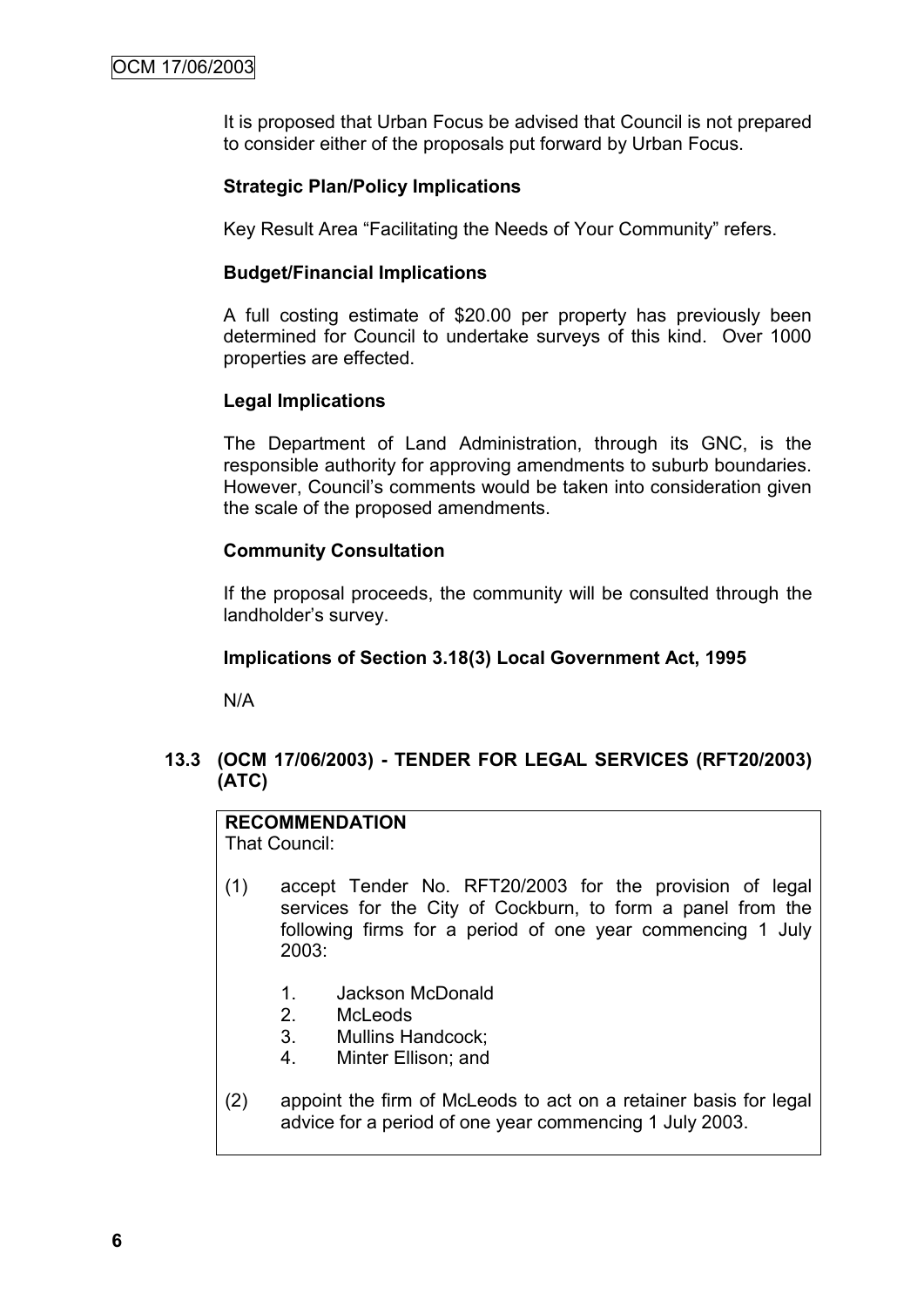# **COUNCIL DECISION**

# **Background**

At its meeting on 15 April 2003, Council decided to call tenders for the provision of legal services for the period of one year on the basis of the appointment of a panel.

### **Submission**

Nine tenders were received in response to the advertised tender request. These were from the following firms:

- 1. Marks & Sands
- 2. Watts & Woodhouse
- 3. Maltman & Associates
- 4. Kott Gunning
- 5. Jackson McDonald
- 6. McLeods
- 7. Deacons
- 8. Minter Ellison
- 9. Mullins Handcock

### **Report**

Tenders for the provision of legal services for the City of Cockburn were advertised in the West Australian and closed on 3 June 2003. Clr Allen has requested that the tender results be presented to Council for decision.

Nine (9) tender responses were received but only six (6) of those fully complied with the criteria set out in the tender document. The six firms whose tender complied were:

- a. Jackson McDonald
- b. Mcleods
- c. Mullins Handcock
- d. Marks & Sands.
- e. Deacons
- f. Minter Ellison

The purpose of the tender was to select a panel of firms which were suitable to provide legal services for the City of Cockburn. The qualitative criteria used in the evaluation process was: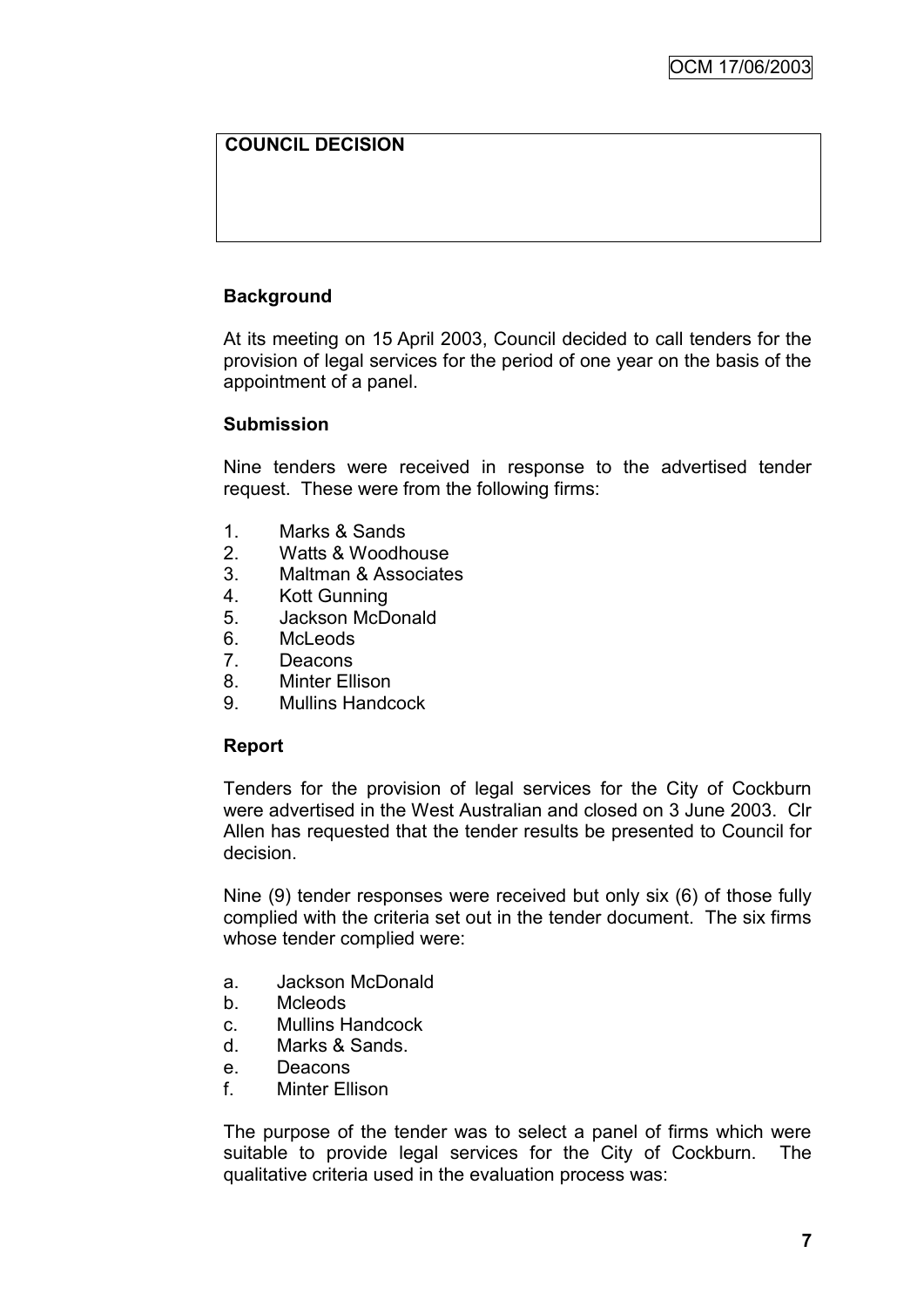- a. Demonstrated experience in supplying similar services to local governments.
- b. Skills and experience of key personnel.
- c. Tenderers' resources.
- d. A demonstrated understanding of the required tasks.

While price was not a criteria in selecting suitability to be part of a panel, price will be taken into account by Administration when determining which firm is best used for a particular purpose.

After evaluating the tenders from those firms, it is believed that Jackson McDonald, Mcleods, Mullins Handcock and Minter Ellison would all be suitable firms to form a panel of legal advisors for Council. Marks and Sands and Deacons' experience in local government matters were limited and is therefore not considered suitable in regard to this tender. Of the four firms considered suitable, only McLeods provided information on operating on a retainer basis. Mcleods has successfully operated on a retainer basis with the City of Cockburn for a number of years and it is considered appropriate for this arrangement to continue.

# **Strategic Plan/Policy Implications**

"Managing Your City" refers.

### **Budget/Financial Implications**

Funds are contained in Council"s annual budget for legal services.

### **Legal Implications**

The firms appointed would provide legal advice to Council.

### **Community Consultation**

N/A

### **Implications of Section 3.18(3) Local Government Act, 1995**

Nil.

### **14. PLANNING AND DEVELOPMENT DIVISION ISSUES**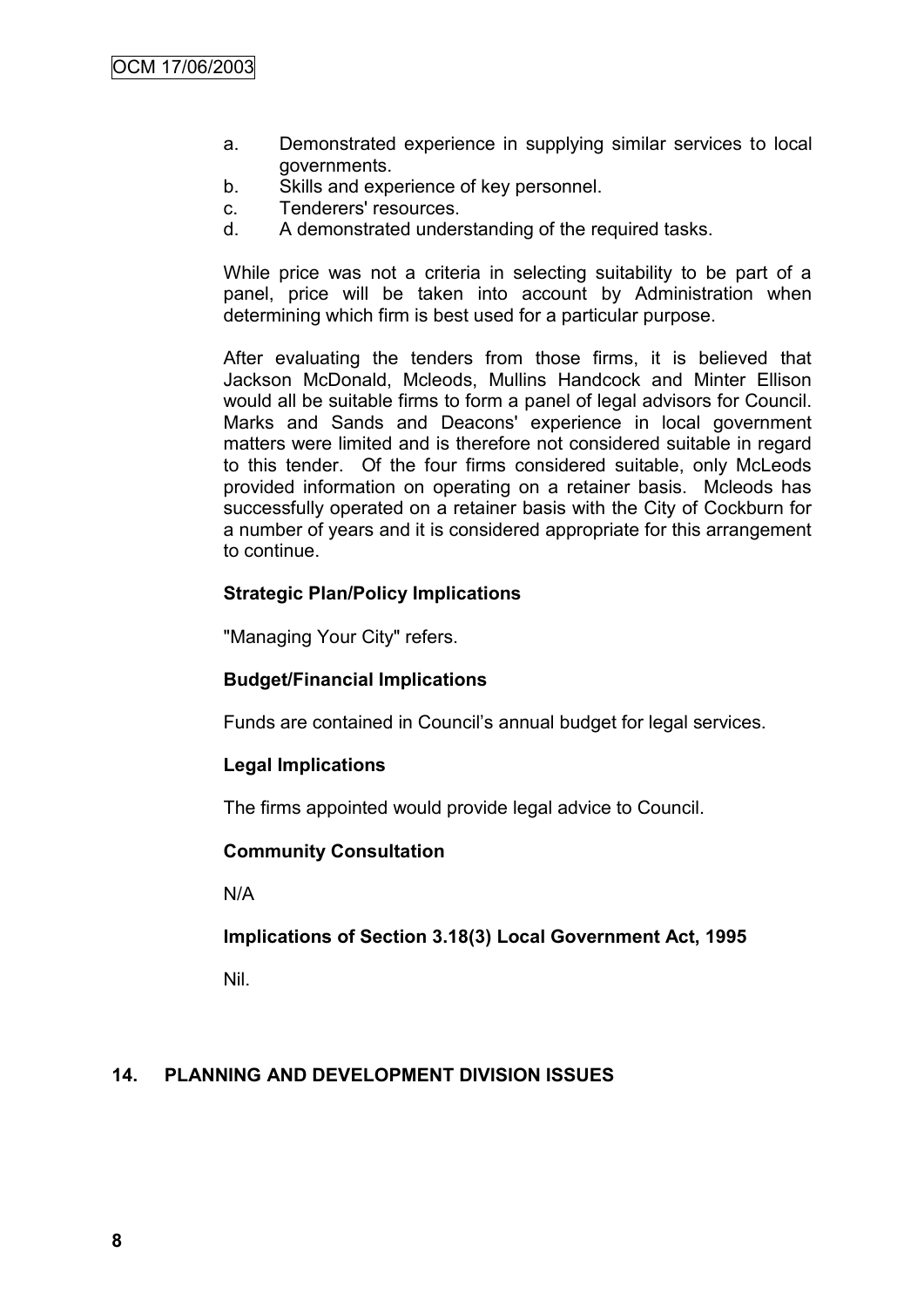### **14.1 (OCM 17/06/2003) - COCKBURN BIODIVERSITY INCENTIVE STRATEGY FOR PRIVATELY OWNED PROPERTIES (6134) (CB) (ATTACH)**

**RECOMMENDATION** That Council:

- (1) receive the report;
- (2) support the concept of providing incentives for the owners of privately owned land within the Rural, Rural Living and Resource zones within the district to retain bushland as part of a strategy to protect and maintain biodiversity;
- (3) include \$10,000 on the Budget for the 2003/04 Financial Year for a Biodiversity Incentive Strategy;
- (4) support the trialling of the Cockburn Biodiversity Incentive Strategy for privately owned properties within the district, in relation to grants; and
- (5) a report be submitted to a future Council Meeting for approval, detailing the final strategy with regard to the grant system.

# **TO BE CARRIED BY ABSOLUTE MAJORITY OF COUNCIL**

# **COUNCIL DECISION**

### **Background**

In March 2002, an application was made jointly by the Cities of Rockingham and Cockburn and the Town of Kwinana for a grant from the Perth Biodiversity Project (round 1). The application was successful and \$16,000 was received to appoint an officer for six months to conduct research on existing bushland incentive schemes such as rate rebates, covenants, subsidies and training packages.

During the research phase and preparation of the draft Strategy, expressions of interest were again sought for projects seeking funding from the Perth Biodiversity Project round 2). The Cities of Rockingham and Cockburn and the Town of Kwinana considered that the second stage of the landowner incentive project, the implementation phase,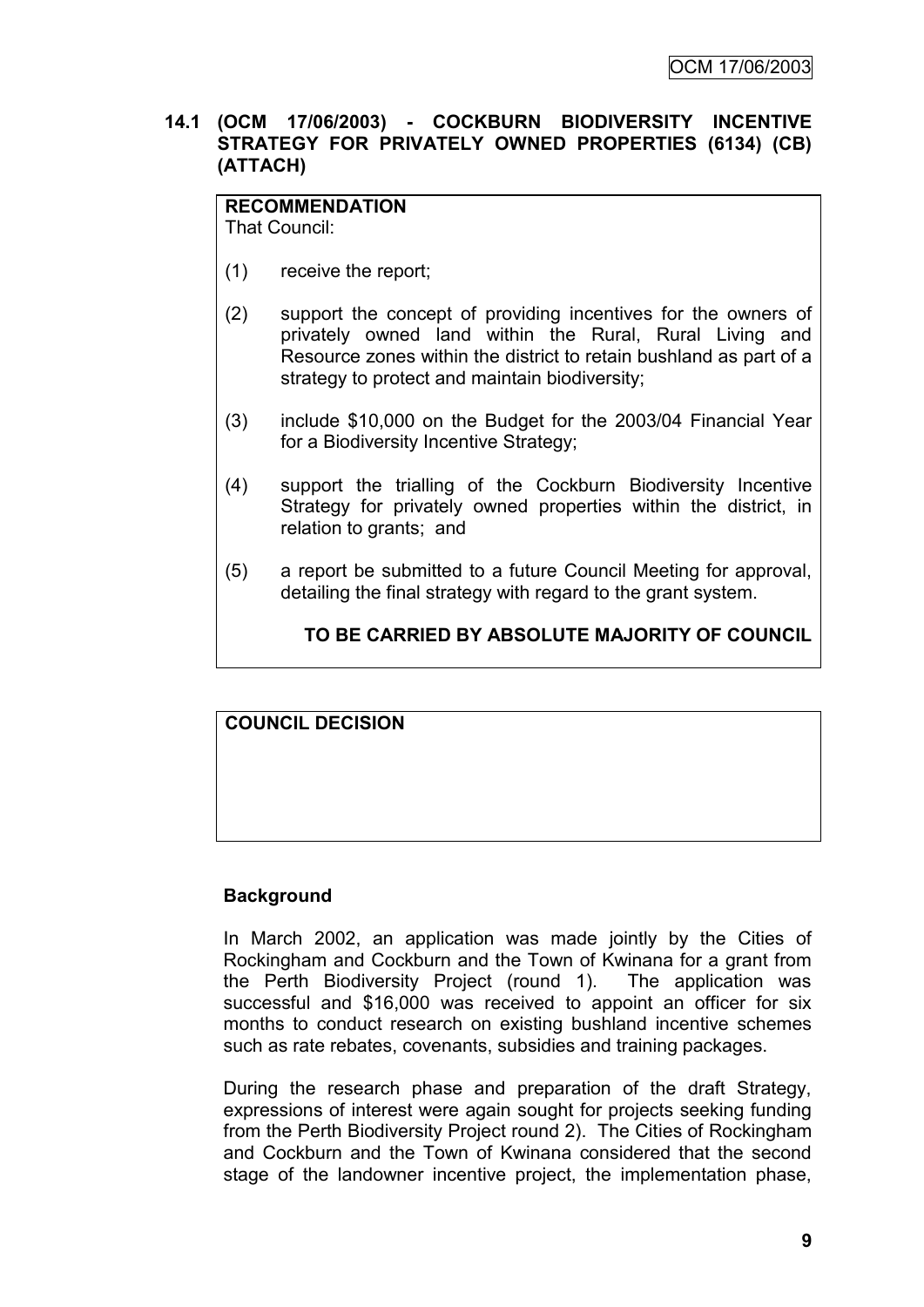would be a suitable project for which to seek funding. Subsequently, an application was drafted to seek funds for the final production and printing of the incentives package and to provide initial 'seed' funding to implement the final incentives. The application was for a grant of \$25,000.

The application was successful on the proviso that Council demonstrates a financial commitment to progressing the implementation of the Landowner Incentives Strategy. A subsequent time-frame required this commitment before the end of May 2003.

In addition to the research undertaken in round 1 regarding existing incentive schemes in other local governments, a landowner questionnaire was sent to all residents in the rural and special rural zones within the City to gain insight into current bushland management and to identify the preferred forms of incentives that may be offered as part of the strategy.

#### **Submission**

The officer appointed by the participant councils has now completed the Biodiversity Incentives Research (round 1) and has submitted a report regarding the incentive schemes. Council staff have used the report as the basis for a draft Landowner Incentives Strategy for the City of Cockburn.

The draft Strategy is structured on the preferred options from the landowner questionnaire to try to maximise the uptake of the incentives. The main incentives preferred by landowners are grants/subsidies for materials, rate rebates and training packages/educational material.

It was apparent that a number of matters will require further detailed consideration however, given the time constraints for the (round 2) funding established by the Perth Biodiversity Project, it is planned to trial a grant system to determine landowner interest in biodiversity management and to promote Council's progress towards adopting an incentives strategy. The recommended amount to be set aside for the grant is \$10,000 (plus an estimated \$5,000 from the Perth Biodiversity Fund). This commitment by Council will meet the requirements of the Perth Biodiversity Funding.

A copy of the "Cockburn Biodiversity Incentive Strategy for Privately Owned Properties" is attached to the Agenda.

### **Report**

A grants system for bushland management is one of the easiest forms of incentives for Council to administer and trial. The grants would be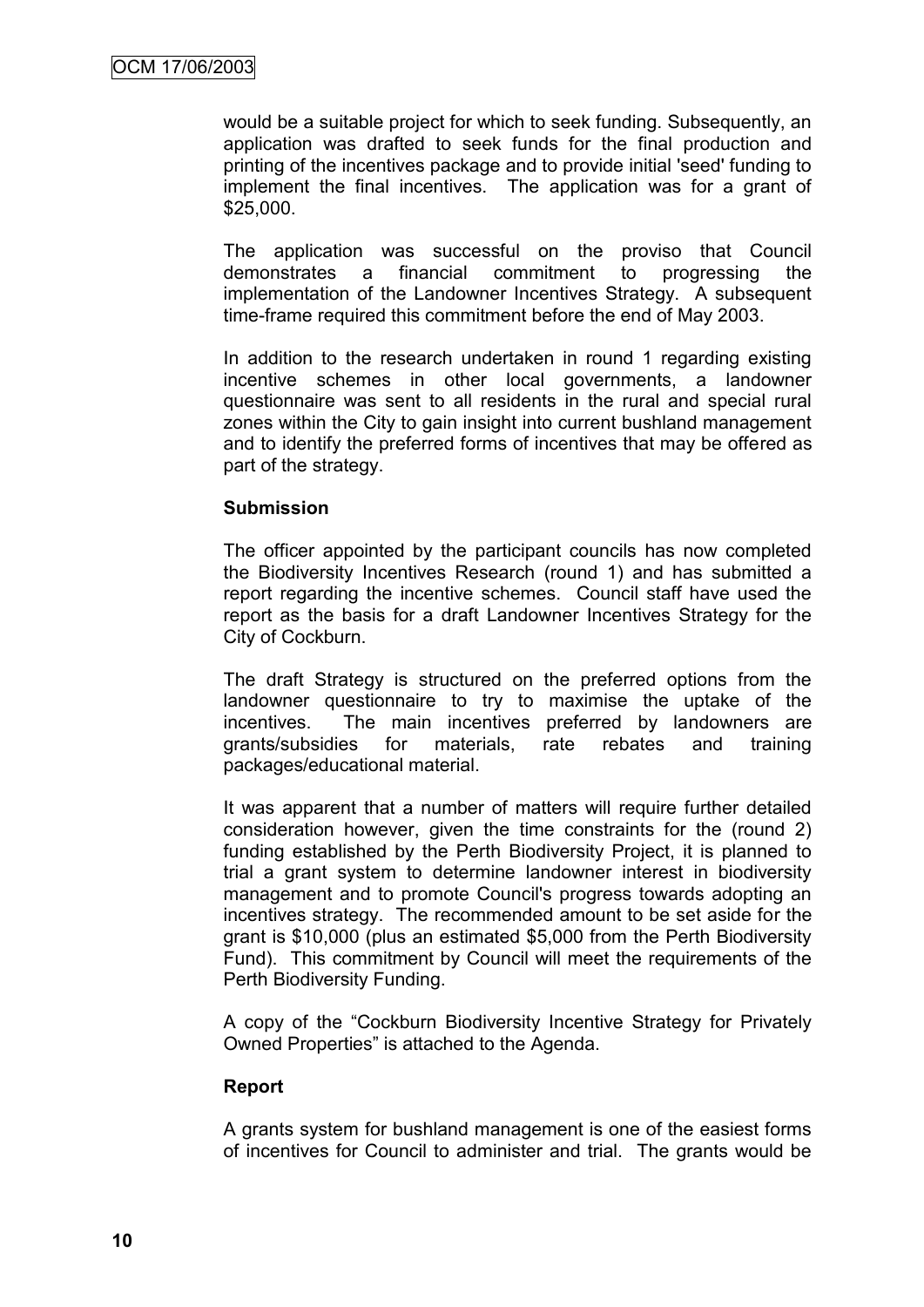for materials only and would be available on a one-off trial for 2003/04 (to be reviewed in April 2004).

The applications would be assessed against broad selection criteria and ranked in a priority order. Administration of the grants would require assessment of the proposals submitted, monitoring to determine whether the works have been carried out, the distribution of the grant money and the collation of management agreements as a condition of the funding.

Whilst this funding will not assist all bushland owners in the rural, rural living or resource zones, it will hopefully generate interest in bushland management and encourage landowners to submit a proposal. The funding would also require considerable input from the landowner to carry out the tasks proposed. For example, Council may pay for fencing materials but the landowner would be required to erect the fence themselves. Likewise, Council may pay towards weeding and revegetation materials, yet the landowner would be required to carry out the on-ground works.

It is proposed that Council allocate \$10,000 in the 2003/04 budget to be used to contribute to improved overall management of local biodiversity on private property within the district.

In addition to the proposed \$10,000 allocation, funding received from the Perth Biodiversity Project would also contribute to the pool of funds for the grant subsidies. Of the \$25,000 made available by the Perth Biodiversity Project (round 2), final production and printing of the incentives package is estimated to cost approximately \$5,000. The remaining \$20,000 would be shared appropriately between the municipalities of Rockingham, Kwinana and Cockburn. This would amount to approximately \$5,000 per Council, taking into account advertising costs and administration. Therefore, the likely pool of funds would be \$15,000.

Whilst the Landowner Incentives Strategy is still being finalised in terms of other incentives to be offered (rate rebates and training packages), to obtain the allocated funding from the Perth Biodiversity Project, a commitment towards implementing the strategy must be made. It is therefore considered that a trial for a grants system be endorsed in the interim of further incentives being presented to Council. The final administration arrangement for the grant system will be presented to Council prior to the advertising for applications.

It is anticipated that the Town of Kwinana and City of Rockingham will also be progressing a grants system in the interim of the final strategy being endorsed by Council.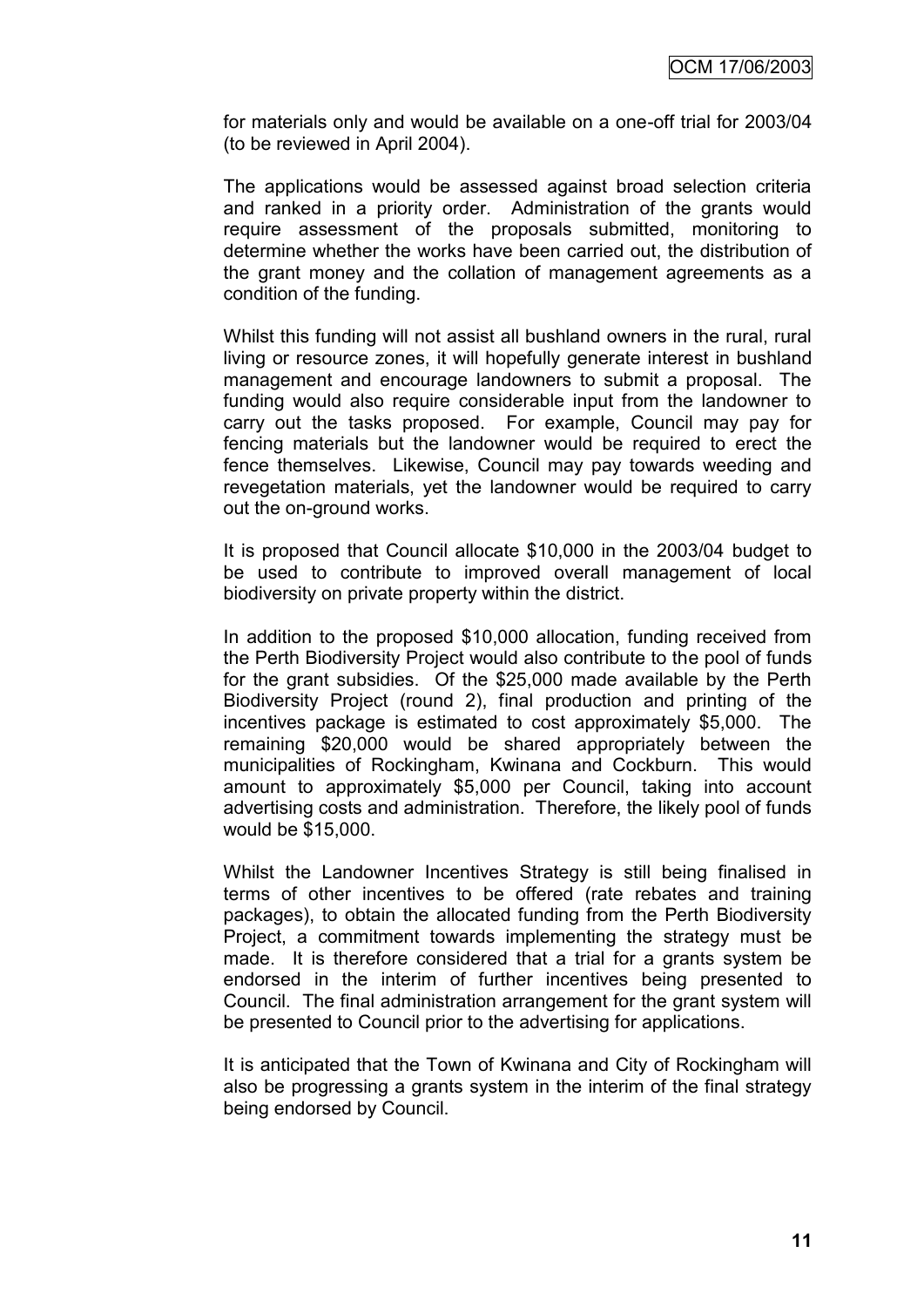# **Strategic Plan/Policy Implications**

The Corporate Strategic Plan Key Result Areas which apply to this item are:-

- 3. Conserving and Improving Your Environment
	- *"To conserve the quality, extent and uniqueness of the natural environment that exists within the district."*
	- *"To manage the City's waste stream in an environmentally acceptable manner."*

### **Budget/Financial Implications**

To enable the Biodiversity Strategic Incentive Scheme to be trialled, \$10,000 be included in the 2003/04 budget.

### **Legal Implications**

During the trialling of the incentive strategy it may be necessary to seek legal advice on specific issues that may arise as a result of implementing the recommended strategies contained in the report.

#### **Community Consultation**

Undertaken as part of the preparation of the landowners incentive strategy.

In excess of 97 survey questionnaires were returned out of 338 circulated, a response rate of 28%. Refer to the Agenda attachment.

#### **Implications of Section 3.18(3) Local Government Act, 1995**

Not applicable. However, the WA Local Government Association is currently preparing a comprehensive document for local government "Perth Biodiversity Project", to which the Council will need to have due regard.

### **14.2 (OCM 17/06/2003) - PARTIAL CLOSURE OF PEDESTRIAN ACCESSWAY - LOT 11 HAMILTON ROAD, COOGEE (3317422) (KJS) (ATTACH)**

### **RECOMMENDATION**

That Council request that the Department of Land Administration close 4.5 metres of the 0.1m wide Pedestrian Accessway adjoining Lot 11 Hamilton Road, Coogee subject to the following:

1. The owners of Lot 11 Hamilton Road, Coogee agreeing in writing to the endorsement of a memorial on the Certificate of Title of Lot 11, advising current and future owners that the City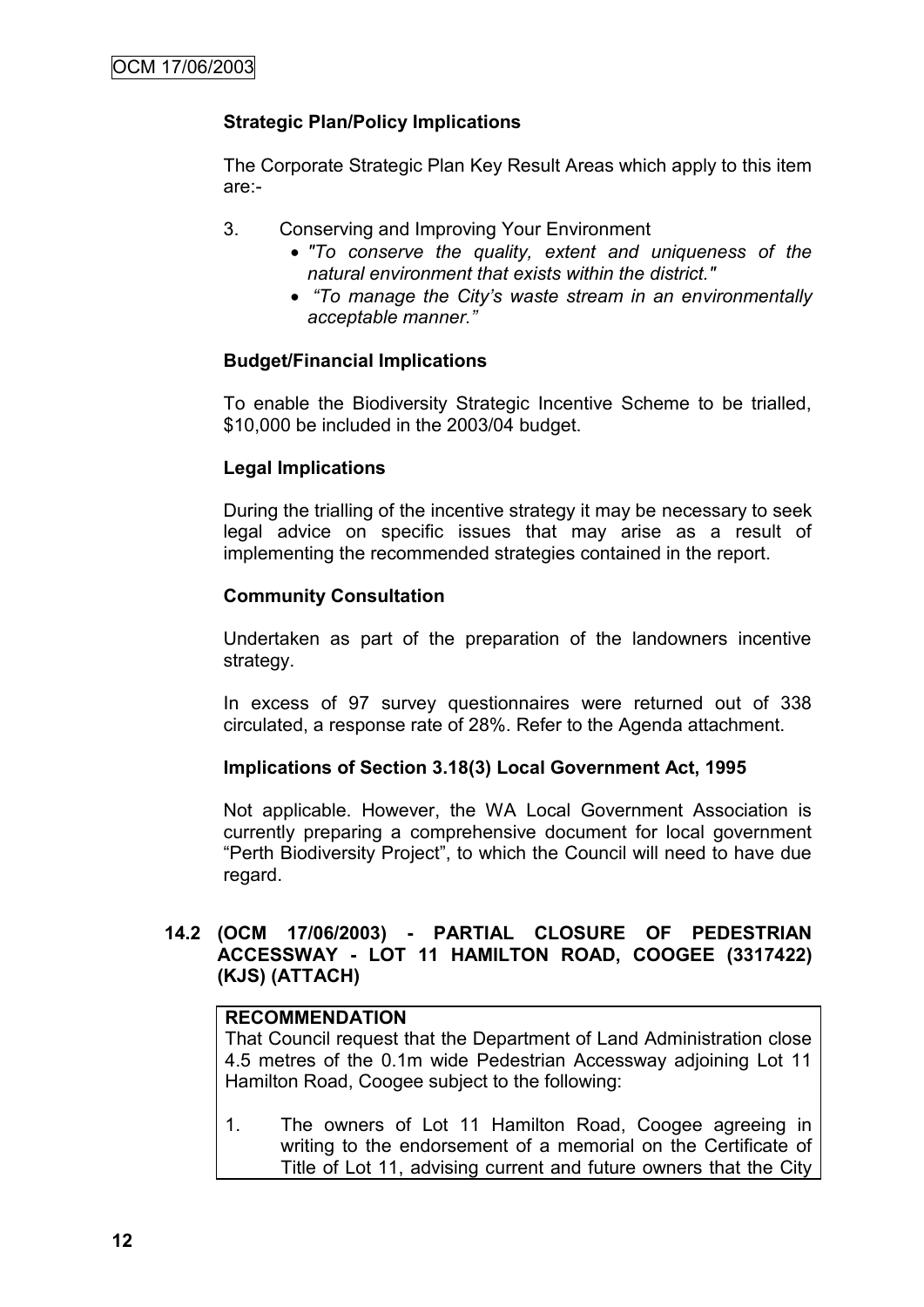of Cockburn will not modify the median strip in Hamilton Road adjoining Lot 11 to allow access across the median strip to the southbound lane.

2. The owners of Lot 11 agreeing in writing to purchase the pedestrian accessway and meeting all other costs associated with the closure.

# **COUNCIL DECISION**

# **Background**

N/A

### **Submission**

Complex Land Solutions, on behalf of the beneficial owner of the property Danshaw Nominees Pty Ltd, has made a written request dated 12 May 2003 for the partial closure of a pedestrian accessway which is located along part of the lots frontage to Hamilton Road to restrict road access to the land.

### **Report**

The owners wish to subdivide lot 11 into 4 lots. Two of the proposed lots will have a common access point 4.5 metres wide at the southern end of the property.

Opposite this access point Hamilton Road bends to the south east and for safety reasons, a median strip has been placed in the road pavement.

For traffic safety reasons it is not desirable for the median strip in front of Lot 11 to be broken. Consequently, the proposed access will only have left in and left out movements.

In the past, the means to deny access to the portion of Lot 11 opposite the median strip was to create a strip of land 0.1 metre wide with a tenure of pedestrian accessway. The proposed memorial on title achieves the same outcome without compromising safety.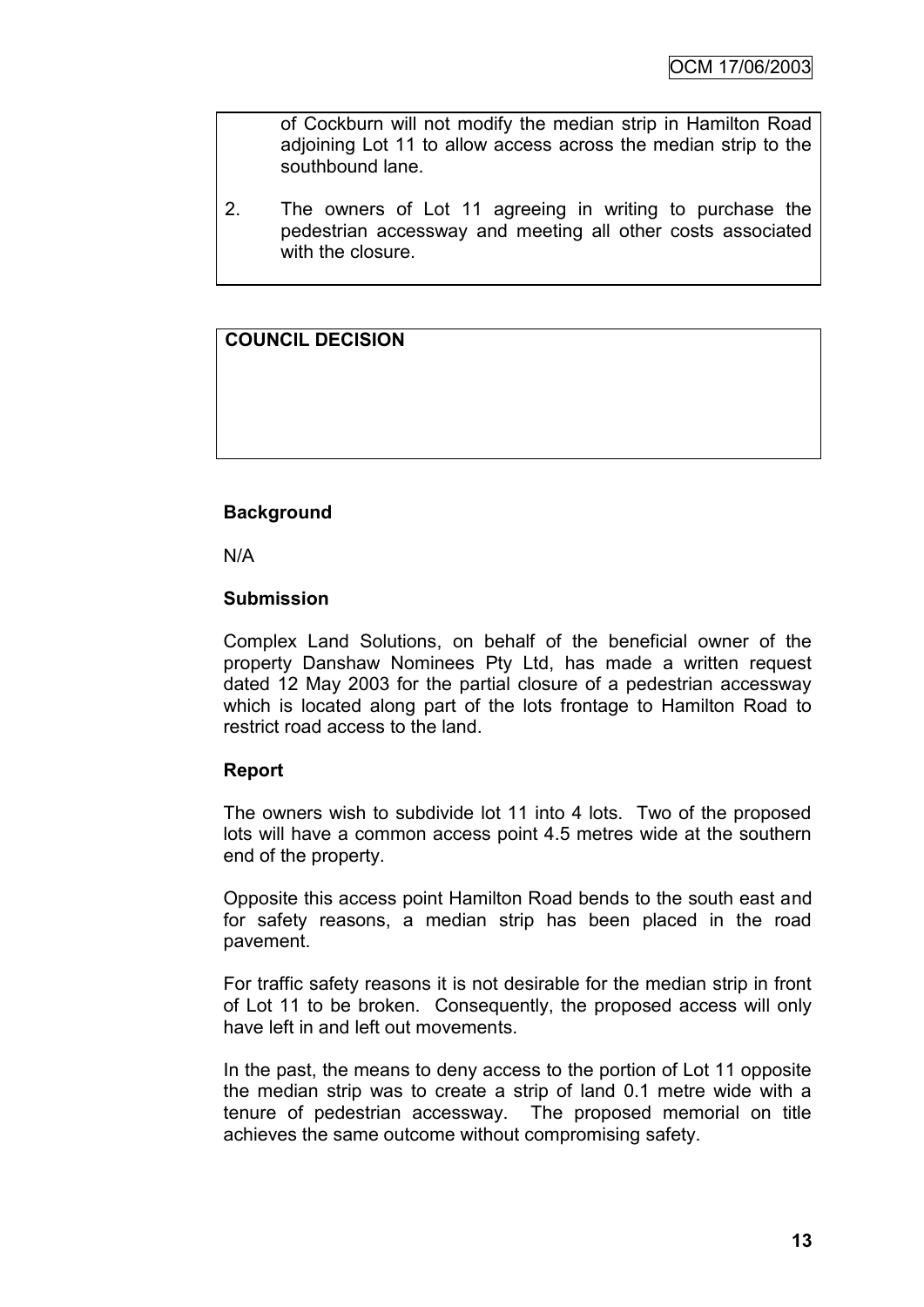# **Strategic Plan/Policy Implications**

The Corporate Strategic Plan Key Result Areas which apply to this item are:-

- 2. Planning Your City
	- *"To ensure that the planning of the City is based on an approach which has the potential to achieve high levels of convenience for its citizens."*

### **Budget/Financial Implications**

N/A.

# **Legal Implications**

Nil.

# **Community Consultation**

N/A

# **Implications of Section 3.18(3) Local Government Act, 1995**

Nil.

# **14.3 (OCM 17/06/2003) - AMENDMENTS TO THE CITY OF COCKBURN (LOCAL GOVERNMENT ACT) LOCAL LAWS 2000 (1116) (CW/LCD) (ATTACH)**

#### **RECOMMENDATION**

That Council pursuant to section 3.12(2) of the Local Government Act 1995, resolve to amend the City of Cockburn (Local Government Act) Local Laws 2000, as recorded in the attachment to this report and to perform the necessary statutory procedures to ensure the promulgation of the amendments.

**COUNCIL DECISION**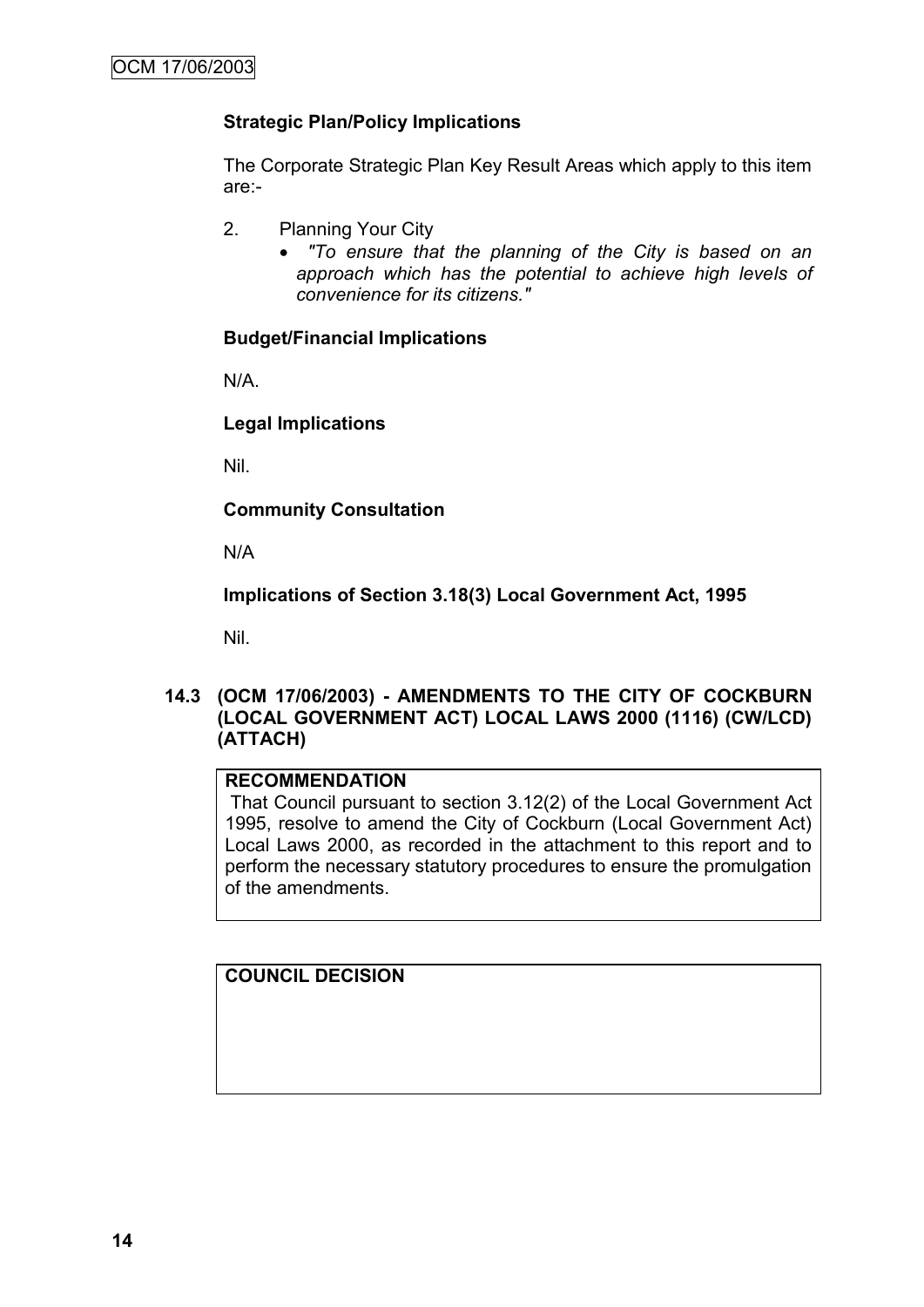# **Background**

The City of Cockburn (Local Government Act) Local Laws 2000 came into force on 24 October 2000.

### **Submission**

N/A.

# **Report**

Provisions in the City of Cockburn Local Laws relating to dogs (other than Dog Act complaints, keeping of horses, miniature horses, miniature pigs, poultry (including Ostrich and Emus), bees and engaging in spray painting or fibre glassing), specify a time in which the activities are not permitted or not permitted without the written approval of Council.

Since the proclamation of the Hope Valley-Wattleup Redevelopment Act 2000, Council"s Local Laws have had no jurisdiction in respect to the above land use activities within the Wattleup area because Wattleup has no zoning classification under Council's Town Planning Scheme.

It is proposed to include another definition in section 1.6 of the Local Laws 2000, which will allow the Local Laws 2000 to apply to these areas of the district.

Notwithstanding the above, the current licence issued to Hawkers, Stallholders and Street Vendors contain conditions that are not embodied in the City of Cockburn (Local Government Act) Local Laws 2000. It is considered appropriate if the Local Laws are amended to include normal licence conditions.

# **Strategic Plan/Policy Implications**

The Corporate Strategic Plan Key Result Areas which apply to this item are:-

- 1. Managing Your City
	- *"To provide effective monitoring and regulatory services that administer relevant legislation and local laws in a fair and impartial way."*

# **Budget/Financial Implications**

N/A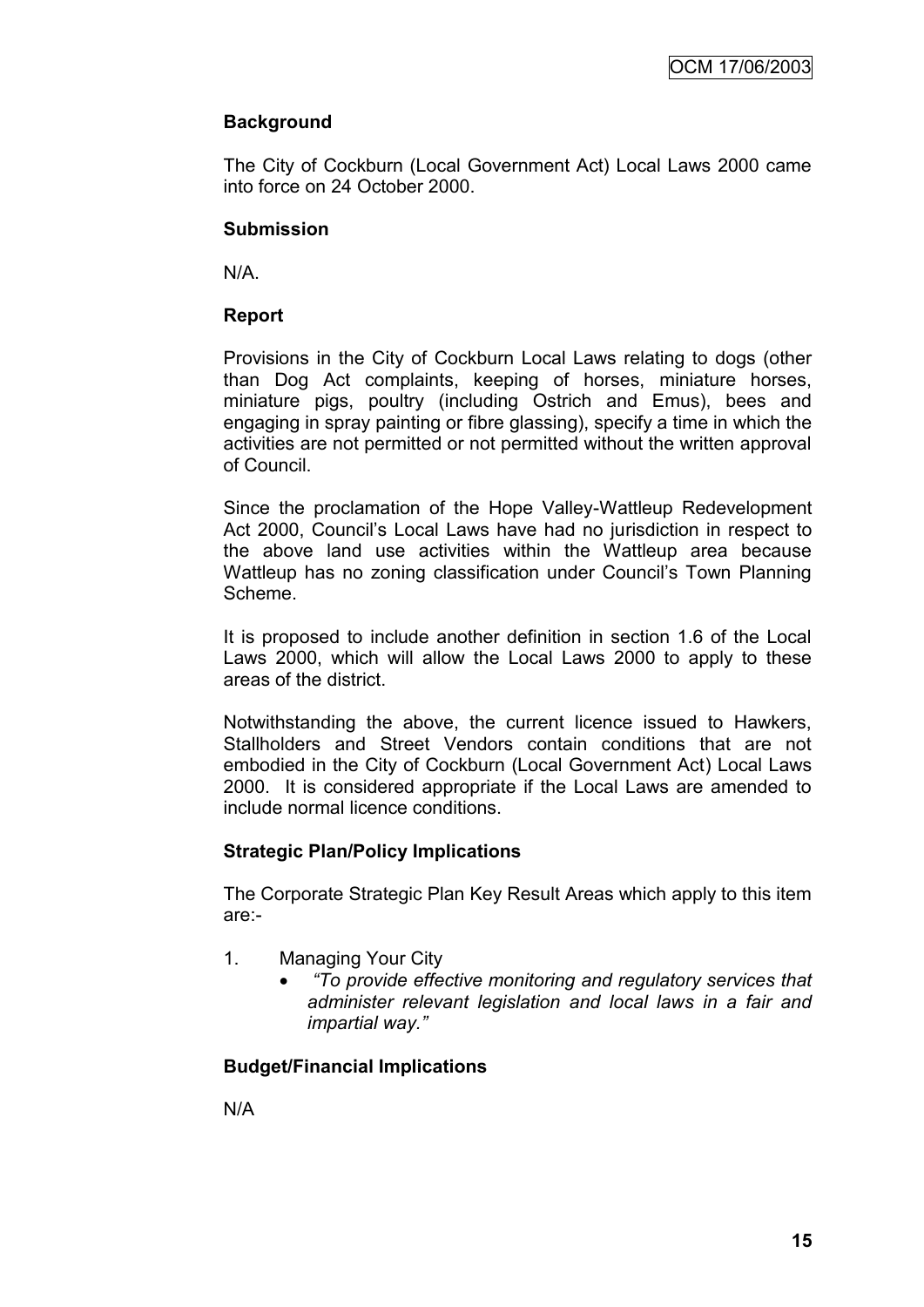# **Legal Implications**

Nil.

### **Community Consultation**

If Council accepts the amendments, the Statutory Process requires that an advertisement is published in a Newspaper informing the community of the proposed amendment to the Local Laws 2000 and offering the opportunity to the community to comment on the proposed amendments.

# **Implications of Section 3.18(3) Local Government Act, 1995**

Nil.

# **14.4 (OCM 17/06/2003) - PRIVATE SWIMMING POOL INSPECTION PROGRAM FOR 2003/2004 - TENDER NO. 22/2003 AND FUTURE INSPECTIONS (3211) (JW)**

# **RECOMMENDATION**

That Council:

- (1) accept the tender submitted by C.E. Nicholls & Son Pty Ltd for Tender No. 22/2003 – Inspection Services Private Swimming Pools, for an all inclusive price of \$26.10 per pool;
- (2) authorise the following persons to inspect land and swimming pools pursuant to Sections 245A (1) and 245A (5) and exercise the powers pursuant to Section 245A (6) of the Local Government (Miscellaneous Provisions) Act 1960, within the City of Cockburn subject to compliance with the Tender/Contract Documents 22/2003:
	- Mr Cyril Ernest Nicholls
	- Mrs June Rose Nicholls
- (3) authorise Mr Steven Lawrance O"Meara to inspect land and swimming pools pursuant to Sections 245A (1) and 245A (5) and exercise the powers pursuant to Section 245A (6) of the Local Government (Miscellaneous Provisions) 1960, within the City of Cockburn;
- (4) set the pool inspection levy at \$39.50 per pool owner in 2003/2004 based on the tender price, together with Council"s administrative costs and that such fee be included in the 2003/04 budget as a levy on all pool owners; and
- 5) request the preparation of a report on the possible change from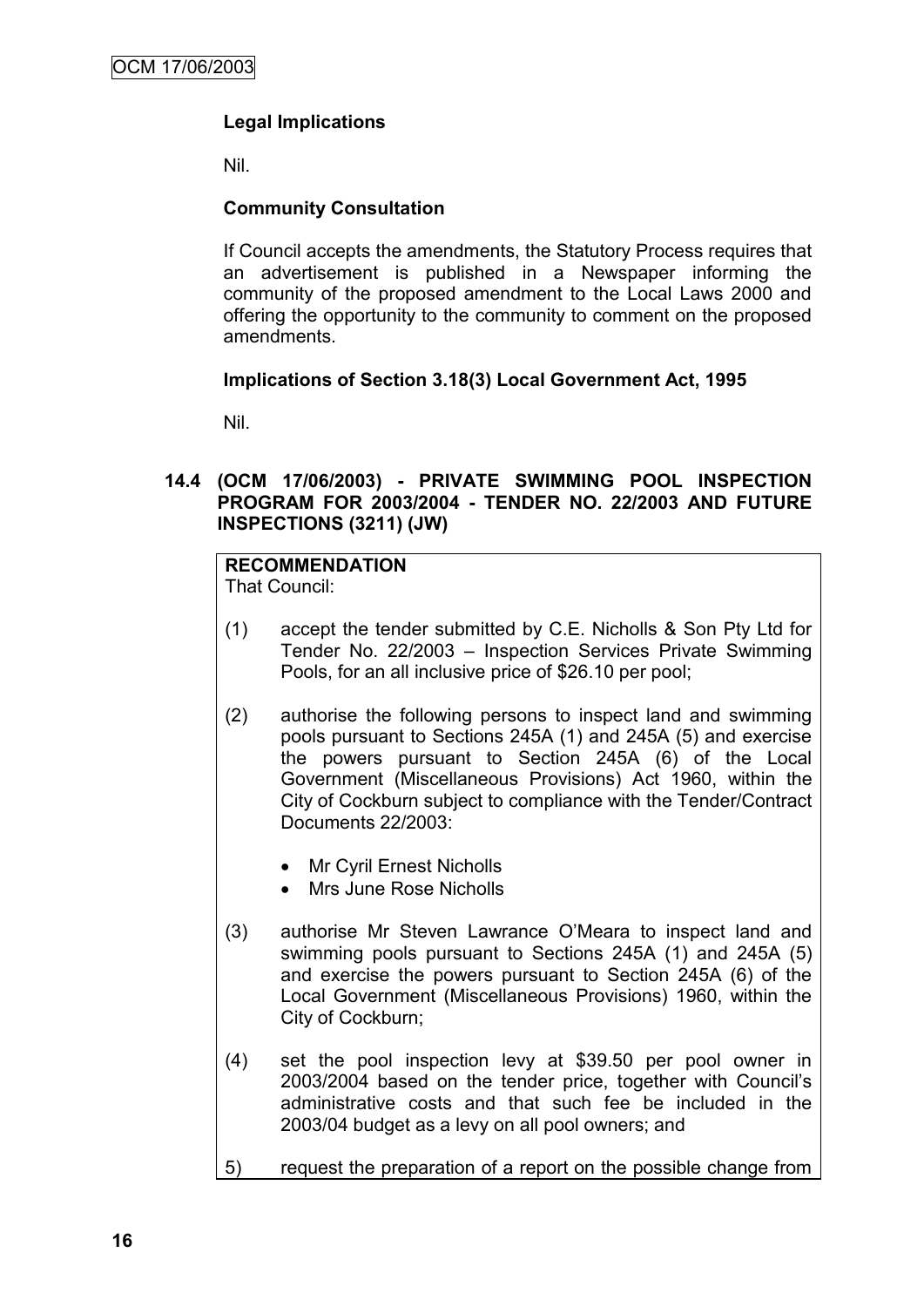the contract private pool inspection program once every four years, to an ongoing in-house inspection program commencing in the financial year 2004/2005, for further consideration by Council.

**TO BE CARRIED BY ABSOLUTE MAJORITY OF COUNCIL**

# **COUNCIL DECISION**

### **Background**

The Local Government (Miscellaneous Provisions) Act 1960 requires that all private swimming pool barriers be inspected at least once every 4 years. This has been a requirement since 1992.

Accordingly the next swimming pool inspection program must be completed by 30 June 2004.

The swimming pool legislation requires private swimming pools to be inspected by authorised persons to ensure that pool fencing/gates and barriers comply with the Building Regulations 1989.

The Local Government (Miscellaneous Provisions) Act 1960 allows a local government for a financial year to impose a uniform charge on all owners of properties with private swimming pools to cover the estimated cost of carrying out the inspections. The Building Regulations state the charge shall not exceed \$55 (GST inclusive).

The City in the past has addressed swimming pool inspections by engaging appropriately qualified contractors/persons to carry out the function every fourth year. To fund the inspection program, a levy was applied to the rates every fourth year when the inspections were carried out. The levy for the previous three rounds of inspections was \$40 (1992), \$35 (1996) and \$32 (2000).

The Royal Life Saving Society carried out the last round of inspections in 1999/2000. A total of 2600 pools were inspected.

The City has a total of 3358 registered pools as of the end of April 2003. This is an increase of 758 pools (30%) in a little less than 4 years.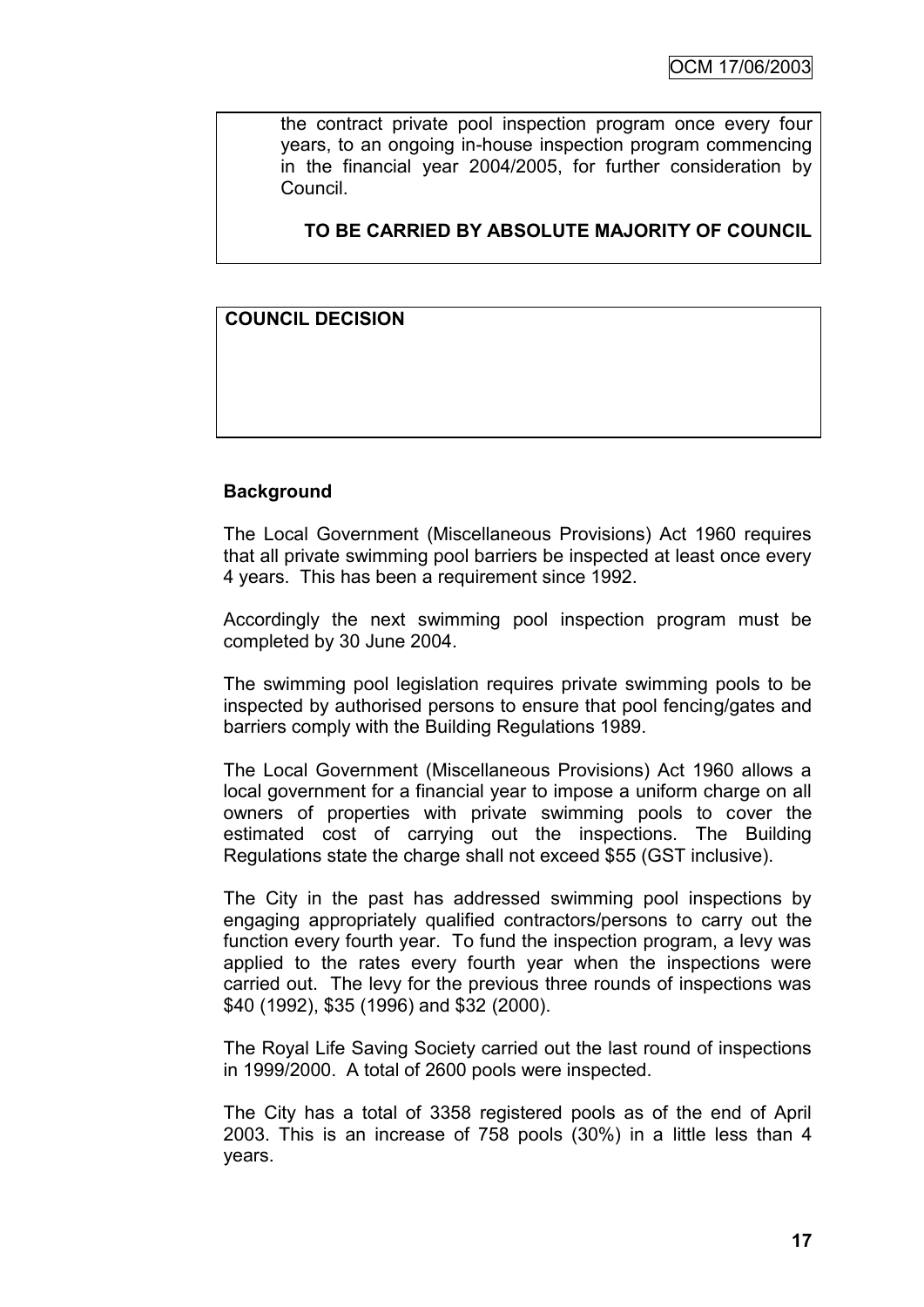The provision of the pool inspection program for 2003/2004 has again been put to tender to be carried out by a suitably qualified and experienced contractor.

Consideration needs to be given to how Council intends to provide the statutory service after 2003/2004. The number of pools has grown to the point where an ongoing in-house inspection program needs to be considered as it could provide cost savings.

### **Submission**

N/A

### **Report**

A total of two(2) tender submissions were received for the provision of the pool inspection service on behalf of the City. These were as follows;

- 1. C.E Nicholls & Son Pty Ltd
- 2. The Royal Lifesaving Society Australia WA Branch (Inc)

The tenders were assessed by a panel comprising;

- Principal Building Surveyor Mr John West
- Acting Director Planning & Development Mr Allen Blood
- Purchasing Officer Mr Gary Ridgway.

The tenders were assessed against the criteria set out in clauses 1.7.2 and 1.7.3 of the tender document which are as follows;

- Demonstrated experience in completing similar projects 30%
- Skills and experience of key personnel 20%
- Tenderers resources 10%
- Demonstrated understanding of the required tasks 15%
- Tendered price 25%

The results of the assessment were as follows;

| <b>Tender</b><br>No. | <b>Contractor</b>  | <b>Price</b> | <b>Multi Criteria Score</b> |
|----------------------|--------------------|--------------|-----------------------------|
|                      | C.E Nicholls & Son | \$26.10      | 78.92%                      |
|                      | The R.L.S.S.       | \$28.54      | 78.08%                      |

C.E Nicholls & Son Pty Ltd scored highest in the multi criteria assessment and was the lowest price tendered.

The unit price is \$26.10 (including up to three inspections) and \$25.00 per additional inspection, as required and when instructed by the City.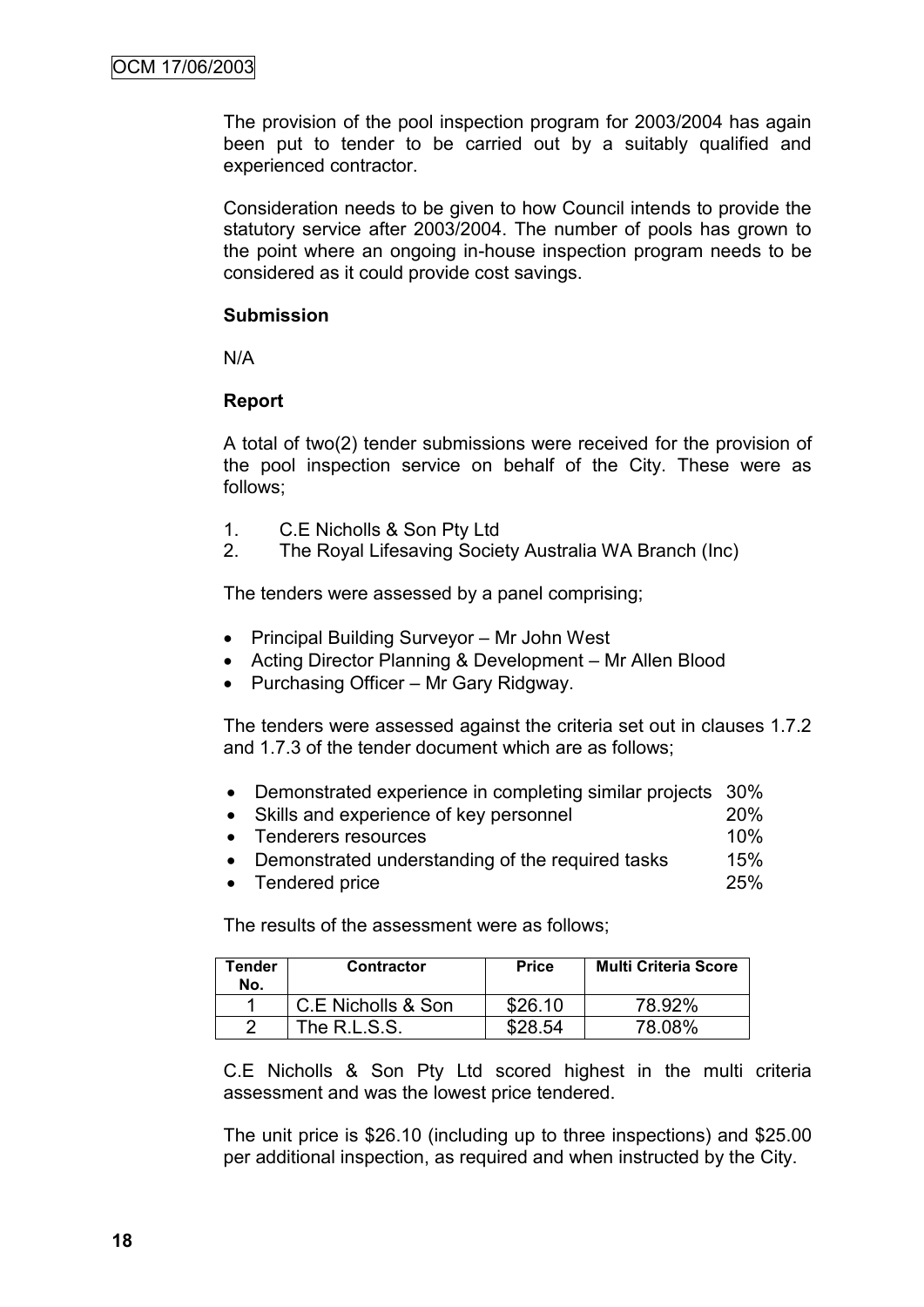In accordance with the outcome of the multi criteria assessment, it is recommended that Tender No. 22/2003 – Inspection Services Private Swimming Pools be awarded to C.E Nicholls & Son Pty Ltd.

Although contracting the pool inspection service out, the City will incur administrative and enforcement costs. These costs have been estimated at \$13.37 per pool GST inclusive (\$45,458 est. 3,400 pools).

The cost for the contractor to inspect an estimated 3,400 pools is 3,400  $x$  \$26.10 = \$88.740.

The total cost to carry out the statutory inspections including the Contractor"s cost (\$88,740) and Council"s administrative costs (\$45,458) will be \$134,198 based on the estimated 3,400 private swimming pools (\$39.47 per pool).

The contract is to be administered by the Principal Building Surveyor with the assistance of another officer who will provide clerical/database support and support as an authorised person when required. It is envisaged this approach should ensure the security/integrity of Council"s pool database and provide a flexible and cost efficient service in conjunction with the contractor for the duration of the program.

In accordance with the requirements of Section 245(A) of the Local Government (Miscellaneous Provisions) Act 1960, nominated staff of C.E Nicholls & Son Pty Ltd are to be authorised to inspect land and swimming pools within the City.

#### *Statutory Inspections after 2003/2004*

The inspection program in 2003/04 will address the statutory requirements in that year. Consideration needs to be given to the manner in which the statutory service is to be provided after that time.

The pool numbers at the end of the financial year 2003/04 are envisaged to be about 3600. By 2007/08 the next 4 yearly round of inspections the number is envisaged to be about 4400.

A survey of similar local authorities to Cockburn (population/number of pools) has revealed that a majority have an ongoing in-house inspection program.

The matter of an ongoing in-house inspection regime after 2003/04 should be further investigated to ensure that the residents of Cockburn are being provided with the best possible service that is equivalent to the industry benchmark.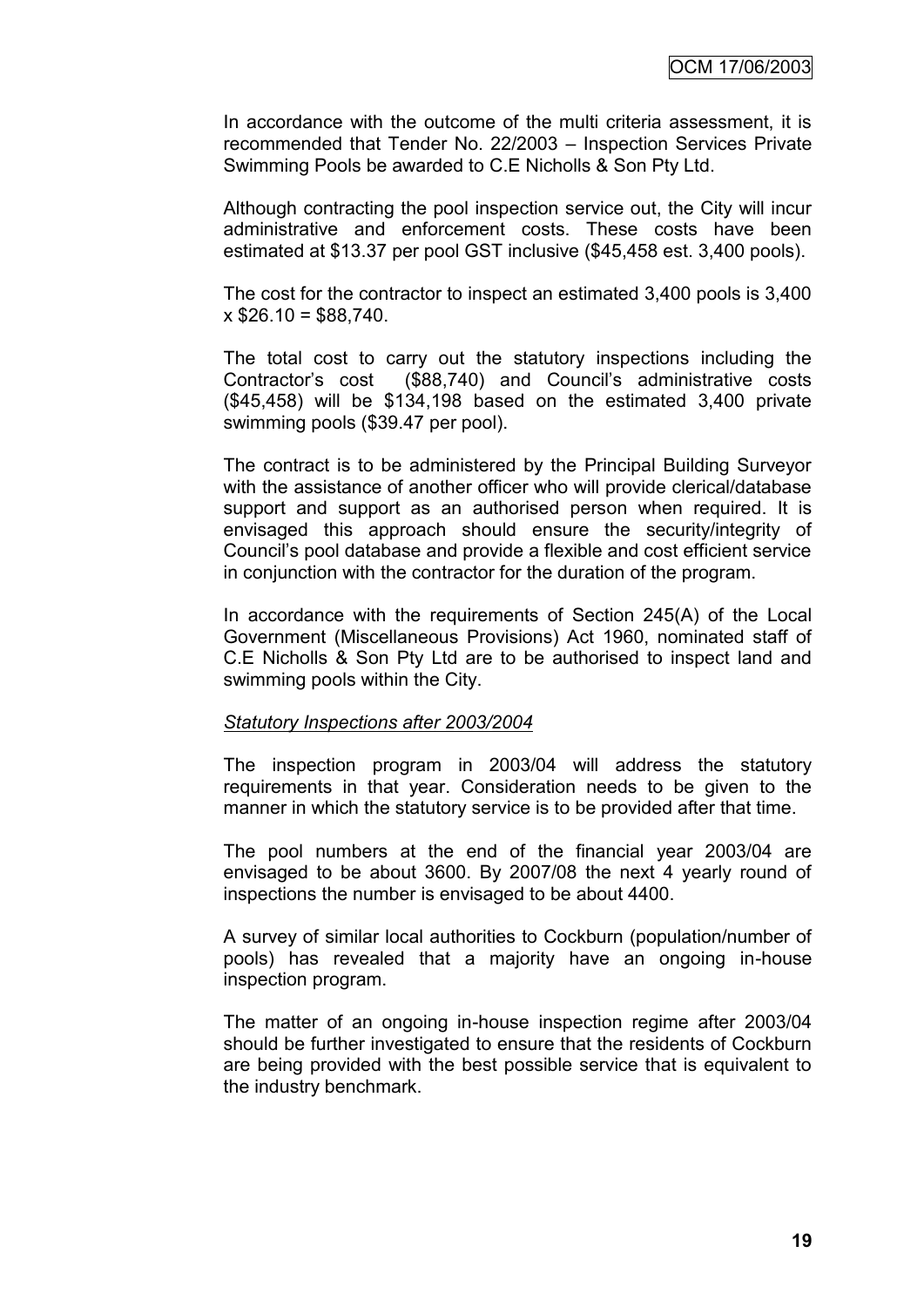# **Strategic Plan/Policy Implications**

The Corporate Strategic Plan Key Result Areas which apply to this item are:-

- 1. Managing Your City
	- *"To deliver services and to manage resources in a way that is cost effective without compromising quality."*
	- *"To conduct Council business in open public forums and to manage Council affairs by employing publicly accountable practices."*
- 4. Facilitating the needs of Your Community
	- *"To identify current community needs, aspirations, expectations and priorities of the services provided by the Council."*

# **Budget/Financial Implications**

Cost neutral program with funds collected as part of 2003/04 rates. Funds to be credited to pool inspection account.

### **Legal Implications**

Compliant with Local Government (Miscellaneous Provisions) Act 1960 Section 245A.

### **Community Consultation**

N/A.

### **Implications of Section 3.18(3) Local Government Act, 1995**

Nil.

# **14.5 (OCM 17/06/2003) - ESTABLISHMENT OF A CAFE/KIOSK - RESERVE 46787 PROGRESS DRIVE, BIBRA LAKE (1114553) (AJB) (ATTACH)**

# **RECOMMENDATION**

That Council:

- (1) receive the Economic Modelling and Financial Feasibility Report for the proposed Bibra Lake Café/Kiosk dated April 2003 prepared by McGees Property Consultants; and
- (2) not proceed to establish the Bibra Lake Café/Kiosk because the associated financial risks are beyond that which is considered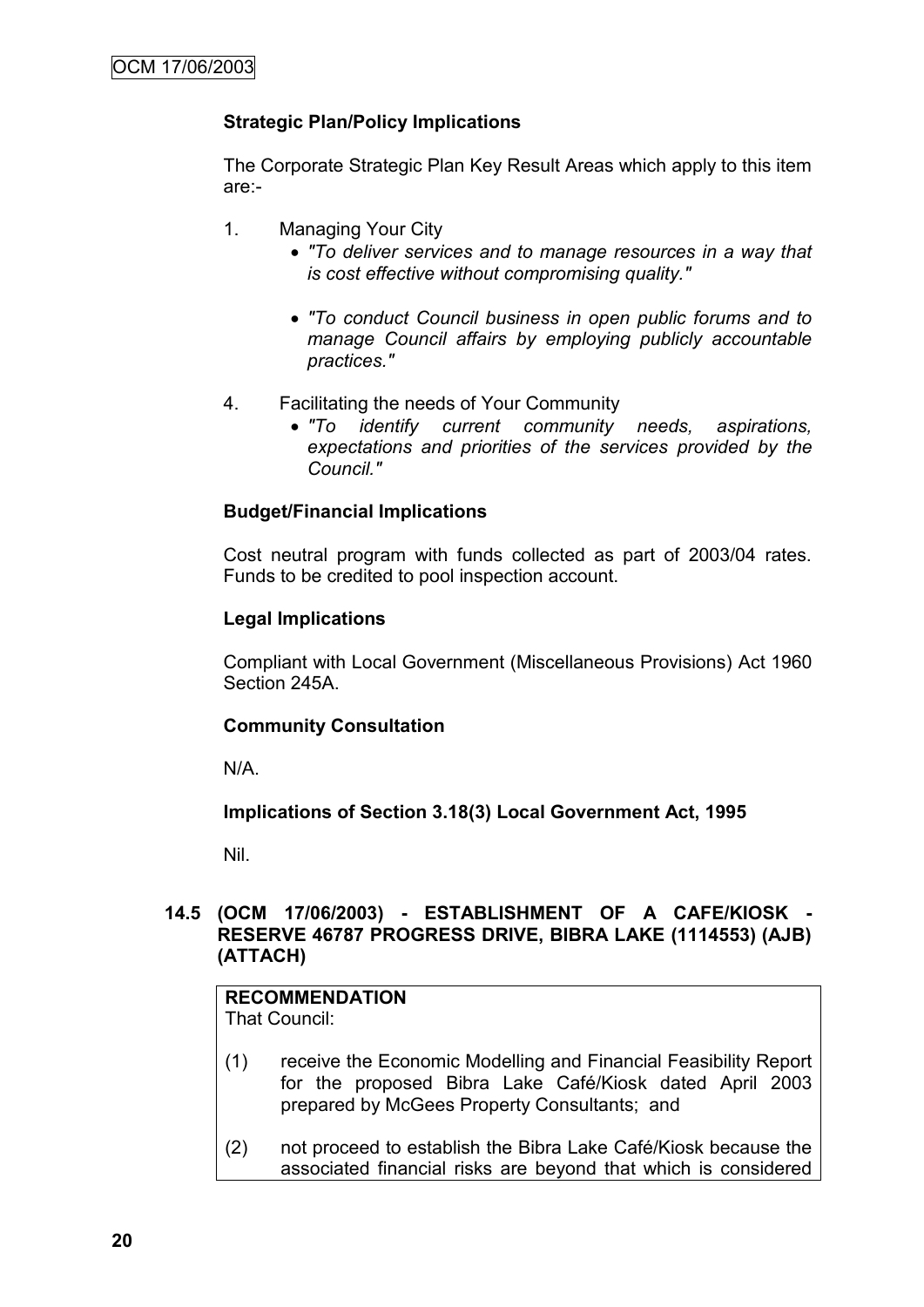appropriate for Council.

# **COUNCIL DECISION**

# **Background**

Council at its meeting held on 15 May 2001 (Item 19.1), resolved that a report be presented to a future Council Meeting on the possibility of establishing a restaurant, café or fixed–building Kiosk on the Bibra Lake Reserve.

At its meeting held on 21 August 2001 (Item 14.14), Council resolved to:-

- *"(1) appoint a suitable consultant to undertake the market research to determine community acceptance and patronage of a restaurant/café/kiosk located on Lot 309 Progress Drive, Bibra Lake;*
- *(2) appoint a suitable consultant to undertake environmental and geotechnical investigation on a site adjacent to and just south of the playground equipment located on Lot 309 Progress Drive Bibra Lake, to determine the suitability of the site for a restaurant/café/kiosk;*
- *(3) as part of the public consultation process and through the "Cockburn Soundings' publicise and entice comments and submissions from the ratepayers and interested users of the parkland as to the proposed restaurant/café; and*
- *(4) transfer \$15,000 from the Land Development Reserve Fund to undertake (1) and (2) above. "*

The survey undertaken by Patterson Market Research found that the majority of respondents were in favour of a permanent food and drinks facility at Bibra Lake similar to Deep Water Point Mt Pleasant (City of Melville) and 48% indicated that the development of the facility would increase their use of the area.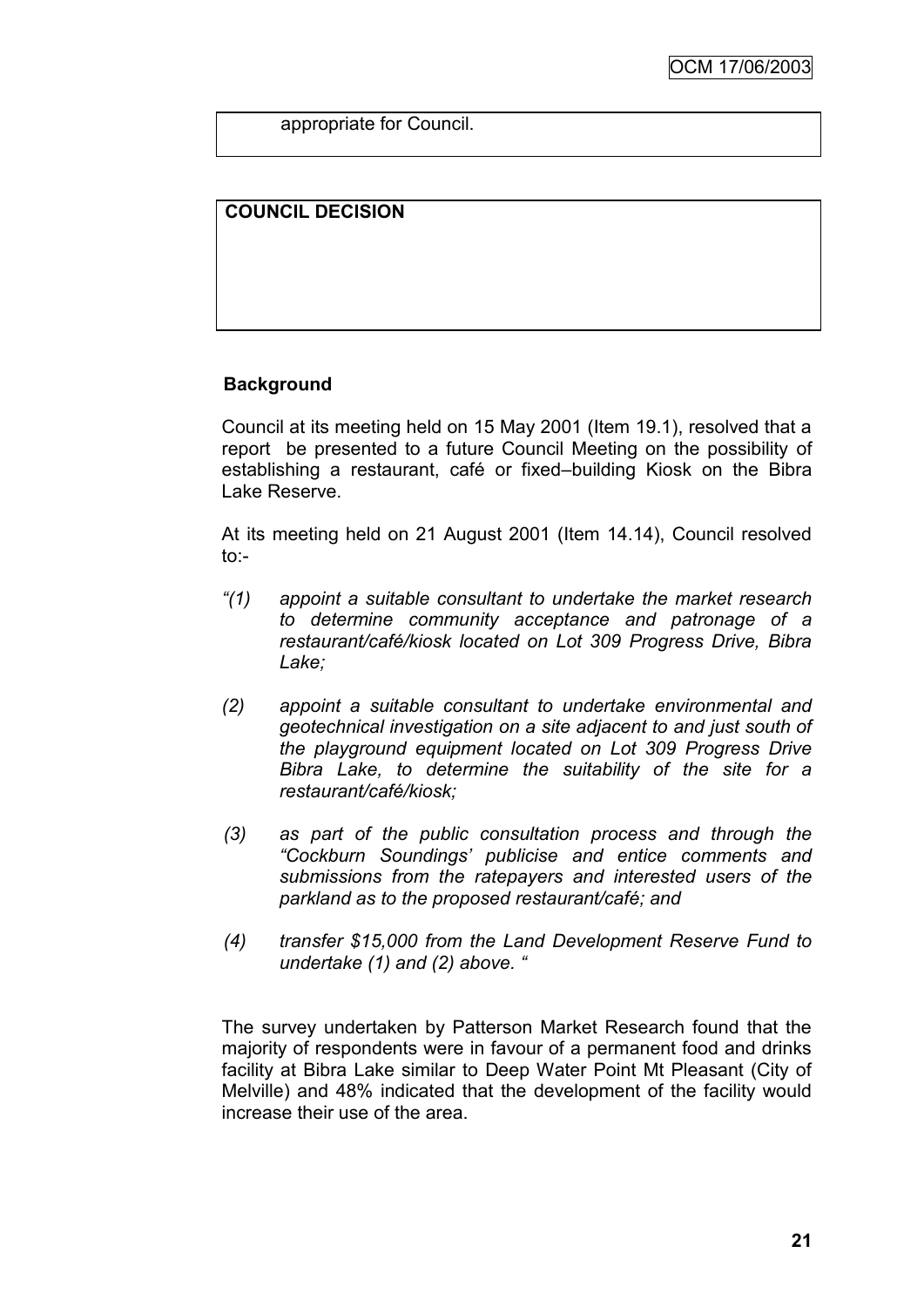Shawmac Pty Ltd were appointed to undertake the environmental and geotechnical investigations. The main findings from their report dated January 2002 are as follows;

- The soil profile is likely to contain reactive silts and clays and as such, the site will require a detailed geotechnical investigation to be carried as part of the design process. It is probable that the building design would require modified foundations which is unlikely to be cost prohibitive.
- The site is not capable of being serviced from existing utilities in Progress Drive without the extension of the water main and provision of a rising sewer main. The feasibility of providing services would be subject to definition of development needs in terms of water use and sewerage volumes and subsequent negotiations with the servicing authorities.
- Midge are the most significant environmental issue which pose the highest level of nuisance during the summer months around dusk and dawn. Council"s Environmental Management Officers have also highlighted this as a major issue.
- Car park facilities are likely to be adequate for patron demands but a formal traffic impact study should be undertaken.
- Bibra Lake is of significance to the local aboriginal people and as such, the site may need to be the subject of an ethnographic survey.

An article on the proposed Café/Kiosk was included in the December 2001 edition of Cockburn Soundings. Ten letters of support and four against were received from residents in the area in response to the article. The Bibra Lake Residents Association also made a submission opposing the proposal.

At its meeting held on 19 March 2002 (Item 14.3), it was resolved that Council:

- *"(1) determine all the necessary approvals required to facilitate the construction of a Café/Kiosk on Lot 309 Progress Drive within the Bibra Lake Reserve and the level of support from the decision making authorities to the proposal;*
- *(2) subject to (1) above, engage the services of a suitably qualified commercial consultant to prepare a report on the viability of the proposed Café/Kiosk at Bibra Lake;*
- *(3) following the outcome of (1) and (2), prepare a Business Plan for the establishment and operation of a Café/Kiosk within the Bibra Lake Reserve for Council's consideration; and*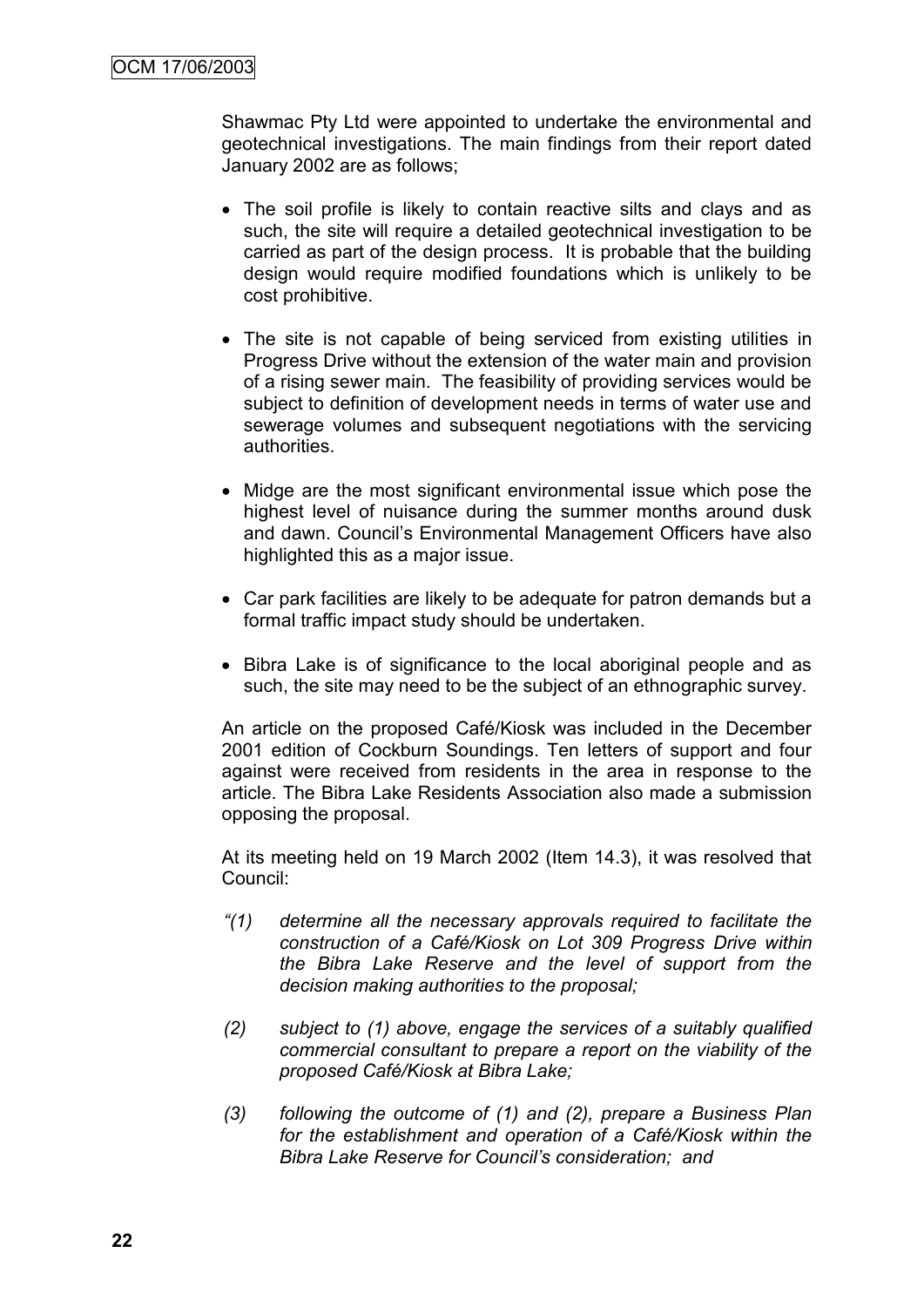*(4) advise the Bibra Lake Residents Association and North Lake Residents Association of Council's decision."*

An application for Approval to Commence Development was lodged with the Western Australian Planning Commission on 9 May 2002. The application was for a building of approximately  $160m^2$  and alfresco area of 60m<sup>2</sup>. The application was approved on 23 September 2002, subject to the following conditions and advice notes;

- Connection to reticulated sewerage to the satisfaction of the Local Government.
- Upon completion of the construction works, the site shall be left in a neat and tidy condition.
- No regionally significant vegetation within Bush Forever Site 244 is to be removed or disturbed.

Department of Land Administration by letter dated 28 August 2002, confirmed that the land the subject of the proposed Café/Kiosk had been created as a Recreation Reserve and a Management Order in favour of Council with the power to lease for periods of up to twenty one (21) years has been lodged.

M <sup>c</sup>Gees National Property Consultants were appointed to undertake an Economic Modelling & Financial Feasibility study for the proposed Café/Kiosk at Bibra Lake. The outcomes and recommendations of the feasibility study are the subject of this report to Council.

# **Submission**

N/A

# **Report**

M <sup>c</sup>Gees have completed a detailed feasibility analysis for the development of a Café/Kiosk at Bibra Lake. A copy of the Economic Modelling and Financial Feasibility study is provided as a confidential attachment to the Agenda.

The  $M^c$ Gees assessment was prepared on the following basis;

- Research prepared by Patterson Market Research on behalf of the City, Australian Bureau of Statistics Census 2001, information provided by the current mobile operator, results of similar café/kiosk operations and field inspections to confirm information used in the modelling.
- The development will be similar to the Café/Kiosk established by the City of Melville at Deepwater Point Mt Pleasant.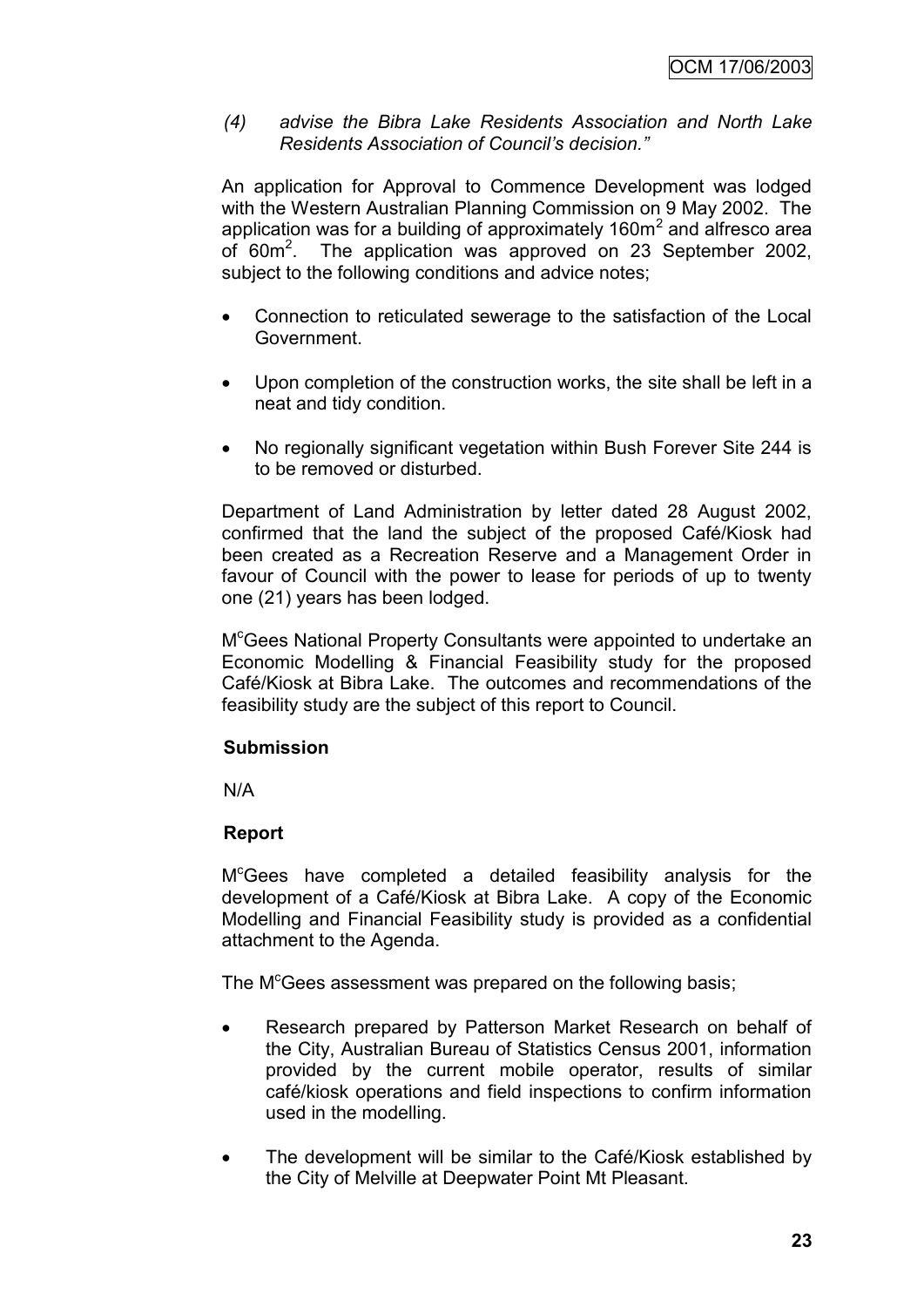A building floor space of  $146m^2$  accommodating 64 people and an alfresco area of 60m<sup>2</sup> accommodating 48 people.

The feasibility study analyses the trade catchment area, spending profiles including the potential to increase sales given a permanent structure catering for a wider market than currently exists, floor space requirements and likely development costs.

It is of interest to note that the usage patterns and catchment area determination established by Patterson Market Research and McGees, correlates almost exactly with the results of a separate number plate survey undertaken by Shawmac.

The feasibility study sets out a rental analysis and qualitative risk analysis based on a series of inputs. In preparing the feasibility, a number of assumptions had to be made. The following are of particular note as any significant variation could have a profound impact on the outcomes of the degree of financial acceptability;

- Successful negotiations with DOLA for the ground lease. The feasibility uses 20% of realistically achievable ground rental - that is a discount of 80% to market.
- The lease is negotiated on a semi-gross basis with all statutory outgoings, insurance and GST payable by the Lessee.
- Annual rent reviews to CPI plus 0.5% with an initial lease of 10 years with an option for a further 10 years (the discounted cash flow is based on the total lease term of 20 years).
- The lessee is responsible for the fit out of the café and alfresco area.
- All services are available to the leasehold boundary (currently unavailable – cost borne by the City).
- Sewer is not required and effluent is treated on site with a biomax system (this is contrary to the WAPC Approval and will need to be further negotiated).
- Suitable ground conditions (Shawmac advise that the building will require modified foundations only, which is unlikely to be cost prohibitive. However the cost differential cannot be determined until comprehensive geotechnical investigations have been completed).

The synopsis of the feasibility analysis is as follows;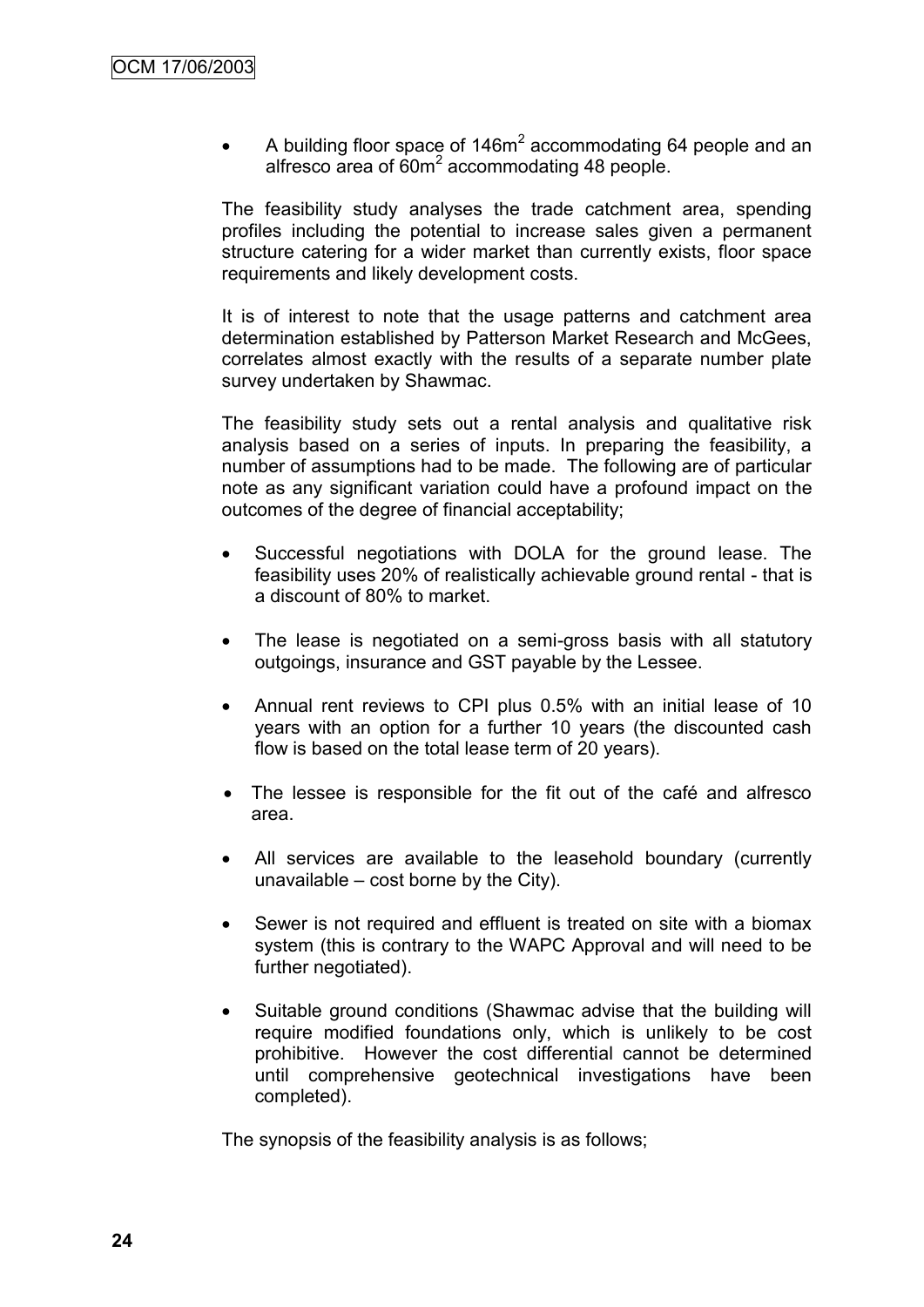- The Patterson Market Research, on behalf of the City and Australian Bureau of Statistics Census 2001, suggests there is sufficient capacity in the catchment area sufficient to support a small café/kiosk.
- The net rental return is likely to be sufficient to accommodate Treasury Finance.
- The probability of achieving the benchmark rate of return on capital of 5% after financing is approximately 82%.
- Primary influence on potential Gross Revenue for the Cafe/Kiosk stems from the frequency of child and adult purchases, spending per adult and child purchase and gross rental as a proportion of gross revenue.
- There are some concerns due to the reliability of data in the Patterson Market Research report although the present operator confirms base gross predictions.
- The conceptual drawings showing a building floor space of  $146m^2$ and an alfresco area of  $60m^2$  is sufficiently large to accommodate estimated levels of demand.

| Factor<br>1.             | <b>1.1.</b> Risk                                                                                                                                   |
|--------------------------|----------------------------------------------------------------------------------------------------------------------------------------------------|
| Market Depth and Capture | Moderate                                                                                                                                           |
|                          | • Age and Family profile does not support patronage of<br>café/kiosk.                                                                              |
|                          | • Road network facilitates ease of access to competitors<br>(alternate POS).                                                                       |
|                          | • Continued dry winters result in pungent<br>odours<br>discouraging visitations.                                                                   |
| Cost: Capital Commitment | Moderate                                                                                                                                           |
|                          | Servicing and construction cost borne by CoC; fitout by<br>Can be mitigated through joint venture with<br>Lessee.<br>proponent                     |
| Long Term Cost           | High                                                                                                                                               |
| (operational)            | Improvements owned by CoC. Vandalism could be an<br>issue with subsequent high insurance costs.                                                    |
|                          | Requirement for ongoing maintenance. Fair wear and tear.                                                                                           |
| Flexibility              | Low to Moderate                                                                                                                                    |
|                          | Rigid application of concept can limit operator's<br>$\bullet$<br>input/interest. EOI process can address this issue with<br>consultative process. |
|                          | Costly to redesign and develop should concept fail.<br>٠<br>Mitigate through flexible design.                                                      |

The principal risks identified are shown in the following table: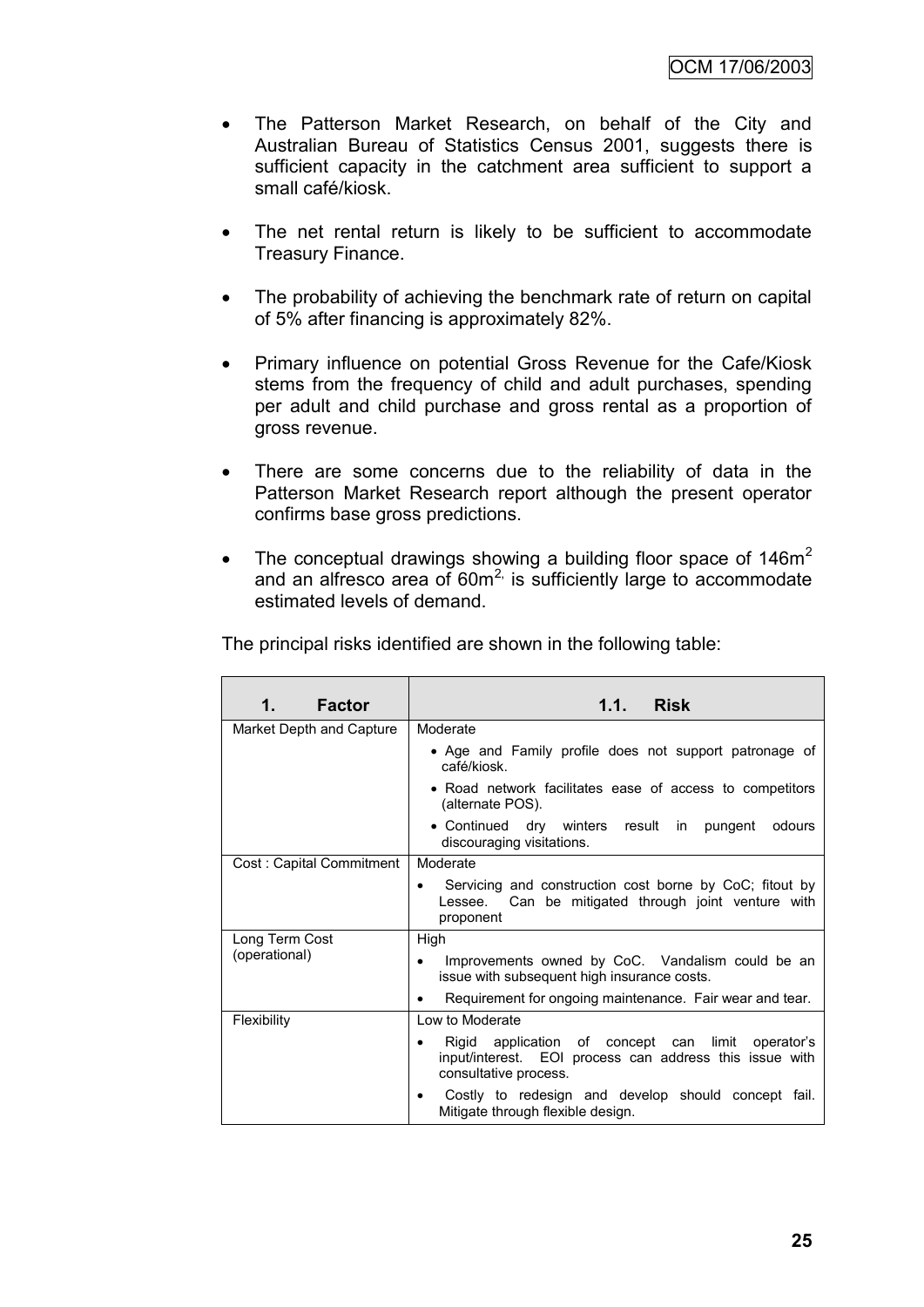| Café Size                     | Moderate                                                                                                                                                                                                                                                                          |
|-------------------------------|-----------------------------------------------------------------------------------------------------------------------------------------------------------------------------------------------------------------------------------------------------------------------------------|
|                               | • Once built, fixed in size, costly to correct. Present indications<br>suggest size is adequate. Can be mitigated by making<br>provision for "bolt on" extensions.                                                                                                                |
| Lessee Solvency               | Moderate to Low                                                                                                                                                                                                                                                                   |
|                               | • Failure will result in market stigma. Increased leasing difficulty<br>resulting in reduced rental. Impacts markedly on return to<br>CoC and ability to finance loan facility. Mitigate by reversion<br>of improvements (fitout) to Lessor on failure or lease<br>determination. |
|                               | . PMR research suggests high propensity for patronage.                                                                                                                                                                                                                            |
|                               | Alleviate cashflow requirements of proponent through<br>innovative rental structure/turnover rent.                                                                                                                                                                                |
| Business Risk to CoC          | High to Moderate                                                                                                                                                                                                                                                                  |
| Capital                       | Limited margin on cashflow. Exacerbated by potential<br>for Lessee insolvency.                                                                                                                                                                                                    |
|                               |                                                                                                                                                                                                                                                                                   |
|                               | Impacted by necessity to pay ground rental to DOLA.                                                                                                                                                                                                                               |
| Market Risk to CoC<br>Capital | Moderate                                                                                                                                                                                                                                                                          |

It should be noted that  $M^c$ Gees have stated in the report that they reserve the right to re-run calculations if there are any significant variations in the construction costs, servicing costs and DOLA lease arrangements.

Having undertaken a review and assessment of all available information,  $M^c$ Gees have recommended as follows:

"*In its present format, the design and construct option for the proposed Café/Kiosk would appear viable at a return on capital commensurate with the cost of finance* (treasury finance).

*Base gross revenue estimates support those presently attained by the incumbent operator. Qualitative measures have been applied to reflect logical increase in revenue due to added amenity and increased variety. The PMR (Patterson Market Research) report suggests reliance on their data for small sub groups may be misleading. Consequently, it would be prudent to redefine the market research with the aim of more precisely measuring visitation but also propensity to purchase and likely expenditure on purchases.*

*More detailed costings should be sought for the creation and servicing of site in addition to construction costs.*

*CoC should evaluate market interest through a registration of interest from operators of such facilities. This can be followed up by a questionnaire interview to establish market expectations based on the present concept. An EOI process could then be implemented if considered necessary.*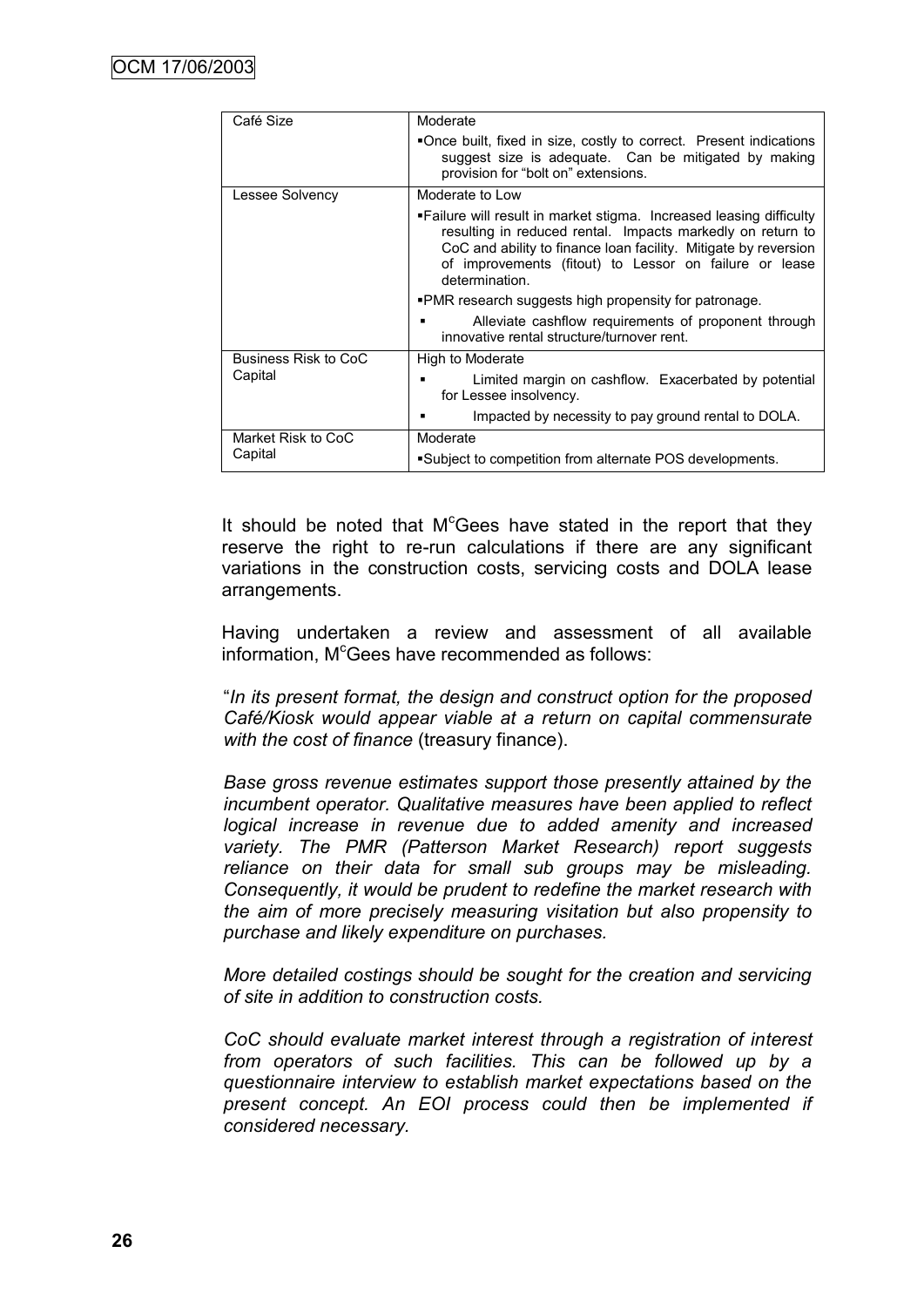*This process will test the market's perception and expectations of the site whilst not committing CoC to any specific course of action.*

*It is important to recognise that on a truly commercial basis, that is, market level rental and return on capital, that the project would not be supported by existing catchment and potential trading conditions."*

The qualification made within the report pertains to the fact that the modelling has used a lower than market cost of capital.  $M^c$ Gees were informed that the City has recourse to Treasury funding which has lower interest rates than would normally be available to the market. The effect of this in the modelling, is that the costs are less than normal which has in turn translated to a viable return to the City.

The report intimates that if borrowings were to be at market rates, then the return to the City would render the project non viable. On this basis, it is unlikely that a private party would take up an option to construct and operate the proposed Café/Kiosk. Accordingly in all likelihood, Council will need to construct the facility and lease it to an operator who will be responsible for the fit out.

It is not considered prudent for Council to proceed with the proposed Café/Kiosk development because the associated financial risks are beyond that which is considered appropriate for Council.

However, should the Council decide to not accept the officer"s recommendation and proceed with the Café/Kiosk instead, then the following optional recommendation could be considered:-

"RECOMMENDATION That Council:

- (1) receive the report;
- (2) provide \$400,000 on the 2003/04 Municipal Budget for the project management, design, construction and servicing of the Bibra Lake Café/Kiosk;
- (2) call for submissions from suitably qualified and experienced consultants to manage the Bibra Lake Café/Kiosk project on a phased basis;
- (3) require the preparation of a report on the submissions by consultants for the project management of the Bibra Lake Café/Kiosk project for consideration by Council; and
- (4) defer the requirement for the preparation of a Business Plan until such time as accurate development costing and lease arrangements are known.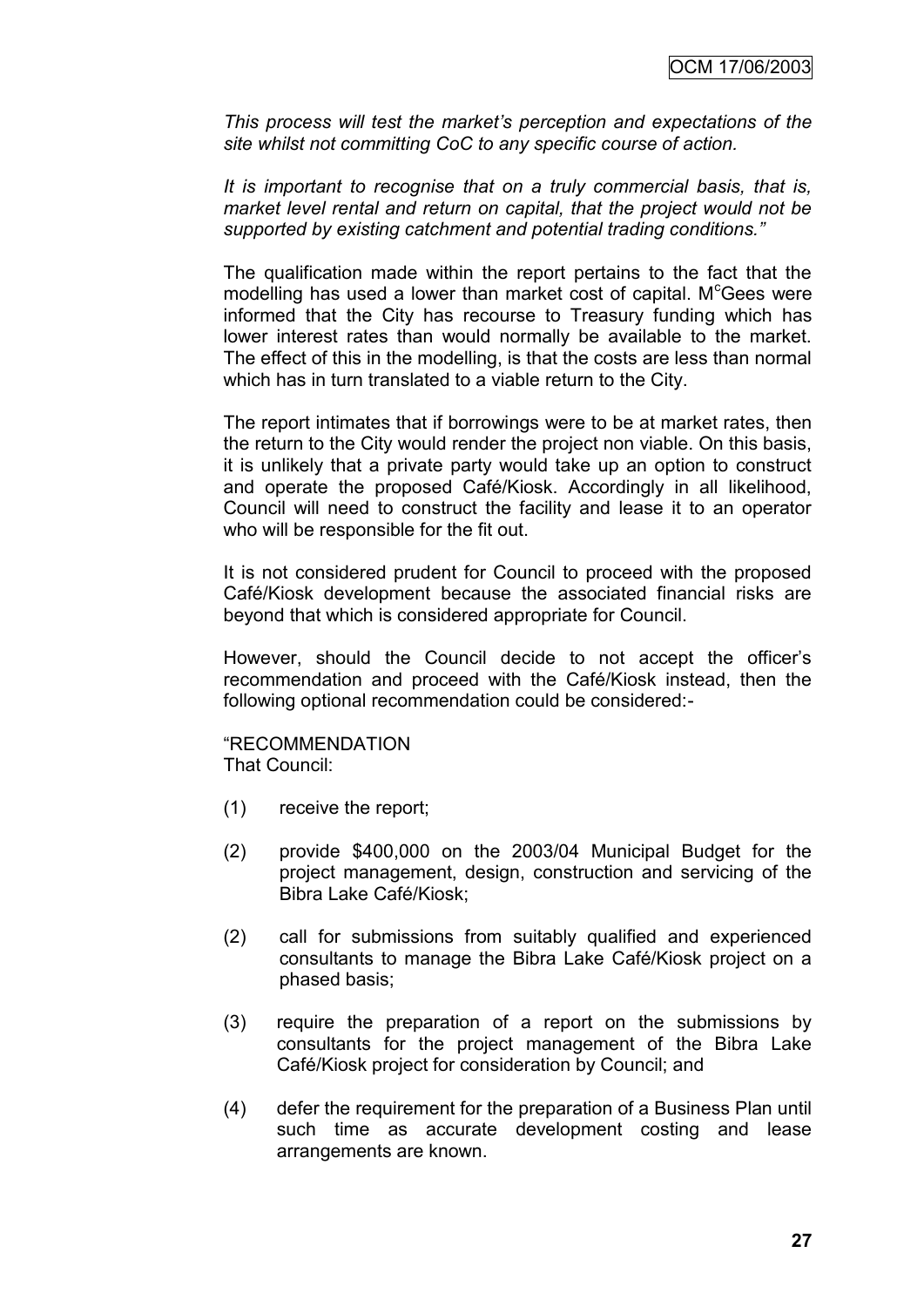# TO BE CARRIED BY ABSOLUTE MAJORITY OF COUNCIL "

Item 3 of Council"s resolution at its meeting held on 19 March 2002, required the preparation of a Business Plan for the establishment and operation of a Café/Kiosk within the Bibra Lake reserve for Council"s consideration following the determination of all the necessary approvals required to facilitate the Café/Kiosk and completion of the consultant"s report on the viability of the proposal.

It is considered that the Business Plan should not be prepared until accurate development costing and lease arrangements are known. This would be after the project has been tendered for either an operator in a Council built facility or a developer/operator and immediately prior to the commencement of the construction phase. Item 4 of the alternative recommendation reflects this situation.

If Council resolves to proceed with the Optional recommendation and appoint a Project Manager, it is recommended that the brief include a requirement to undertake the expression of interest and interview phase recommended by M<sup>c</sup>Gees.

### **Strategic Plan/Policy Implications**

The Corporate Strategic Plan Key Result Areas which apply to this item are:-

- 1. Managing Your City
	- To deliver services and to manage resources in a way that *is cost effective without compromising quality."*
	- To conduct Council business in open public forums and to *manage Council affairs by employing publicly accountable practices."*
- 4. Facilitating the needs of Your Community
	- *"To facilitate and provide an optimum range of community services."*
	- *"To identify current community needs, aspirations, expectations and priorities of the services provided by the Council."*
- 5. Maintaining Your Community Facilities
	- *"To construct and maintain community buildings which are owned or managed by the Council, to meet community needs."*

### **Budget/Financial Implications**

Account No 9802 has uncommitted funds of \$4,914 which has been earmarked for further engineering input. There are insufficient funds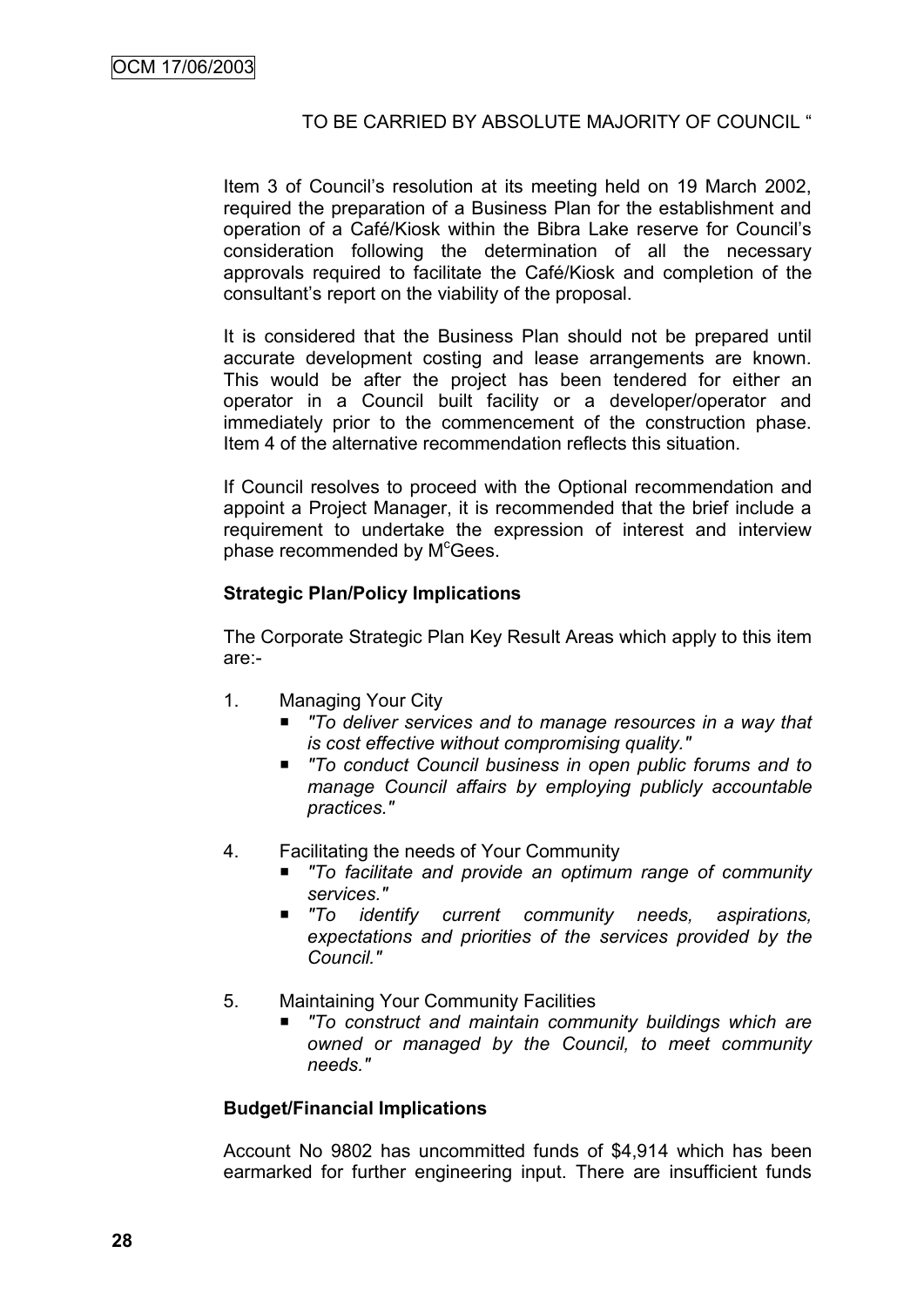available for the appointment of a Project Manager in the current budget and further funds will need to be allocated in the 2003/04 budget if the project is to proceed. The Draft Principal Activity Plan includes \$400,000.

### **Legal Implications**

Section 3.59 of the Local Government Act 1995 and Regulations 9 and 10 of the Local Government (Functions and General) Regulations 1996, "Commercial Enterprises by Local Governments" refer.

The proposal is within the meaning of a "major trading undertaking" as defined under the legislation, as it is likely to involve Council expenditure of greater than \$250,000 should Council resolve to proceed. Accordingly, it will be necessary for a Business Plan to be prepared in accordance with the Act and Regulations, requiring full financial details of the proposal to be disclosed, including details of the proponents.

### **Community Consultation**

According to the Council files, to date there has been limited community consultation regarding the proposed development of a Café/Kiosk at Bibra Lake. This has included an article in December 2001 in the Cockburn Soundings and letters of advice to the Bibra Lake and North Lake Residents Association in April 2003.

Should the Council proceed with the project as planned, then the procedure for the adoption of a Business Plan will require a public comment period.

### **Implications of Section 3.18(3) Local Government Act, 1995**

The proposed Café/Kiosk is a development that could be undertaken by the private sector and therefore, represents a duplication of services that could be provided by others.

Local government involvement in business ventures is dealt with in the "Hilmer" report.

# **14.6 (OCM 17/06/2003) - CLEANER PRODUCTION STATEMENT (6101) (BH) (ATTACH)**

**RECOMMENDATION** That Council:

(1) receive the report; and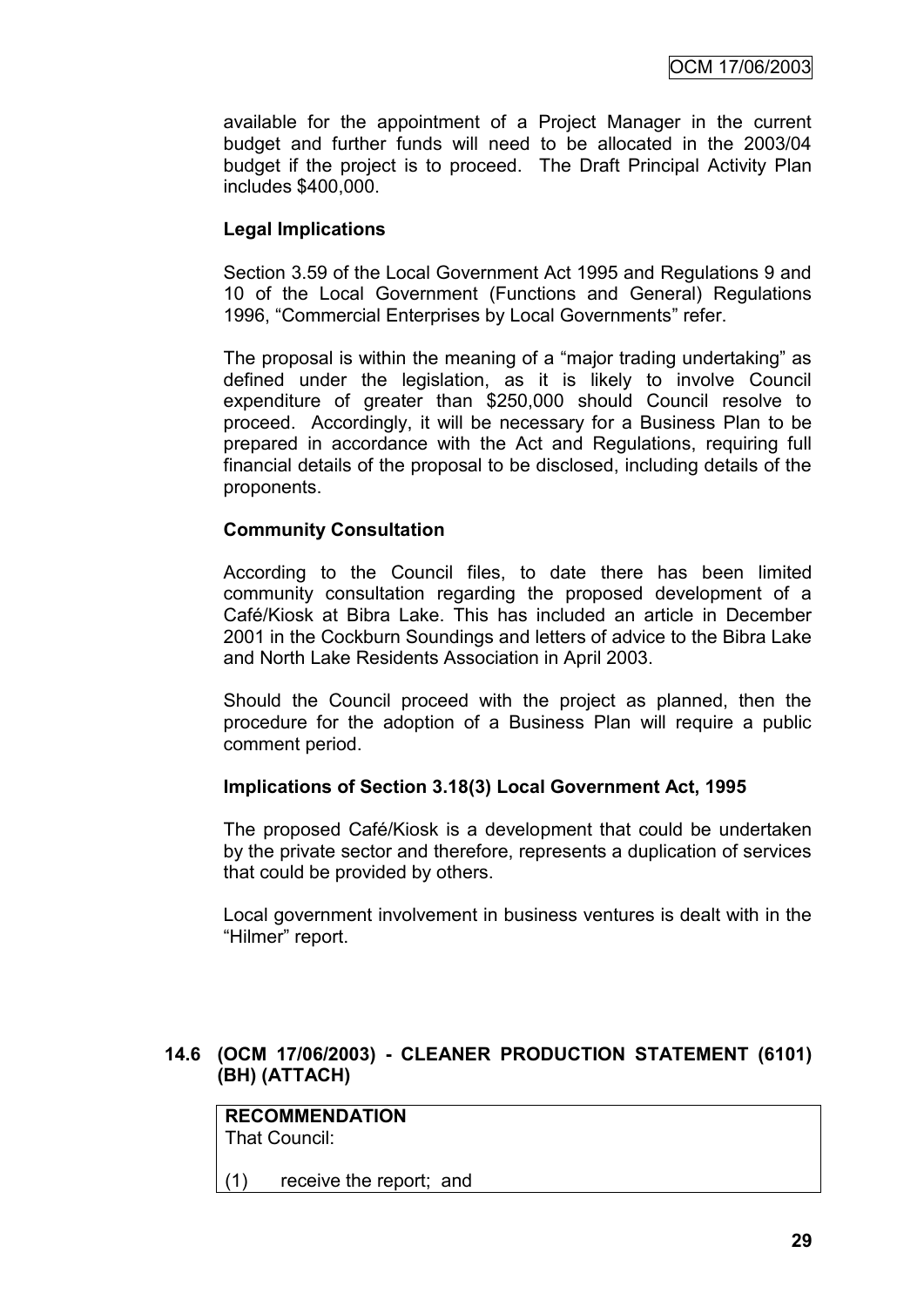(2) agree to the City of Cockburn becoming a signatory to the WA Cleaner Production Statement.

# **COUNCIL DECISION**

#### **Background**

N/A

#### **Submission**

The City of Cockburn has been invited to become a signatory to the Cleaner Production Statement that is promoted through the Centre for Excellence in Cleaner Production based at Curtin University. A draft copy of the WA Cleaner Production Statement is attached.

The goal of Cleaner Production is to increase resource efficiency and to minimise and/or prevent wastes and emissions being generated in the production, distribution and use of goods and services. This improves environmental performance and potentially reduces costs to producers.

As a signatory the City commits to adopting and promoting Cleaner Production principles as part of policies, programs and activities undertaken by Cockburn.

### **Report**

The Western Australian Sustainable Industry Group (WA SIG) is facilitated in Western Australia by the Centre for Excellence in Cleaner Production. WA SIG is a member of the Regional Network of the World Business Council for Sustainable Development and a signatory to the International Declaration on Cleaner Production which is administered through the United Nations Environment Programme.

If the City of Cockburn should choose to become a signatory to the Cleaner Production Statement (the MoU), there are a number of responsibilities the City and WA SIG commit to. These responsibilities can be seen in the attached draft copy of the MoU. They include the production of an Action Plan by Cockburn addressing how the City will promote Cleaner Production and Eco-Efficiency within 6 months and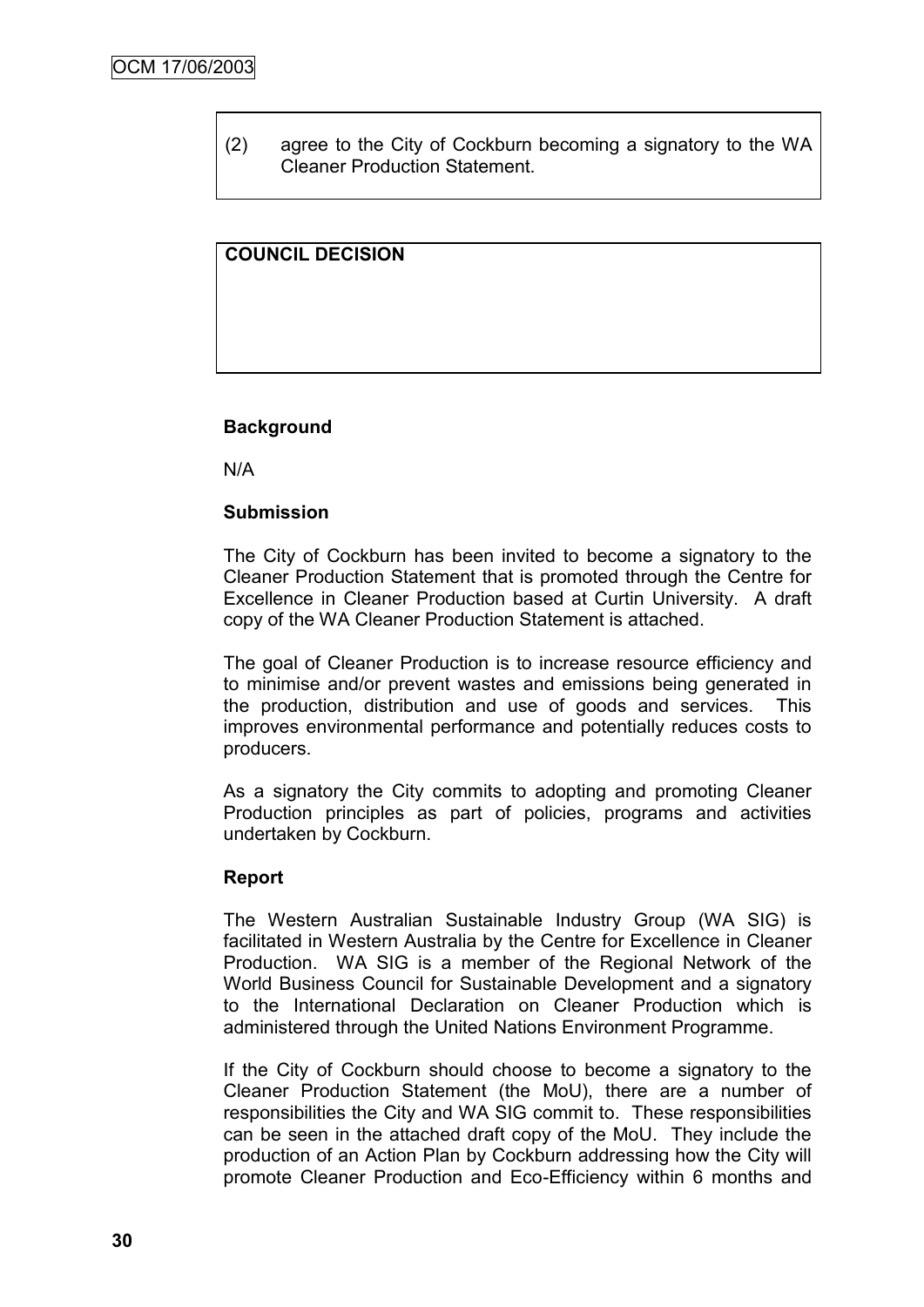annual reporting to WA SIG through a questionnaire that is provided. The resourcing of these requirements can be met through the existing budget of Environmental Services. The signatory period is two years and can be extended at the end of this period. The agreement can be terminated by either party or for non-performance against agreed objectives.

The Signing Ceremony for the new round of signatories (held twice per year) is scheduled for 20 June 2003. The City of Cockburn is currently pencilled in to the signing ceremony, subject to confirmation by Council.

The Cleaner Production Statement is complimentary to the Cities for Climate Protection program that Cockburn has adopted (currently progressing towards Milestone 5) by reducing greenhouse gas production and more efficient energy use.

## **Strategic Plan/Policy Implications**

The Corporate Strategic Plan Key Result Areas which apply to this item are:-

- 3. Conserving and Improving Your Environment
	- *"To manage the City's waste stream in an environmentally acceptable manner."*

# **Budget/Financial Implications**

N/A

# **Legal Implications**

There are no legal obligations associated with becoming a signatory.

#### **Community Consultation**

N/A

# **Implications of Section 3.18(3) Local Government Act, 1995**

Nil.

## **14.7 (OCM 17/06/2003) - PROPOSED STRUCTURE PLAN - SOLOMON ROAD/CUTLER ROAD, JANDAKOT - OWNER: VARIOUS - APPLICANT: KOLTASZ SMITH (9329) (JW) (ATTACH)**

**RECOMMENDATION** That Council: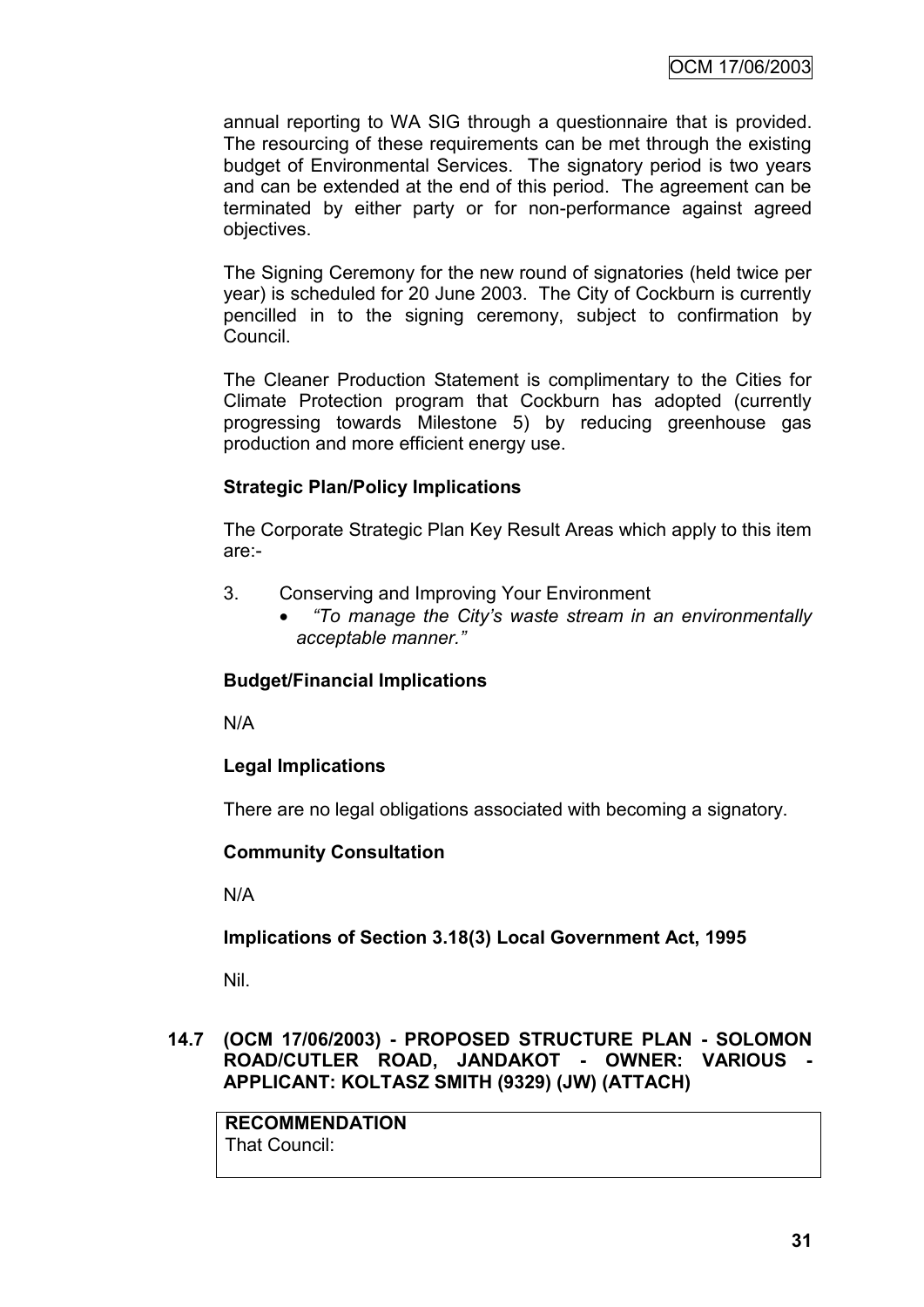- (1) receive the report and note the Schedule of Submissions contained in the Agenda attachments;
- (2) adopt and implement the Vehicle Access Policy Plan prepared for Council by ERM Mitchell McCotter, subject to it being modified to show the access arrangements for Lot 500 Armadale Road in accordance with the Development Approval dated 20/3/03 and Council receiving written agreement from the Western Australian Planning Commission, that notwithstanding the normal requirements of Planning Bulletin PB 18, that land owners within the Structure Plan Area will be required to construct both carriageways of North Lake Road at the time of either subdivision or development of the land;
- (3) advise Koltasz Smith that;
	- 1. Council is not prepared to adopt the proposed Structure Plan for Solomon Road/Cutler Road Jandakot until the Council has prepared a Drainage Management Plan for the area.
	- 2. The Structure Plan will need to be reviewed and appropriately modified following the adoption of a Drainage Management Plan by Council and Waters and Rivers Commission.
	- 3. The Structure Plan report will need to be modified to address environmental issues relating to the portion of the Structure Plan area east of Solomon Road including the wellhead protection buffer zone and Aboriginal Heritage site and to reflect Council"s requirements in respect to the construction of the dual carriageway for North Lake Road if road access is approved in accordance with the Vehicle Access Policy Plan.
- (4) advise Mr B. Blakeburn that the proposal to modify the structure plan in respect to the northern portion of Lot 2 Knock Place, located between Cutler Road and North Lake Road as detailed in Submission No 9, is supported and that the proposed development will need to comply with the requirements of Town Planning Scheme No 3 and the Design Guidelines for the East Jandakot Industrial Area and North Lake Road Frontage – Berrigan Drive to the Freeway (APD 38);
- (5) advise the owners of Lot 500 Armadale Road that;
	- 1. The Vehicle Access Policy Plan and Structure Plan will be modified to reflect the approved access arrangements for Lot 500 Armadale Road.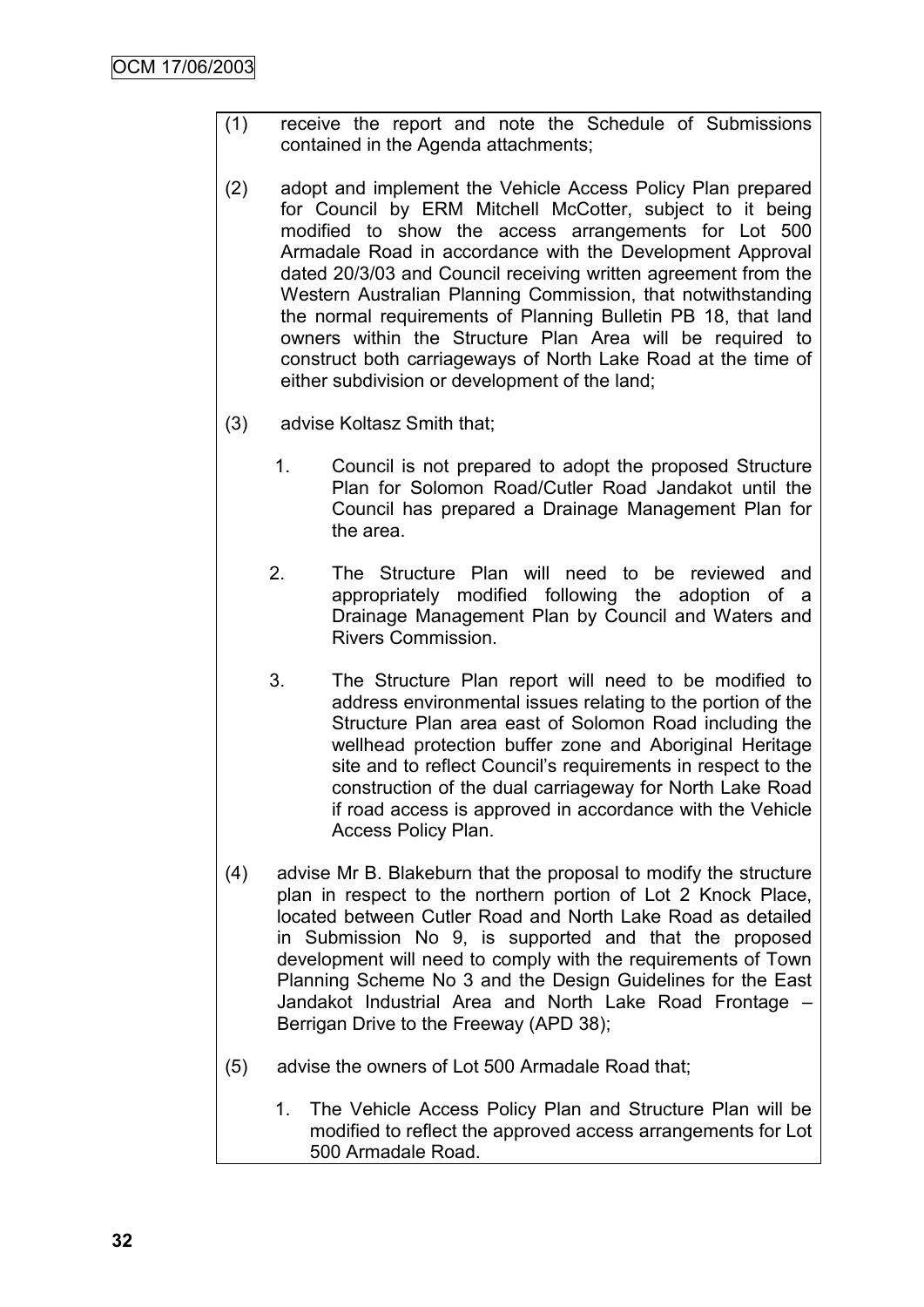- 2. It is considered that a link should be provided for between Lot 500 and Knock place to enable access to and from the east which is not currently accommodated in the approved access arrangements and that this be the subject of further discussions between the owners and Council Planning Officers to determine an acceptable solution.
- (6) refer the Structure Plan to the Cockburn Central Steering Committee for consideration of the land use matters raised by Landcorp in Submission No 4;
- (7) until the matters outlined above are addressed and Council considers a modified Structure Plan as required by (3)1. above, adopt an interim land use Structure Plan for the Solomon Road Development Area (DA 20) which incorporates the following;
	- 1. The Vehicle Access Policy Plan prepared by ERM Mitchell McCotter for Council together with the modifications referred to in (2) and (5)1. above.
	- 2. Precincts 1, 2 and 3 Mixed Business zone as shown on the advertised draft Structure Plan.
	- 3. The proposed railway station car park being in accordance with plans prepared by Perth Urban Rail.
	- 4. Areas of public open space, conservation and possible regional sports to be shown in accordance with the advertised draft Structure Plan.
	- 5. The proposed extension of Princep Road to North Lake Road to be shown in accordance with the advertised draft Structure Plan.
	- 6. The balance area being depicted as light and service industry in accordance with Schedule 11 (DA 20) contained in Town Planning Scheme No 3.
	- 7. Reference being made to the Design Guidelines for the East Jandakot Industrial Area and North Lake Road Frontage – Berrigan Drive to the Freeway (APD 38) as shown on the advertised draft Structure Plan.
- (8) advise the Western Australian Planning Commission and those persons who made a submission of Council"s decision.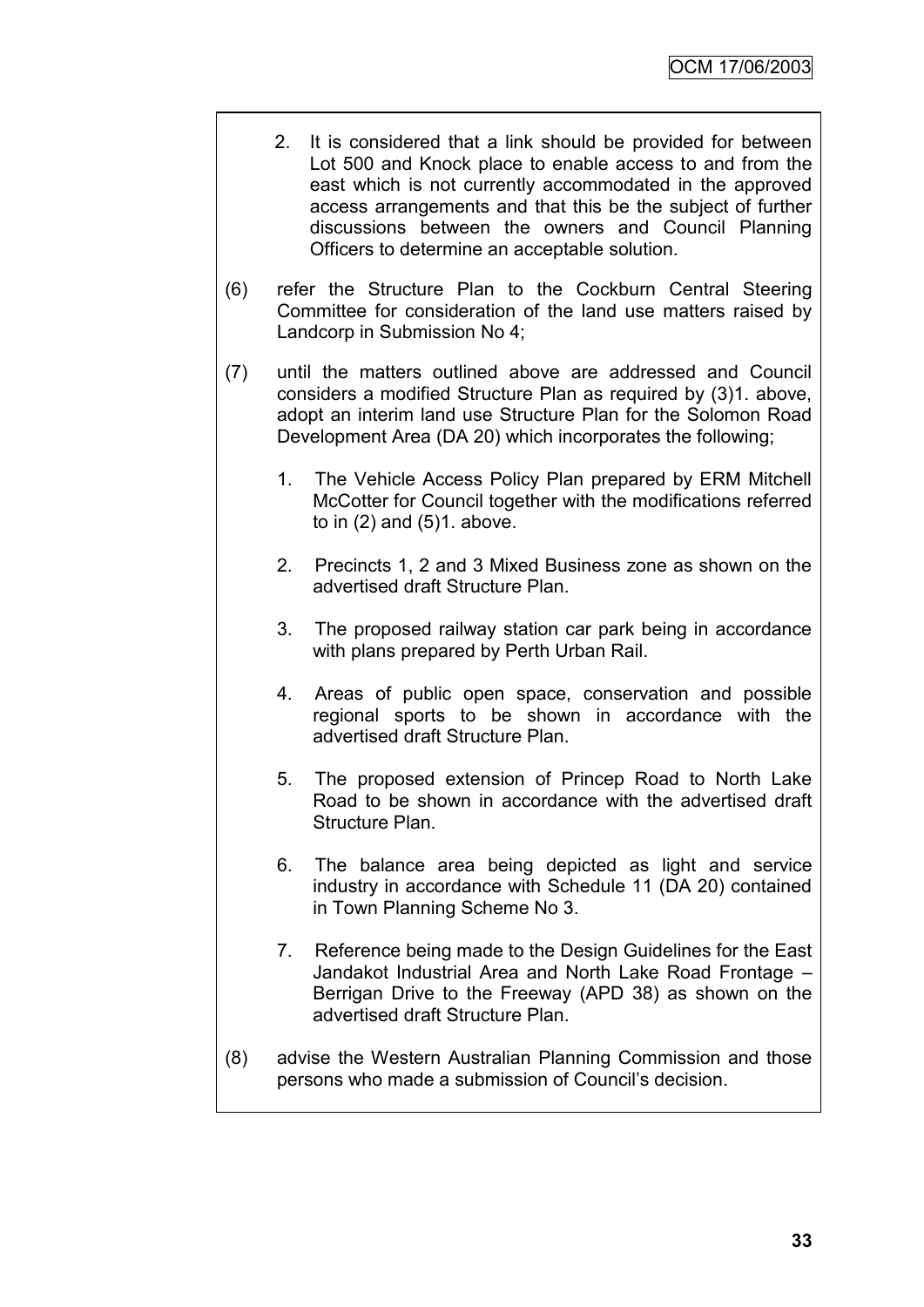## **COUNCIL DECISION**

#### **Background**

| ZONING:          | MRS: | Industrial                                   |
|------------------|------|----------------------------------------------|
|                  |      | DZS:   DA 20: Solomon Road Development Zone, |
|                  |      | and Industrial                               |
| <b>LAND USE:</b> |      | Partly developed                             |
| LOT SIZE:        | N/A  |                                              |
| AREA:            |      | 63 ha (approximately)                        |
| USE CLASS:       | N/A  |                                              |

#### **Submission**

This report concerns a proposed structure plan prepared by Koltasz Smith on behalf of landowners within the Solomon/Cutler Road Development Area (DA 20), in order to provide a framework for the future development of Mixed Business, Light Industrial and Service Industrial uses in the area (See Agenda attachments for proposal location details).

The Structure Plan was submitted in July 2002 for consideration. Following discussions with the City and relevant agencies including Main Roads WA and Perth Urban Rail Development (PURD) and consultants to the landowners, the updated Structure Plan and report were submitted to Council on 15 April 2003 for formal approval. Council officers, acting under the delegated authority of Council (APD 42), determined that the revised plan was suitable to be advertised for public comment.

#### **Report**

The submitted Structure Plan was prepared for Solomon Road Development Zone (DA20) Jandakot. The Structure Plan provides for an extension of North Lake Road (Verde Drive) through the site joining with Armadale Road in accordance with approved MRS Amendments No.1038/33 – Thomsons Lake Regional Centre.

The Plan area covers approximately 63ha and includes 13 lots or portions of lots, some of which have been partially or fully developed. Existing residential areas are located south of Armadale Road in Atwell. Perth Urban Rail Development proposes a major transfer station to be constructed to service the Thomsons Lake area immediately north of Armadale Road and adjacent to the site.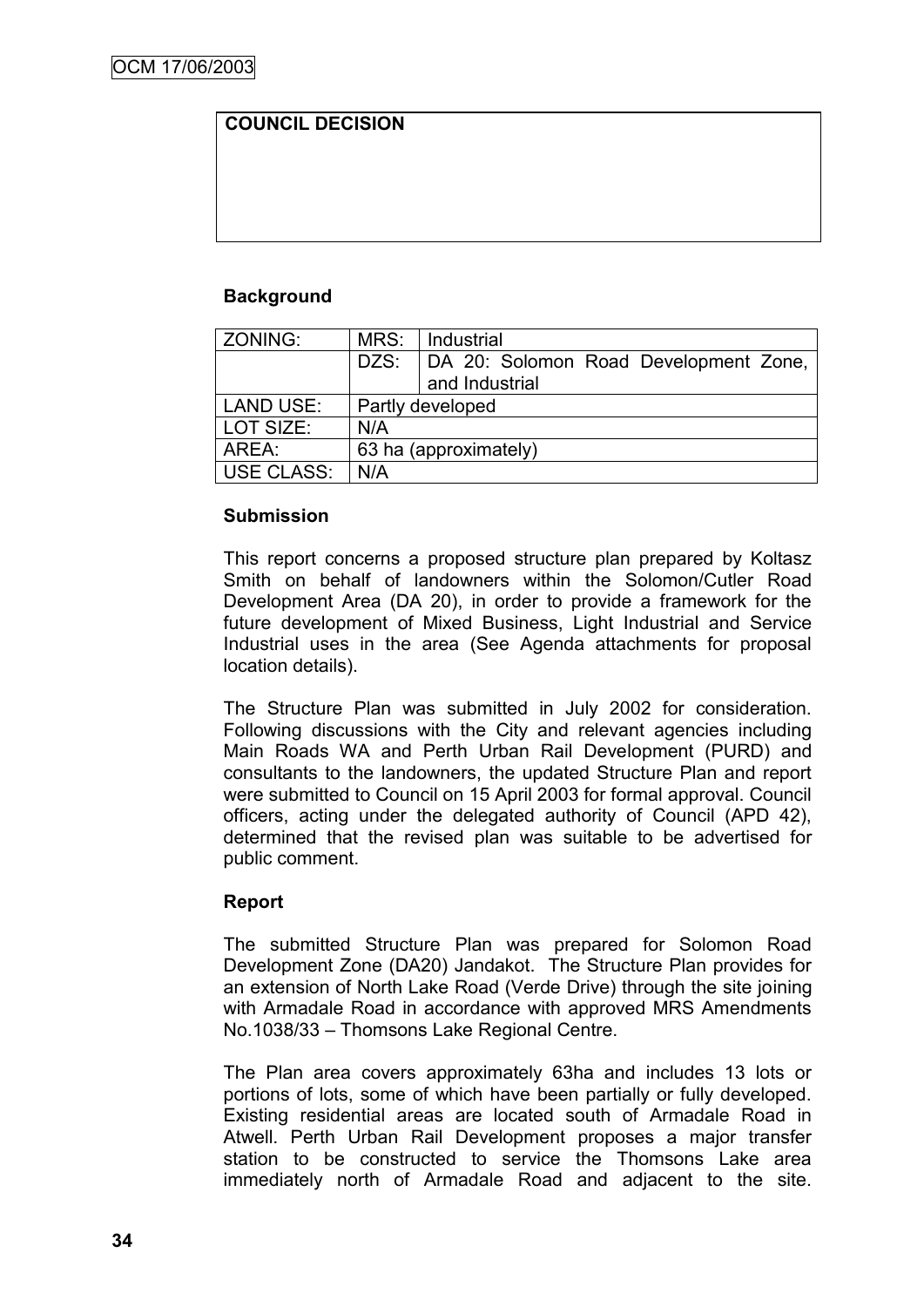Industrial subdivision is presently being undertaken to the east of Solomon Road abutting the northern boundary of the eastern portion of the Structure Plan area.

The Structure Plan proposes the development of Mixed Business, Light Industrial and Service Industrial uses. As part of the Mixed Business uses, the allocation of precincts has been used to guide the development based on the property location within the Structure Plan area and the role they can be expected to play from a land use/service viewpoint. It also proposes a Regional Sportsground and a Public Open Space (also for drainage purposes) at the north-western portion of the Plan area, which are currently under review (see Agenda attachments).

The structure plan proposal was advertised for public comment for a period of 31 days, with the comment period concluding on 23 May 2003. Owners of property near and within the subject Structure Plan area and relevant agencies and servicing authorities were invited to comment by letter. The local newspapers circulating in the locality carried advertisements of the proposal. A total of ten submissions were received including comments from W&RC, DPI, MRWA, Alinta Gas, Water Corporation and adjoining owners. A schedule of submissions is included in the Agenda attachments.

The proposed Structure Plan is generally acceptable to the agencies consulted and there are some matters of detail to be resolved in respect to several properties.

There are two issues that require further detailed discussion over and above the response contained in the Schedule of Submissions included in the Agenda attachments. These are as follows:

#### Construction requirements for North Lake Road

The Structure Plan provides for the extension of North Lake Road (Verde Drive) Other Regional Road through the site. Under WAPC Planning Bulletin 18 – Developer Contributions for Infrastructure, land owners are required to provide the land needed for the road free of cost, undertake full earthworks and construct a single carriageway, dual use path and drainage. This is reflected in the requirements included in the Structure Plan report.

Under normal circumstances, lots are not permitted to have direct access to a road of this status and access would therefore be either via a service road or an internal subdivision road. However, in accordance with the principles of Liveable Neighbourhoods, it has been agreed to treat North Lake Road as an integrator with limited but controlled access. Consistent with this approach, Council appointed ERM Mitchell M<sup>c</sup>Cotter to prepare a Vehicle Access Policy Plan for North Lake and Armadale Roads (see Attachments). The brief was to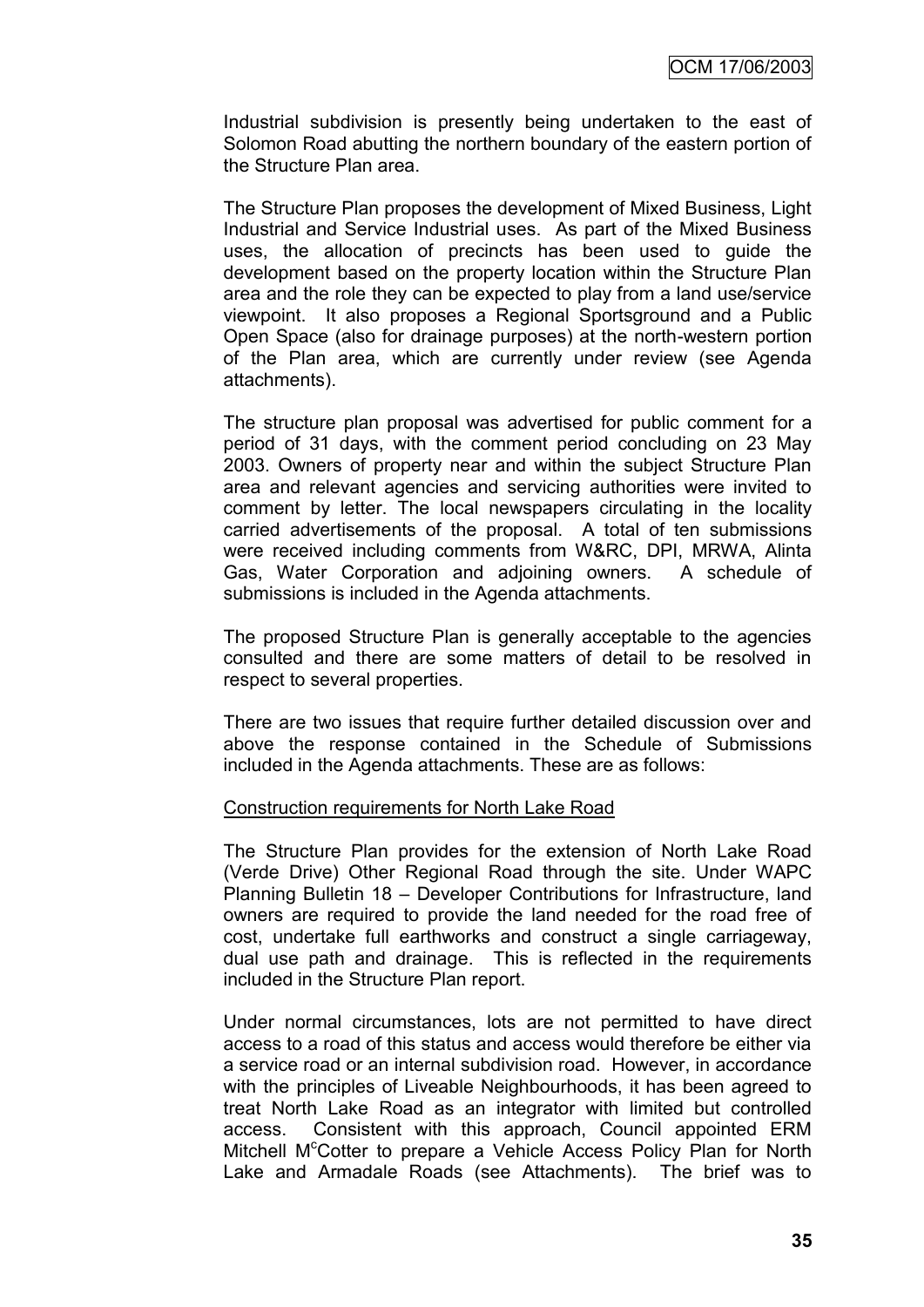develop access plans for Armadale and North Lake Roads which, in conjunction with the internal road system, provide comprehensive and safe access within the East Jandakot industrial area.

The requirements of the Vehicle Access Policy Plan were included on the draft Structure Plan. What was not made clear in the report or on the Structure Plan, is that to safely allow access to North Lake Road, it needs to be constructed as a dual carriage way with any required deceleration lanes or turning pockets at the time of undertaking the subdivision. It is considered that the additional construction requirement of the second carriageway within North Lake Road by the landowners at the time of undertaking development and/or subdivision of their land, is essential if the proposal is to be safely implemented and is fair and equitable to the landowners for the following reasons:

- The cost of the additional carriageway in North Lake Road is less than the alternatives of constructing a service road or lots having access to an internal road and control fencing for lots backing onto North Lake Road.
- Having access off North Lake Road enhances the accessibility and hence value of the lots abutting the Road.
- It is imperative that the road be constructed to its ultimate dual carriageway standard at the outset to achieve safe turning and crossing movements.

The above is the basis of recent agreements made between Council and some landowners in the area. It is important that the report be modified to reflect the above and that the Vehicle Access Policy Plan be agreed to and implemented on the basis of the full construction of North Lake Road by the land owners at the time of subdivision or development, as opposed to the normal requirements set out in Planning Bulletin PB 18. This will need to be agreed to by the Western Australian Planning Commission.

#### Drainage requirements

The Structure Plan area is within the South Jandakot Drainage Catchment Area and under that plan, it was intended that drainage from this area would have an outlet to Yangebup Lake.

Advice received from the Water Corporation (Submission No 8) states that stormwater drainage will not be connected to the Corporation"s main drainage system and is to be disposed of on site. Water & Rivers Commission (Submission No 6) states that all stormwater is to be retained and maximised on site.

As this area is a confined catchment with no natural outflow, careful consideration needs to be given to the drainage solutions. If the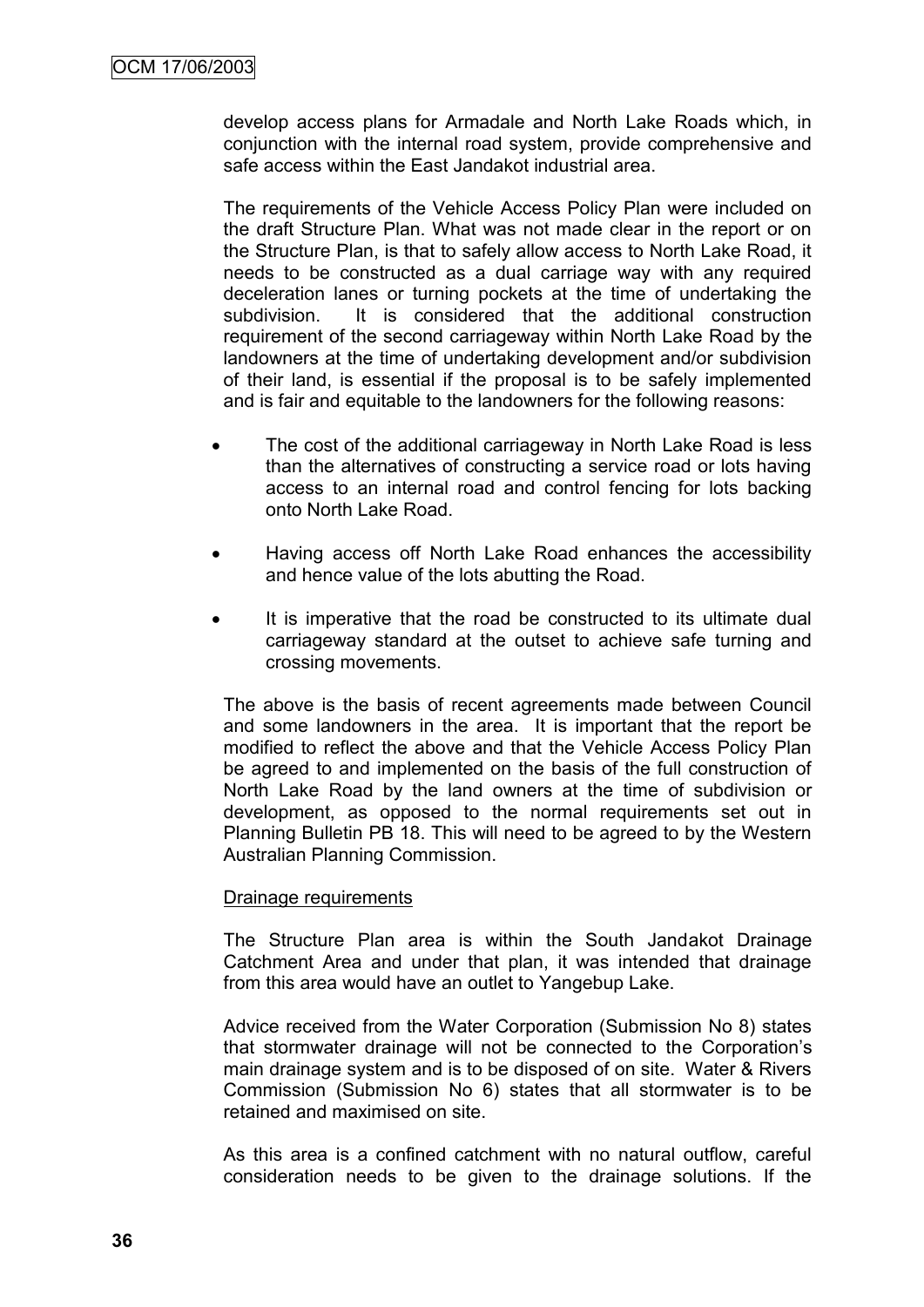discharge of stormwater is no longer permitted to Yangebup Lake as indicated in the submissions by Water Corporation and Water & Rivers, there could be major implications in respect to the land required to be set aside for drainage purposes within the Structure Plan area. Until this matter is resolved, it is considered that the structure plan for the area and in particular the area between the Freeway and Solomon Road cannot be finalised.

It is recommended that Council takes a lead role in resolving the drainage solution for the area and appoints a suitably qualified and experienced engineer to undertake the work given that Council does not have the required expertise in-house.

#### **Summary**

There is a pressing need to progress the planning of this area and in particular, land use (zoning) controls and the Vehicle Access Policy Plan, given that there are proposals already in the system or are about to be lodged. However as noted above, drainage is a major issue that needs to be resolved and its determination could have a significant impact on the lot and road configuration, particularly for the area between the Freeway and Solomon Road, if major land areas are required for drainage purposes.

In view of the above, it is considered that Council should deal with the land use (zoning) issues now and defer consideration of the road and lot layout until such time as the drainage strategy has been adopted.

Accordingly it is recommended that Council give favourable consideration to adopting an interim Land Use Structure Plan which would control land use activities until a detailed structure plan which also deals with the road and lot layout can be prepared and adopted. The general precinct land use proposals on the advertised Structure Plan and appropriate notations should be used as the basis of the interim plan together with recommended modifications noted in the Schedule of Submissions.

#### **Strategic Plan/Policy Implications**

The Corporate Strategic Plan Key Result Areas which apply to this item are:-

- 2. Planning Your City
	- *"To ensure that the planning of the City is based on an approach which has the potential to achieve high levels of convenience for its citizens."*
	- *"To ensure that the development will enhance the levels of amenity currently enjoyed by the community."*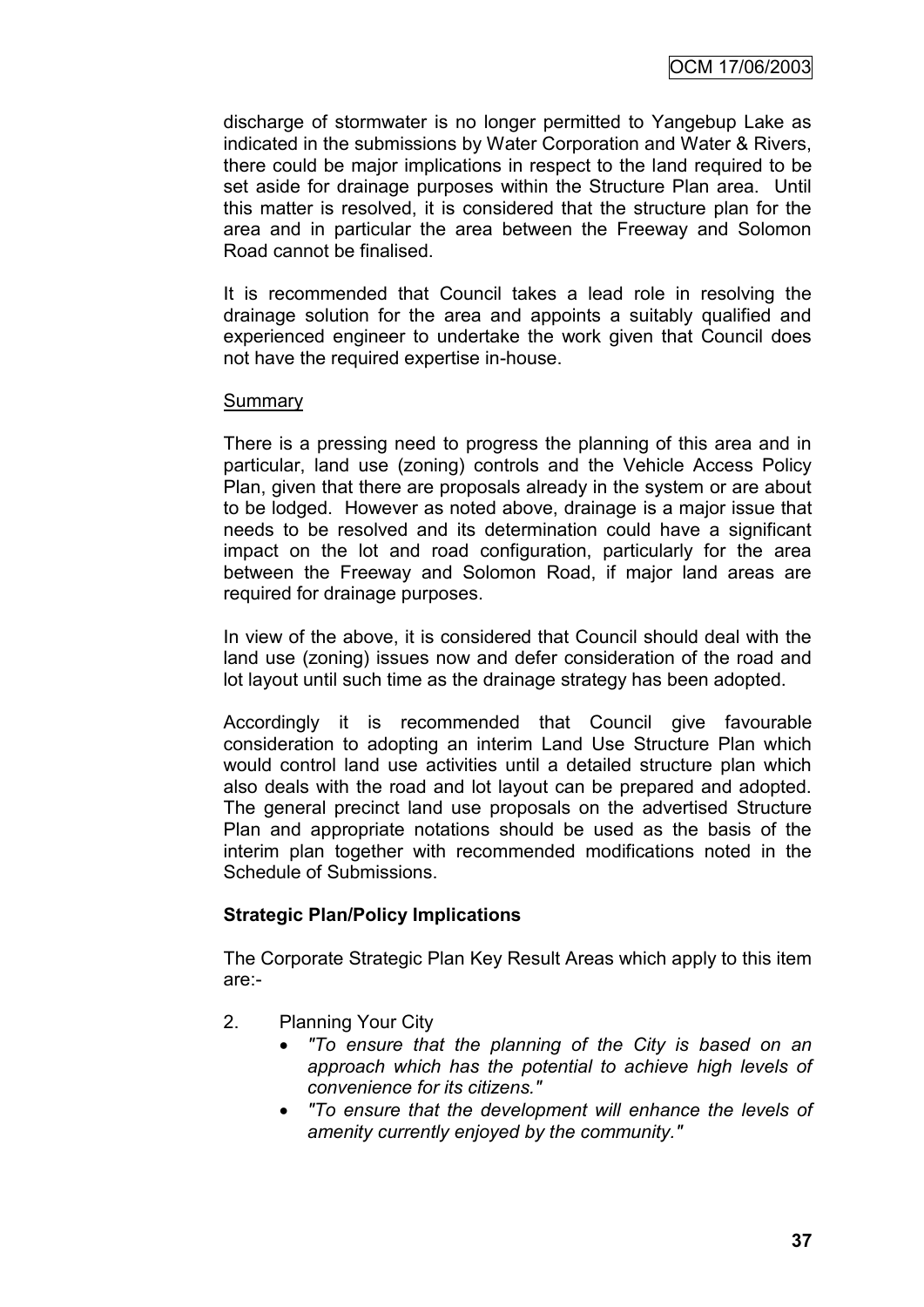- 3. Conserving and Improving Your Environment
	- *"To conserve the quality, extent and uniqueness of the natural environment that exists within the district."*
- 5. Maintaining Your Community Facilities
	- *"To construct and maintain roads, which are the responsibility of the Council, in accordance with recognised standards, and are convenient and safe for use by vehicles, cyclists and pedestrians."*

The Planning Policies which apply to this item are:-

- SPD1 Bushland Conservation Policy
- SPD3 Native Fauna Protection Policy
- SPD5 Wetland Conservation Policy
- APD2 Industrial Subdivision Policy<br>APD26 Control Measures for Pr
- Control Measures for Protecting Water Resources in Receiving Environments
- APD 38 Design Guidelines for the East Jandakot Industrial Area and North Lake Road Frontage – Berrigan Drive to The Freeway

#### **Budget/Financial Implications**

Funds for the Drainage Study are to be drawn from the Engineering Division"s Consultancy budget.

#### **Legal Implications**

Nil

#### **Community Consultation**

Advertised for public comments from 22/04/2003 to 23/05/2003 in local papers and adjoining owners and relevant authorities were sent letters advising the proposal.

#### **Implications of Section 3.18(3) Local Government Act, 1995**

Nil.

## **14.8 (OCM 17/06/2003) - PROPOSED STRUCTURE PLAN - LOT 8 HAMMOND ROAD, SUCCESS - OWNER: MAINPLAN INVESTMENTS - APPLICANT: KOLTASZ SMITH (9656) (JW) (ATTACH)**

#### **RECOMMENDATION** That Council:

(1) adopt the proposed Structure Plan for Lot 8 Hammond Road, Success dated 15 April 2003 subject to the following: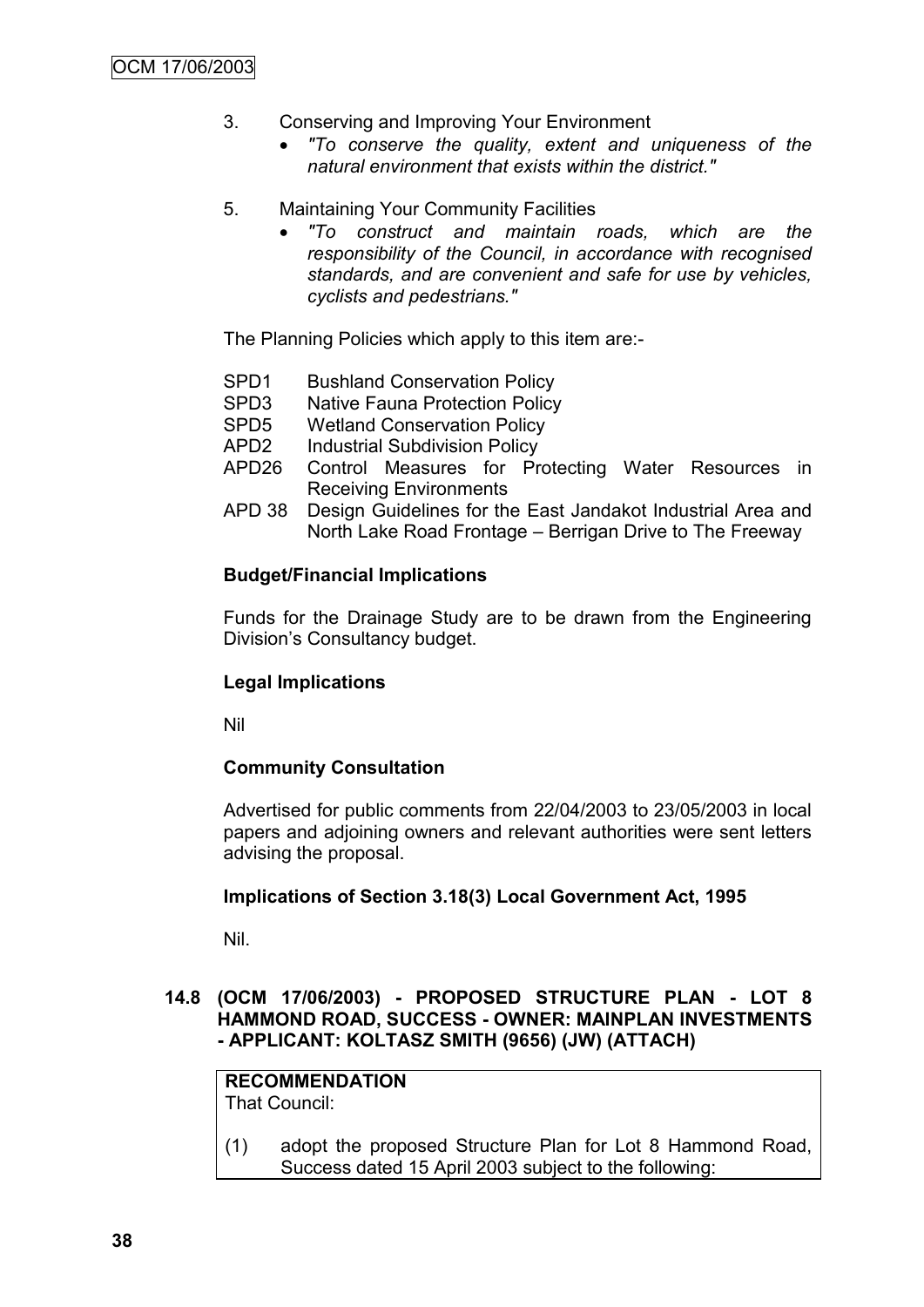- 1. Modification of the plan to indicate a 20m by 20m truncation being taken on the bend immediately north of the proposed intersection with Hammond Road.
- 2. The required 10% POS provision schedule being updated and accurately reflected in the Structure Plan.
- 3. The Structure Plan and report being amended to reflect the above requirements.
- 4. The Structure Plan and report being amended to reflect the modifications made to the wetland & buffer boundary and the associated amendments on the adjacent development layout.
- (2) advise the applicant that the following requirements will need to be addressed through the subdivision process:
	- 1. The subdivider shall prepare and implement a Drainage and Nutrient Management Plan for the subdivision, which shall be consistent with the South Jandakot Drainage Management Plan and the Environmental Management Programme for the South Jandakot Drainage Scheme.
	- 2. The subdivider shall prepare an Environmental Management Plan addressing the potential impacts of subdivision on the adjoining wetland and Beeliar Regional Park. A Revegetation and Landscape Program shall be provided to ensure that all revegetation in the POS area and the wetland buffer zone shall be locally endemic species and be consistent with Beeliar Regional Park.
	- 3. The subdivider shall prepare a Public Open Space Development and Management Plan, which needs to provide landscaping, earth works, drainage and public amenity facilities. The proponent should ensure that flora species known to be invasive or environmentally damaging are not used in any landscaping projects to protect the Beeliar Regional Park.
	- 4. The subdivider shall prepare a fire management plan to demonstrate that the subdivision is in compliance with the relevant fire management requirements.
	- 5. Groundwater availability in this region may be limited and it is suggested the applicant liaise with the Water and Rivers Commission in this regard.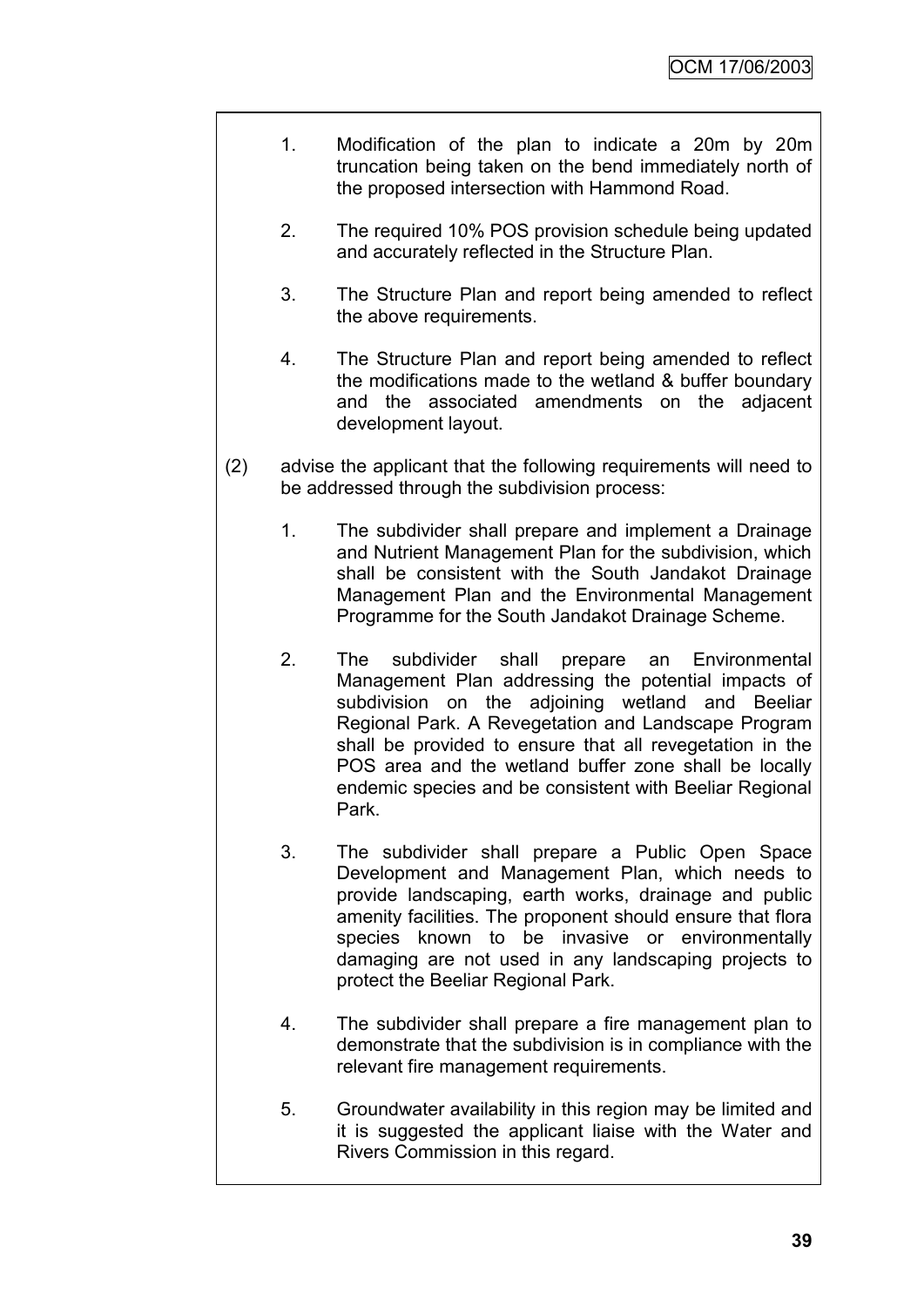- 6. The road reserves and pavements widths to be designed in accordance with Council policy APD30 –Road Reserve and Pavement Standards.
	- 7. Subdivision proposals for the subject land will attract conditions requiring contributions towards the widening and upgrading of Hammond Road in accordance with Development Contribution Plan 1 (Success North).
	- 8. The proposed intersection with Hammond Road will be left in and left out only when the widening and upgrading of Hammond Road is completed.
	- 9. The 20m by 20m truncation taken on the bend immediately north of the intersection with Hammond Road being transferred to the Crown free of cost and to be shown on the first Plan or Diagram of Survey.
	- 10. Detailed area plans are required to be prepared for all lots abutting the POS area.
- (3) adopt the Schedule of Submission as contained in the Agenda attachment;
- (4) advise the Western Australian Planning Commission and those persons who made a submission of Council"s decision; and
- (5) request the Western Australian Planning Commission to lift the Urban Deferred in the Metropolitan Region Scheme to facilitate the residential development of Hammond Road Development Zone (TPS3: DA 13).

# **COUNCIL DECISION**

#### **Background**

| ZONING:          | MRS:     | Urban Deferred                       |
|------------------|----------|--------------------------------------|
|                  | DZS:     | Development Zone and falls within    |
|                  |          | Development Area 13, and Development |
|                  |          | Contribution Area 1.                 |
| <b>LAND USE:</b> | vacant   |                                      |
| LOT SIZE:        | 3.965 ha |                                      |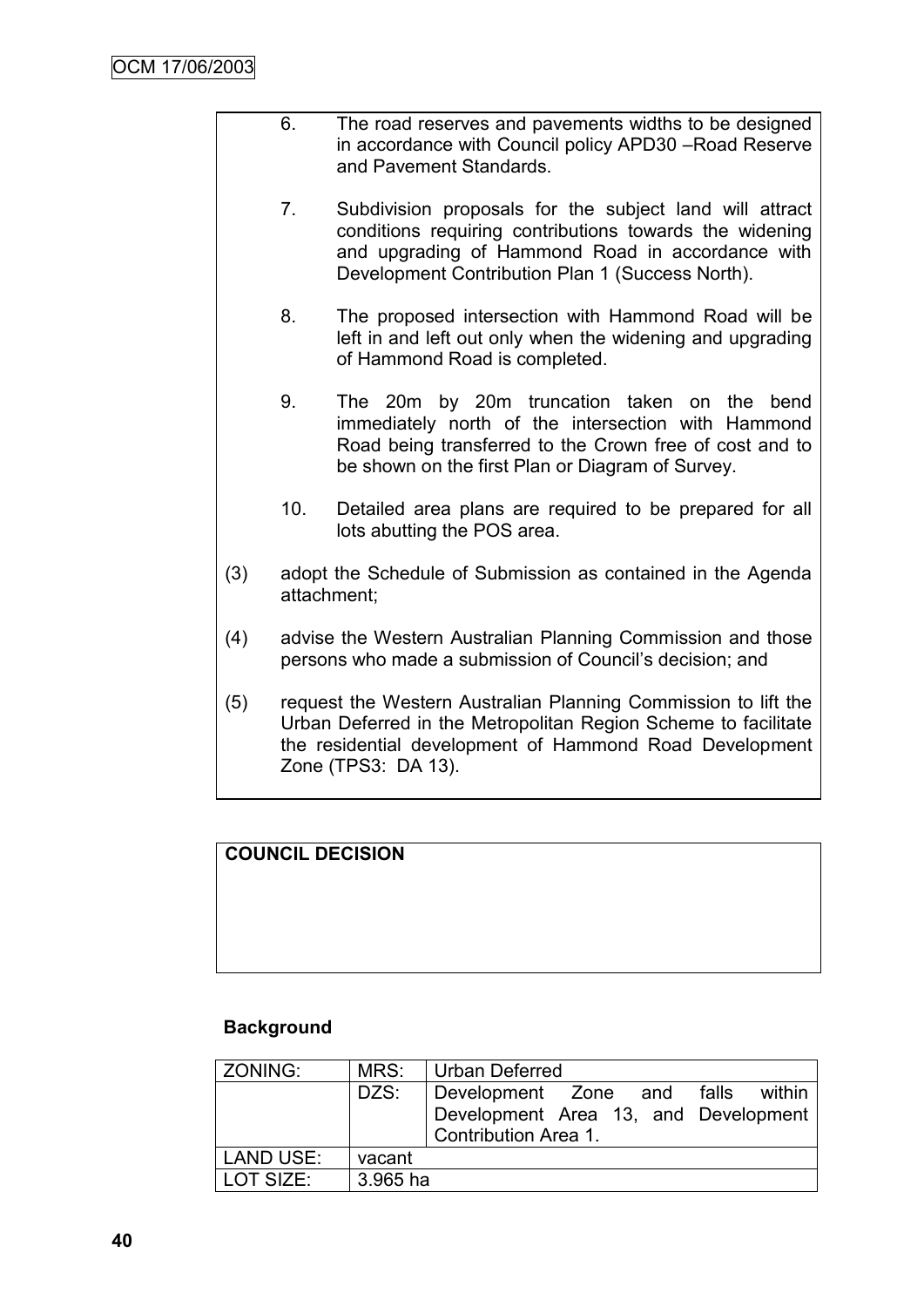| ιAΓ<br>રEA: |     |
|-------------|-----|
| USE CLASS:  | N/A |

This report concerns a proposed structure plan prepared by Koltasz Smith on behalf of Mainplan Investments for land located within the Hammond Road Development Area -DA13 (See Agenda attachment A for proposal location details).

The Structure Plan was submitted in February 2003 for consideration and was subsequently amended following discussions with Council officers to reflect the City"s requirement in regard to wetland and buffer boundary as well as the entry road location from Hammond Road. Council officers, acting under the delegated authority of Council (APD 42), determined that the revised plan dated 15 April 2003 was suitable to be advertised for public comment.

#### **Submission**

The submitted Structure Plan was prepared for Lot 8 Hammond Road Success, which is one of several landholdings backing onto the Beeliar Regional Park. It proposes the development of a residential estate designated R20 on approximately 4 hectares of land. Public Open Space is provided at the western portion of the land adjoining with a Resource Enhancement wetland area and associated 50 metre buffer. An indicative layout is also shown on the Structure Plan for Lots 6, 7, & 9 Hammond Road for the purpose of coordinating adjoining future subdivisions (see Agenda attachment B).

#### **Report**

The structure plan proposal was advertised for public comment for a period of 26 days, with the comment period concluding on 23 May 2003. Owners of property near the subject land and relevant agencies and servicing authorities were invited to comment by letter. The local newspapers circulating in the locality carried advertisements of the proposal. A total of ten submissions were received including comments from W&RC, Alinta Gas, DCLM and adjoining owners. A schedule of submissions and the recommended responses is included in the Agenda attachments.

The proposed Structure Plan is generally acceptable to the agencies consulted subject to appropriate requirements being addressed through the Structure Plan approval and subdivision process.

Objections raised in the submissions from five adjoining landowners for various concerns, including:

- The Wetland & Buffer boundaries shown on Lots 6&7;
- The linkage with the adjoining landholdings,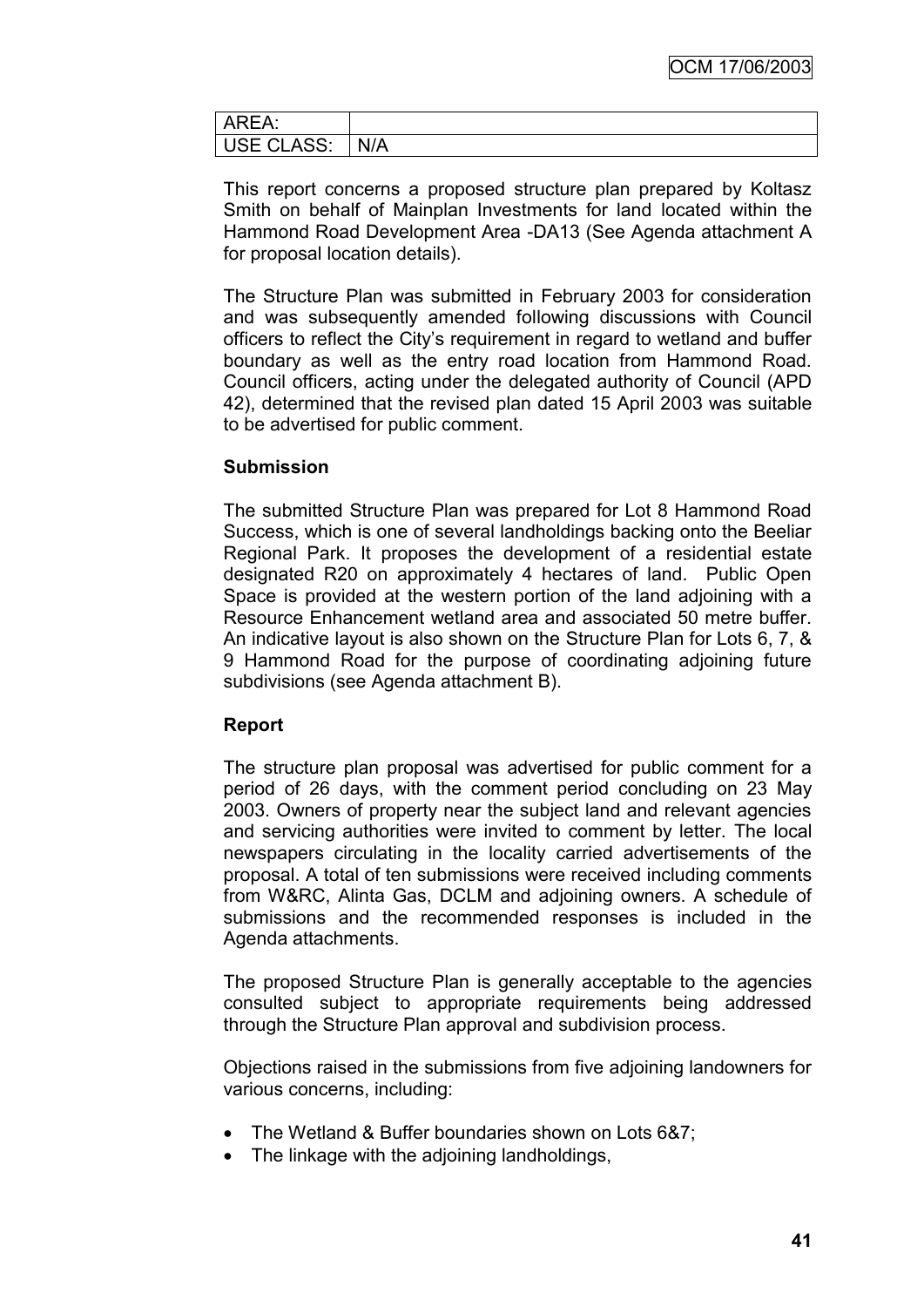The road network, including the proposed intersection with Hammond Road;

These issues are contained in the schedule of submissions in detail. However, they are not considered as significant issues, which would result in the Structure Plan being rejected given the following reasons:

#### The Wetland & Buffer boundaries shown on Lots 6&7

A new Wetland & Buffer boundary was drawn by Council"s Environmental Officer after a site inspection, which is different from the original one mapped by an environmental consultant - Landform Research appointed by the proponent. W&RC officers support in principle, the Council boundaries.

In respect to adjoining lots (Lots 6&7), the Wetland boundary drawn by Landform Research is based on visual assessment rather than field mapping. A more detailed and scientific assessment will be required and agreement reached with WRC, DEP and Council if the owners of Lots 6 & 7 decide to subdivide their properties.

#### The linkage with the adjoining landholdings

The Structure Plan is focused on Lot 8 only and the development layouts shown on adjoining properties are not committed. The City has required that the Structure Plan be prepared in such a way that it will provide guidance for the subsequent planning for surrounding areas. If the adjoining land owners decide to develop their land, a detailed Local Structure Plan would be required and assessed in accordance with the TPS3 provisions and in conjunction with the subject Structure Plan.

#### The road network, including the proposed intersection with Hammond Road

The road network for this area and the safety issues of the proposed intersection with Hammond Road has been extensively discussed between the City and the proponent, and the Structure Plan has been amened accordingly to reflect the City"s requirements on these issues. The intersection with Hammond Road shown on the map complies with the safety design requirements subject to complying with the Council Engineering Officer"s conditions.

#### Transferring the land from Urban Deferred to Urban in the MRS

The Lot 8 and its surrounding area (Northern portion of Hammond Road Development Zone) is currently zoned Urban Deferred in the Metropolitan Region Scheme. Approval from the Western Australian Planning Commission for Lifting the Urban Deferment in the MRS will be necessary to facilitate the residential development of this area.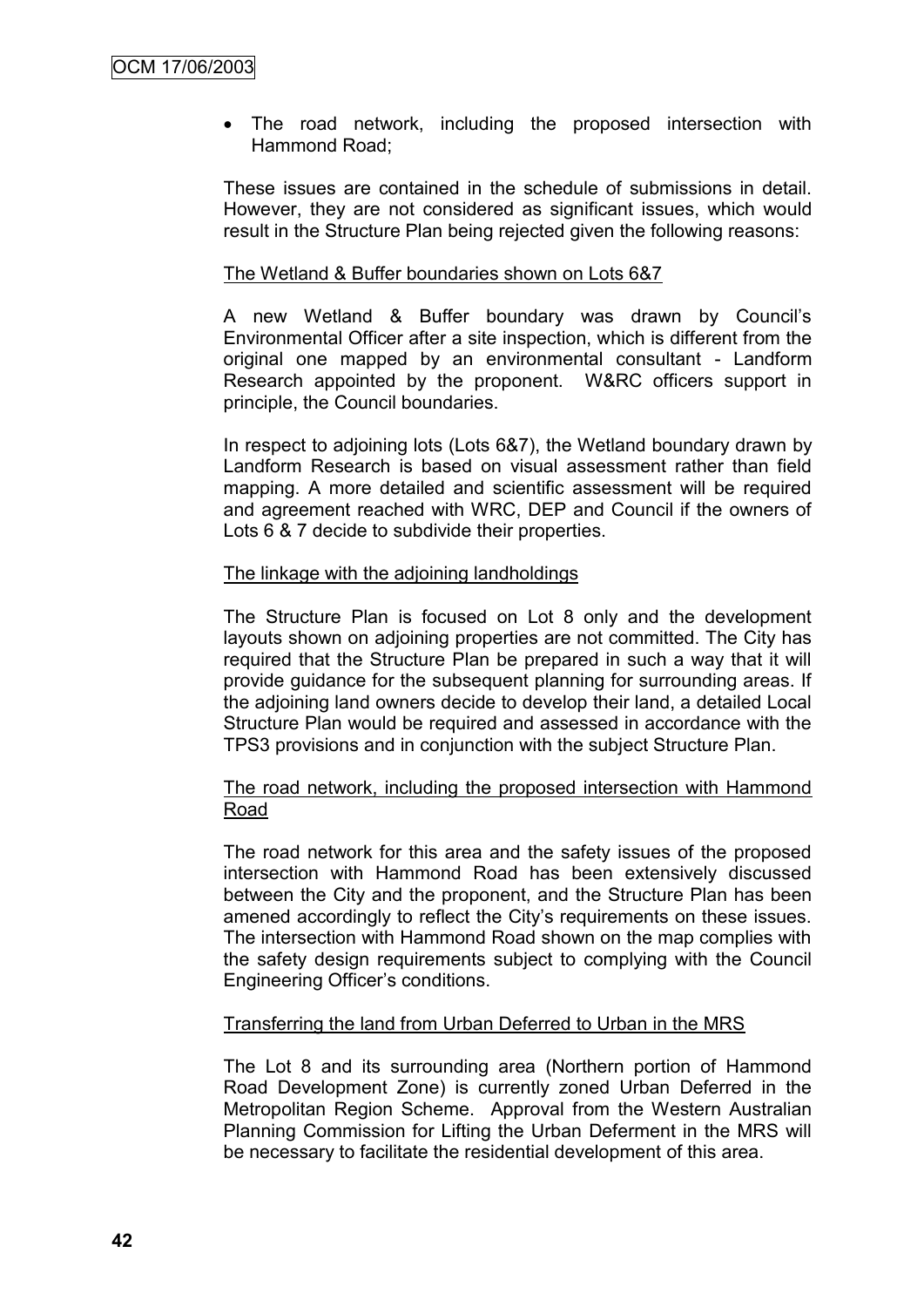Servicing infrastructure is available in the area and it is considered that subject to the preparation of local structure plan for the area, there is no impediment to the development of this area or lifting of the deferment.

## Summary

The Structure Plan meets most planning criteria for a proposal of this type. It is recommended that Council resolve to adopt the Structure Plan for Lot 8 Hammond Road subject to the modifications detailed above and other changes and advice notes listed in the recommendation.

# **Strategic Plan/Policy Implications**

The Corporate Strategic Plan Key Result Areas which apply to this item are:-

- 2. Planning Your City
	- *"To ensure that the planning of the City is based on an approach which has the potential to achieve high levels of convenience for its citizens."*
	- *"To ensure that the development will enhance the levels of amenity currently enjoyed by the community."*
	- *"To foster a sense of community within the district generally and neighbourhoods in particular."*
- 3. Conserving and Improving Your Environment
	- *"To conserve the quality, extent and uniqueness of the natural environment that exists within the district."*
	- *"To ensure that the development of the district is undertaken in such a way that the balance between the natural and human environment is maintained."*
- 4. Facilitating the needs of Your Community
	- *"To facilitate and provide an optimum range of community services."*
	- *"To determine by best practice, the most appropriate range of sporting facilities and natural recreation areas to be provided within the district to meet the needs of all age groups within the community."*
- 5. Maintaining Your Community Facilities
	- *"To construct and maintain roads, which are the responsibility of the Council, in accordance with recognised standards, and are convenient and safe for use by vehicles, cyclists and pedestrians."*
	- *"To construct and maintain parks which are owned or vested in the Council, in accordance with recognised standards and are convenient and safe for public use."*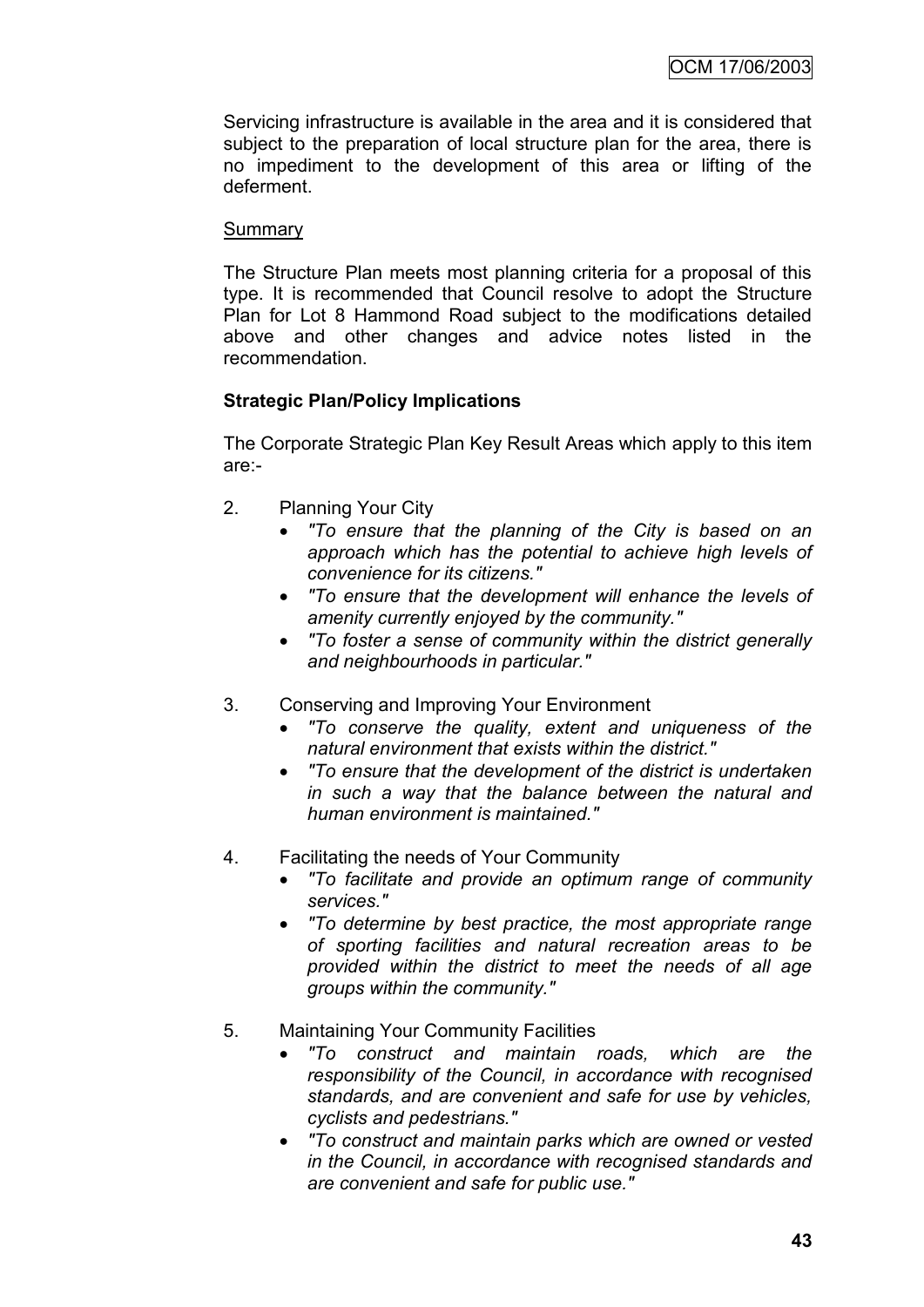The Planning Policies which apply to this item are:-

| <b>Bushland conservation Policy</b>                    |
|--------------------------------------------------------|
| <b>Native Fauna Protection</b>                         |
| <b>Wetland Conservation Policy</b>                     |
| <b>Public Open Space</b>                               |
| Design Principles for Incorporating Natural Management |
| Areas Including Wetlands and Bushlands in Open Space   |
| and / or Drainage Areas                                |
| Control Measures for Protecting Water Resources in     |
| <b>Receiving Environments</b>                          |
| <b>Public Open Space Credit Calculations</b>           |
| Road Reserve and Pavement Standards                    |
| Detailed Area Plans                                    |
|                                                        |

#### **Budget/Financial Implications**

N/A

#### **Legal Implications**

Nil

#### **Community Consultation**

Advertised for public comments from 28/04/2003 to 23/05/2003 in local papers and adjoining owners and relevant authorities were sent letters advising the proposal.

#### **Implications of Section 3.18(3) Local Government Act, 1995**

Nil.

#### **15. FINANCE AND CORPORATE SERVICES DIVISION ISSUES**

## **15.1 (OCM 17/06/2003) - LIST OF CREDITORS PAID (5605) (KL) (ATTACH)**

#### **RECOMMENDATION**

That Council receive the List of Creditors Paid for May 2003, as attached to the Agenda.

## **COUNCIL DECISION**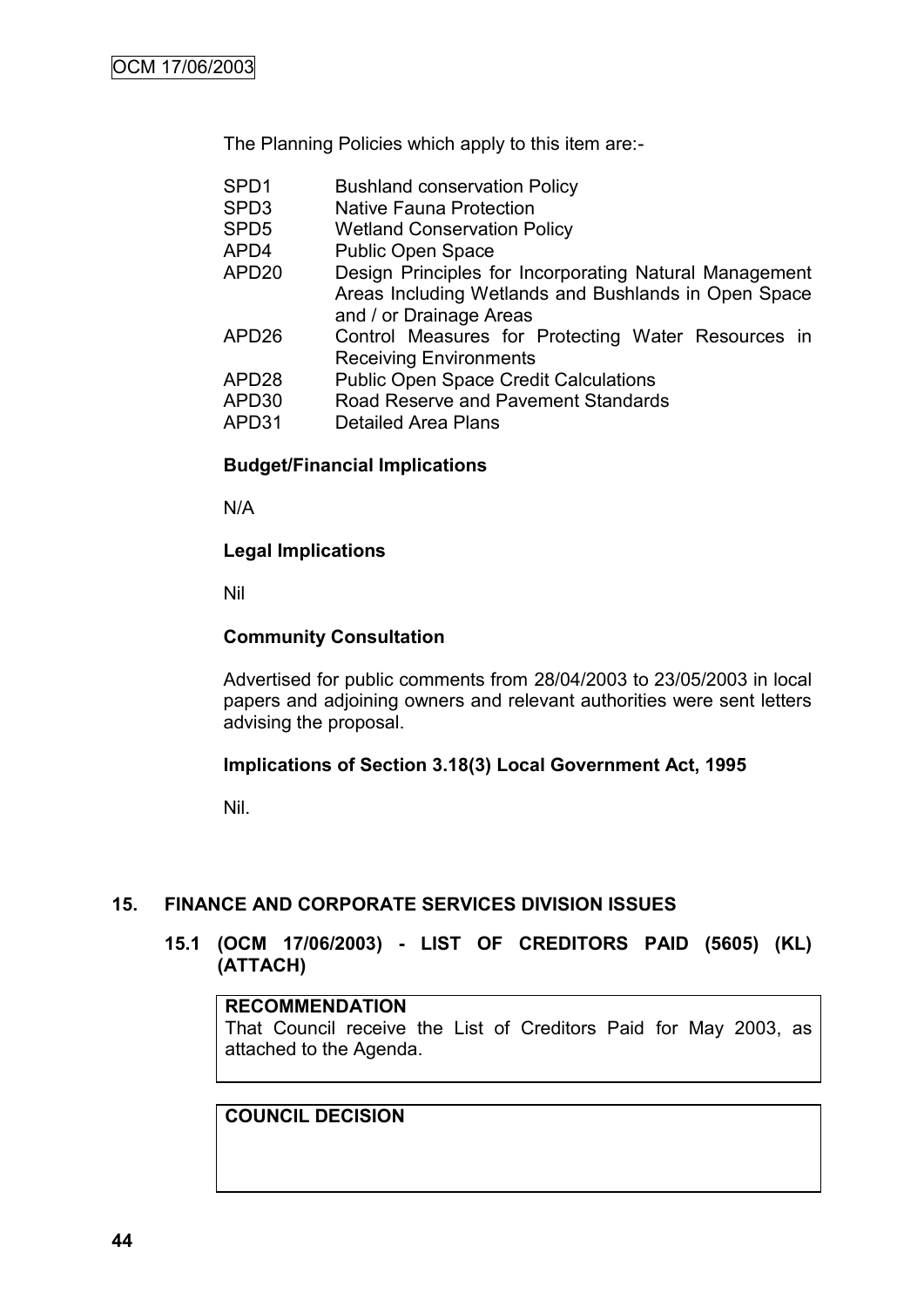# **Background**

It is a requirement of the Local Government (Financial Management) Regulations 1996, that List of Creditors be compiled each month and provided to Council.

## **Submission**

N/A

**Report**

N/A

**Strategic Plan/Policy Implications**

N/A

**Budget/Financial Implications**

N/A

**Legal Implications**

N/A

**Community Consultation**

N/A

**Implications of Section 3.18(3) Local Government Act, 1995**

Nil.

#### **15.2 (OCM 17/06/2003) - FREMANTLE HOUSING ASSOCIATION INC. - OBJECTION AGAINST REFUSAL TO ALLOW RATES EXEMPTION (8628) (KL)**

| <b>RECOMMENDATION</b><br>That Council advise the Fremantle Housing Association Inc. (FHA) that: |                                                                                                 |                               |          |           |  |
|-------------------------------------------------------------------------------------------------|-------------------------------------------------------------------------------------------------|-------------------------------|----------|-----------|--|
| (1)                                                                                             | as from 1 July 2002, it is prepared to grant Rates exemption on<br>the properties listed below: |                               |          |           |  |
|                                                                                                 | Ass. No.                                                                                        | <b>Property Address</b>       | Category | Owner     |  |
|                                                                                                 | 2213592                                                                                         | 1/23 Glendower Way, Spearwood | II P     | Homeswest |  |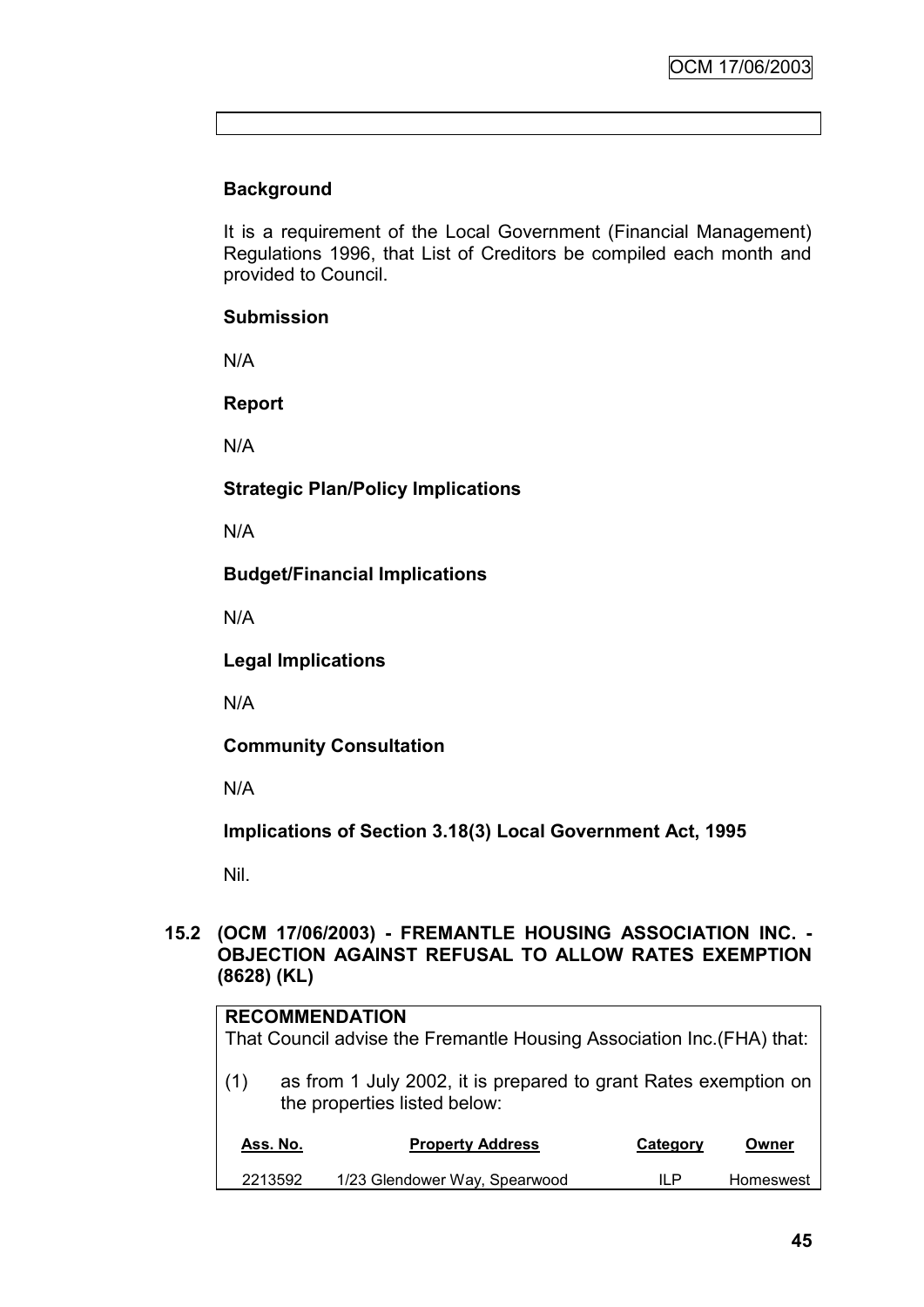| 5517579                                                          | 2/6 Impson Gardens, South Lake        | ILP.       | Homeswest |  |  |  |
|------------------------------------------------------------------|---------------------------------------|------------|-----------|--|--|--|
| 2200085                                                          | 3/32 Stratton Street, Hamilton Hill   | <b>ILP</b> | Homeswest |  |  |  |
| 2206544                                                          | 2 Watterton Street, Hamilton Hill     | ILP        | Homeswest |  |  |  |
| 3319075                                                          | 2/445 Rockingham Road, Spearwood      | ILP        | Homeswest |  |  |  |
| 5519816                                                          | 113A Elderberry Drive, South Lake     | ILP        | Homeswest |  |  |  |
| 2205312                                                          | 87A Winfield Street, Hamilton Hill    | ILP        | Homeswest |  |  |  |
| 5517281                                                          | 80 Brenchley Drive, Atwell            | ILP        | Homeswest |  |  |  |
| 2206557                                                          | 10 Bickford Place, Hamilton Hill      | ILP        | Homeswest |  |  |  |
| 3411908                                                          | 26 Colova Way, Wattleup               | ILP        | Homeswest |  |  |  |
| 2211415                                                          | 15 Helena Place, Hamilton Hill        | ILP        | Homeswest |  |  |  |
| 2201057                                                          | 6/14 Helena Place, Hamilton Hill      | ILP        | Homeswest |  |  |  |
| 3207250                                                          | 4 Sparrow Way, Spearwood              | ILP.       | Homeswest |  |  |  |
| 2200184                                                          | 17 Stratton Street, Hamilton Hill     | ILP        | Homeswest |  |  |  |
| 2213664                                                          | 3/58 Stratton Street, Hamilton Hill   | ILP        | Homeswest |  |  |  |
| 2213424                                                          | 4/14 Carter Street, Hamilton Hill     | ILP.       | Homeswest |  |  |  |
| 2205772                                                          | 16/19 Blackwood Avenue, Hamilton Hill | CDHP       | Homeswest |  |  |  |
|                                                                  |                                       |            |           |  |  |  |
| it will not grant exemptions on the following properties:<br>(2) |                                       |            |           |  |  |  |
|                                                                  |                                       |            |           |  |  |  |

| Ass. No.                                            | <b>Property Address</b>                                                                                                                                         | Category                             | Owner                                                            |
|-----------------------------------------------------|-----------------------------------------------------------------------------------------------------------------------------------------------------------------|--------------------------------------|------------------------------------------------------------------|
| 3209904<br>2205663<br>2204515<br>2210524<br>1101027 | 22 Lintott Way, Spearwood<br>98 Hamilton Road, Spearwood<br>24 Hillier Crescent, Hamilton Hill<br>4 Ivermey Road, Hamilton Hill<br>44 Malvolio Road, Coolbellup | JV<br>JV<br>CHP<br><b>CHP</b><br>CHP | Homeswest<br>Homeswest<br><b>FHA</b><br><b>FHA</b><br><b>FHA</b> |
| 1101875                                             | 18 Units, 28 Waverley Road, Coolbellup                                                                                                                          | <b>CHP</b>                           | Homeswest                                                        |



# **Background**

Council at its meeting held on 20 May 2003, resolved that the Chief Executive Officer instigate negotiations with Fremantle Housing Association (Inc.) in regards to their claim for rates exemption and report back to Council, the results of discussions held.

# **Submission**

Correspondence was received from the FHA in August 2002, lodging an objection pursuant to Section 6.77 of the Local Government Act against the rates record with respect to twenty-three(23) properties which the Association manages.

Fremantle Housing Association Inc. states: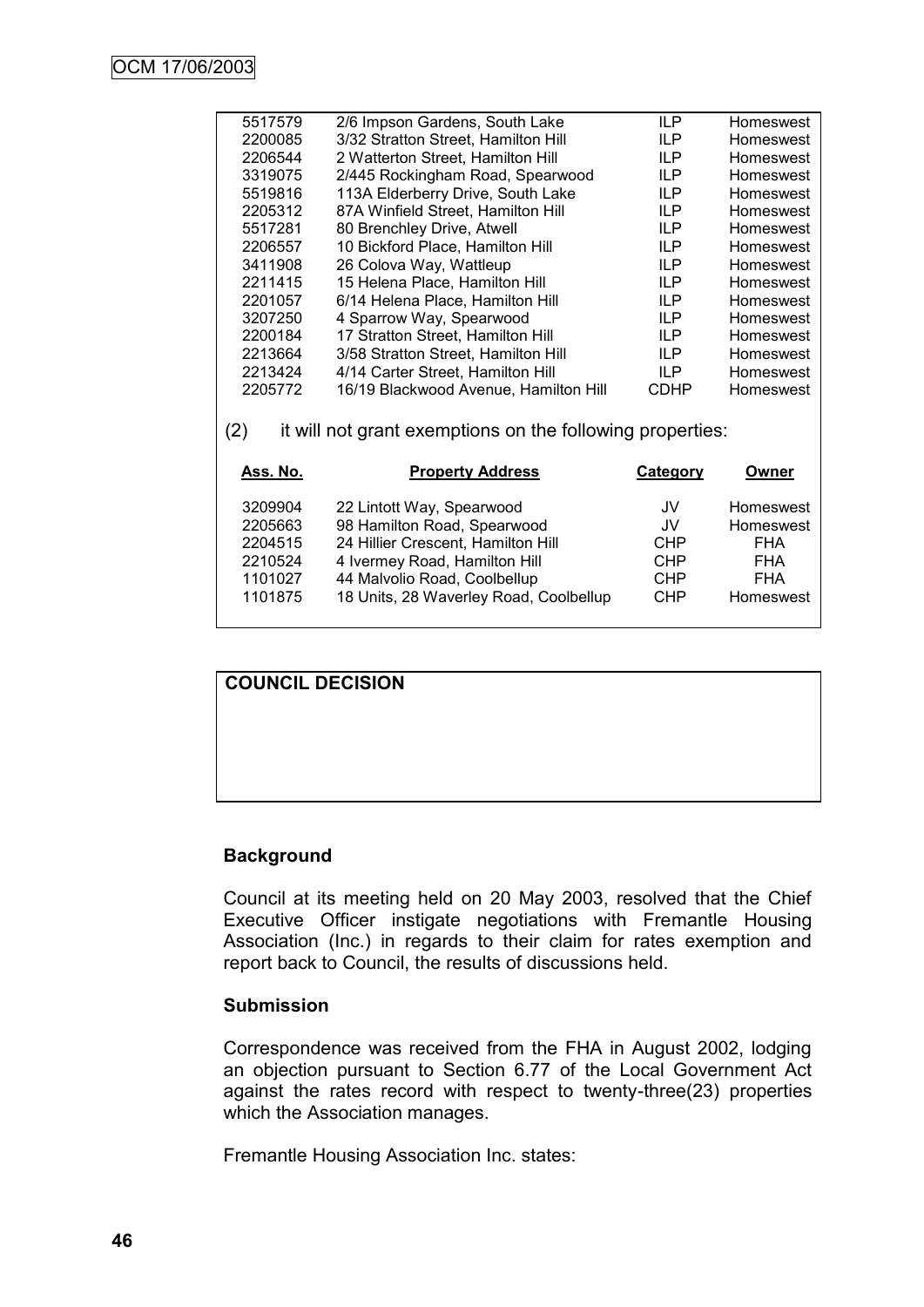- 1. Each parcel of land is used exclusively for charitable purposes in consequence of which the land is not rateable by the operation of s.6.26(2)(g) of the Act.
- 2. Fremantle Housing Association is a charitable institution endorsed by the ATO and the provision of the service is carried out in line with the charitable objects in the Constitution.
- 3. The land is used to provide secure, affordable and appropriate accommodation for people in financial need.
- 4. Residents receive a community based landlord service that is responsive to residents needs.
- 5. The provision of community housing accommodation directly relieves housing related poverty and is a public benefit.

# **Report**

A confidential report was presented to the May Council meeting in regards to the current position with the Fremantle Housing Association (Inc.). Based upon the points raised in that report, Council authorised the Chief Executive Officer to initiate discussions with the Fremantle Housing Association (Inc.) regarding its application for rates exemption on a number of properties.

The current position of the properties under the control of Fremantle Housing Association (Inc.) is as follows:

| Ass. No.                      | <b>Property Address</b>                | <b>Category</b> | Owner     |  |  |  |
|-------------------------------|----------------------------------------|-----------------|-----------|--|--|--|
| Rates exemptions not granted: |                                        |                 |           |  |  |  |
| 3209904                       | 22 Lintott Way, Spearwood              | JV              | Homeswest |  |  |  |
| 2205663                       | 98 Hamilton Road, Spearwood            | JV              | Homeswest |  |  |  |
| 1101875                       | 18 Units, 28 Waverley Road, Coolbellup | CHP             | Homeswest |  |  |  |
| 2213592                       | 1/23 Glendower Way, Spearwood          | <b>ILP</b>      | Homeswest |  |  |  |
| 5517579                       | 2/6 Impson Gardens, South Lake         | IL P            | Homeswest |  |  |  |
| 2200085                       | 3/32 Stratton Street, Hamilton Hill    | IL P            | Homeswest |  |  |  |
| 2206544                       | 2 Watterton Street, Hamilton Hill      | IL P            | Homeswest |  |  |  |
| 3319075                       | 2/445 Rockingham Road, Spearwood       | <b>ILP</b>      | Homeswest |  |  |  |
| 5519816                       | 113A Elderberry Drive, South Lake      | IL P            | Homeswest |  |  |  |
| 2205312                       | 87A Winfield Street, Hamilton Hill     | <b>ILP</b>      | Homeswest |  |  |  |
| 5517281                       | 80 Brenchley Drive, Atwell             | IL P            | Homeswest |  |  |  |
| 2206557                       | 10 Bickford Place, Hamilton Hill       | <b>ILP</b>      | Homeswest |  |  |  |
| 3411908                       | 26 Colova Way, Wattleup                | IL P            | Homeswest |  |  |  |
| 2211415                       | 15 Helena Place, Hamilton Hill         | <b>ILP</b>      | Homeswest |  |  |  |
| 2201057                       | 6/14 Helena Place, Hamilton Hill       | <b>ILP</b>      | Homeswest |  |  |  |
| 3207250                       | 4 Sparrow Way, Spearwood               | IL P            | Homeswest |  |  |  |
| 2200184                       | 17 Stratton Street, Hamilton Hill      | IL P            | Homeswest |  |  |  |
| 2213644                       | 3/58 Stratton Street, Hamilton Hill    | <b>ILP</b>      | Homeswest |  |  |  |
|                               |                                        |                 |           |  |  |  |
| Rates exemptions granted:     |                                        |                 |           |  |  |  |
| 2205772                       | 16/19 Blackwood Avenue, Hamilton Hill  | CDHP            | Homeswest |  |  |  |
| 2204515                       | 24 Hillier Crescent, Hamilton Hill     | CHP             | FHA       |  |  |  |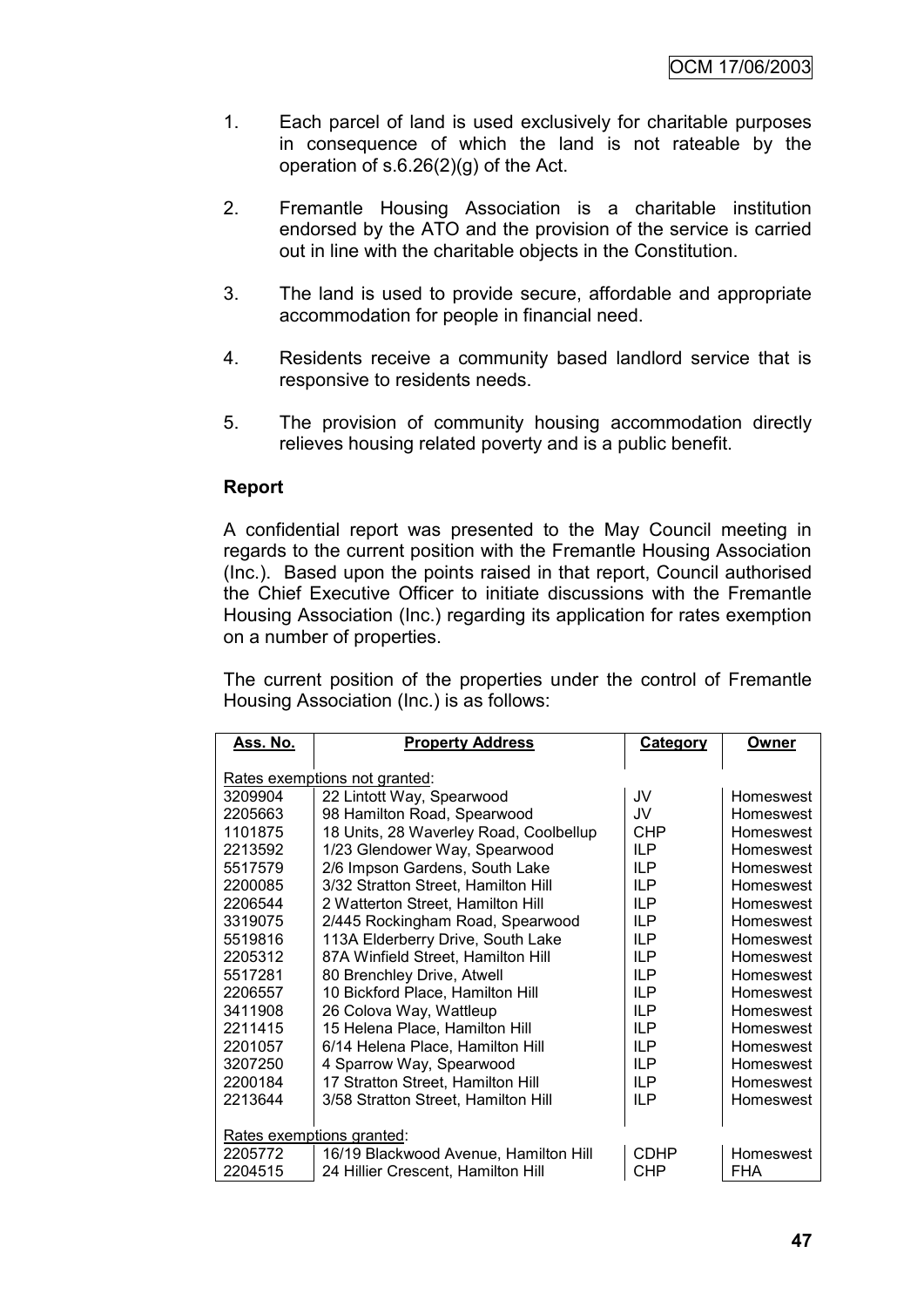| 2210524 | 4 Ivermey Road, Hamilton Hill     | I CHP | FHA        |
|---------|-----------------------------------|-------|------------|
| 1101027 | 44 Malvolio Road, Coolbellup      | I CHP | <b>FHA</b> |
| 2213424 | 4/14 Carter Street. Hamilton Hill | ILP   | Homeswest  |

Category:

| CDHP: | Community Disability Housing Program                              |
|-------|-------------------------------------------------------------------|
| CHP:  | Community Housing Program                                         |
|       | (Women, large families, single women, single men over 40)         |
| II P: | Independent Living Program for people with psychiatric disability |
| JV.   | Joint Venture                                                     |

A meeting was convened between the City's Officers and FHA's Officers to determine if the FHA would be willing to consider an alternative situation which could be negotiated, the aim being to eliminate a Land Valuation Tribunal hearing.

The proposition which was presented to the FHA was based upon reassessment of the properties which would be given rates exemption. This assessment was based on the category of housing, ie. the use of the land. Those properties which were occupied by tenants who had disabilities and are in financial need were deemed to warrant a rates exemption. These tenants have (according to FHA) severe, chronic and persistent psychiatric disabilities, need support to live independently in the community and are financially disadvantaged. These tenants are in the category of programs "CDHP - Community Disability Housing Program" and "ILP - Independent Living Program".

The other two categories which the FHA operate, being "CHP - Community Housing Program" and "JV - Joint Venture" were deemed to be rateable.

The Board of Management of the FHA has agreed to accept the offer as presented, which is summarised as follows:

| Ass. No.                                       | <b>Property Address</b>               | Category   | Owner     |  |  |  |
|------------------------------------------------|---------------------------------------|------------|-----------|--|--|--|
| <b>Exemptions granted on these properties:</b> |                                       |            |           |  |  |  |
| 2213592                                        | 1/23 Glendower Way, Spearwood         | ILP        | Homeswest |  |  |  |
| 5517579                                        | 2/6 Impson Gardens, South Lake        | IL P       | Homeswest |  |  |  |
| 2200085                                        | 3/32 Stratton Street, Hamilton Hill   | IL P       | Homeswest |  |  |  |
| 2206544                                        | 2 Watterton Street, Hamilton Hill     | IL P       | Homeswest |  |  |  |
| 3319075                                        | 2/445 Rockingham Road, Spearwood      | ILP        | Homeswest |  |  |  |
| 5519816                                        | 113A Elderberry Drive, South Lake     | IL P       | Homeswest |  |  |  |
| 2205312                                        | 87A Winfield Street, Hamilton Hill    | IL P       | Homeswest |  |  |  |
| 5517281                                        | 80 Brenchley Drive, Atwell            | IL P       | Homeswest |  |  |  |
| 2206557                                        | 10 Bickford Place, Hamilton Hill      | IL P       | Homeswest |  |  |  |
| 3411908                                        | 26 Colova Way, Wattleup               | IL P       | Homeswest |  |  |  |
| 2211415                                        | 15 Helena Place, Hamilton Hill        | IL P       | Homeswest |  |  |  |
| 2201057                                        | 6/14 Helena Place, Hamilton Hill      | IL P       | Homeswest |  |  |  |
| 3207250                                        | 4 Sparrow Way, Spearwood              | IL P       | Homeswest |  |  |  |
| 2200184                                        | 17 Stratton Street, Hamilton Hill     | II P       | Homeswest |  |  |  |
| 2213664                                        | 3/58 Stratton Street, Hamilton Hill   | IL P       | Homeswest |  |  |  |
| 2213424                                        | 4/14 Carter Street, Hamilton Hill     | <b>ILP</b> | Homeswest |  |  |  |
| 2205772                                        | 16/19 Blackwood Avenue, Hamilton Hill | CDHP       | Homeswest |  |  |  |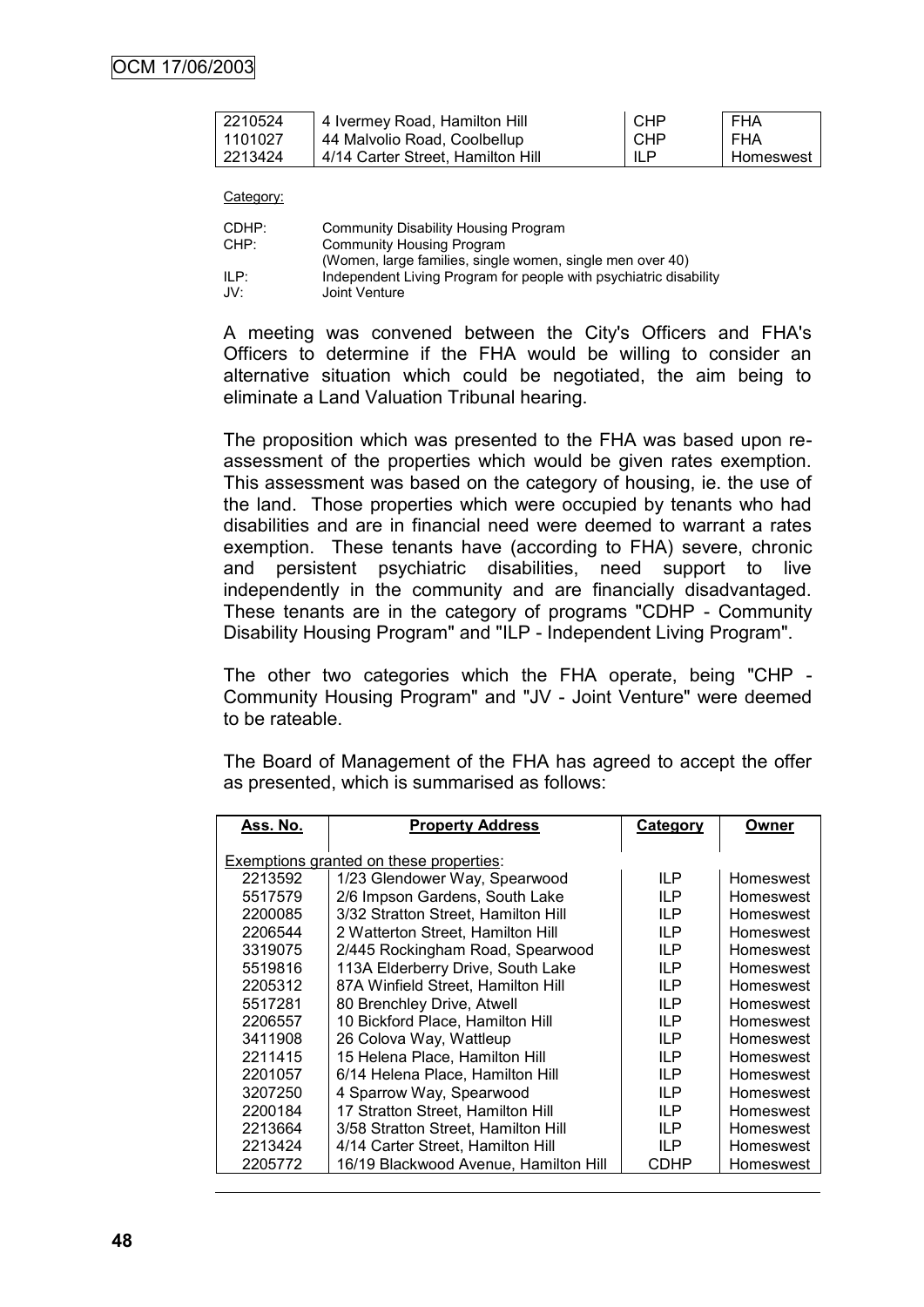| Exemptions not granted on these properties: |                                        |            |            |  |
|---------------------------------------------|----------------------------------------|------------|------------|--|
| 3209904                                     | 22 Lintott Way, Spearwood              | JV.        | Homeswest  |  |
| 2205663                                     | 98 Hamilton Road, Spearwood            | JV.        | Homeswest  |  |
| 2204515                                     | 24 Hillier Crescent, Hamilton Hill     | <b>CHP</b> | <b>FHA</b> |  |
| 2210524                                     | 4 Ivermey Road, Hamilton Hill          | <b>CHP</b> | FHA        |  |
| 1101027                                     | 44 Malvolio Road, Coolbellup           | <b>CHP</b> | FHA        |  |
| 1101875                                     | 18 Units, 28 Waverley Road, Coolbellup | CHP        | Homeswest  |  |

# **Strategic Plan/Policy Implications**

"Managing your City" refers.

## **Budget/Financial Implications**

Based on Council endorsing that the property categories as listed in the report, the net loss in Revenue will be \$3,700.00.

## **Legal Implications**

N/A

# **Community Consultation**

N/A

**Implications of Section 3.18(3) Local Government Act, 1995**

Nil.

# **16. ENGINEERING AND WORKS DIVISION ISSUES**

## **16.1 (OCM 17/06/2003) - TENDER NO. 21/2003 - HIRE OF DOZER OR TRACKLOADER AT HENDERSON WASTE DISPOSAL SITE (4900) (BKG) (ATTACH)**

#### **RECOMMENDATION** That Council:

- (1) accept the offer to hire a Trackloader from Source Equipment Pty Ltd for Tender No. 21/2003 – Hire of Dozer or Trackloader at Henderson Waste Disposal Site, for the period 1 July 2003 to 30 June 2004, at an hourly rate of \$128 inclusive of all fuel, labour, repairs, servicing in accordance with the contract documents and GST; and
- (2) accept the offer to extend the term of this contract for a further 12 months, subject to satisfactory performance on the initial contract.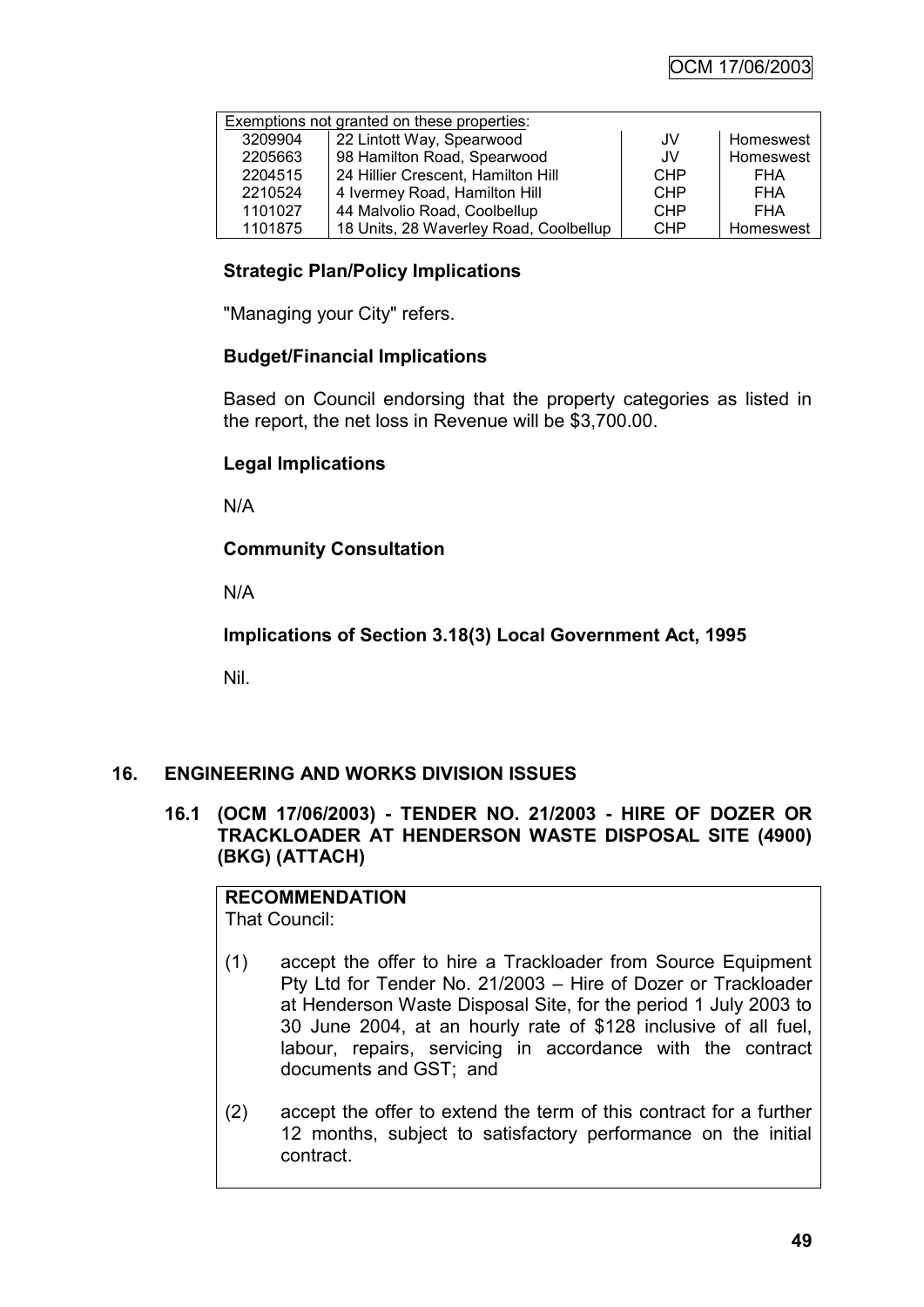# **COUNCIL DECISION**

#### **Background**

Tenders were called and closed on 3 June 2003, for the hire of a dozer or trackloader at the Henderson Waste Disposal Site for the period 1 July 2003 to 30 June 2004.

For the past 2 years, Waste Services have operated the landfill site with Contract plant provided and operated by Source Equipment. Prior to this, Council owned and operated plant was utilised to compact and cover the waste.

The plant costs/tonne (of waste disposed) are comparable over the past 3 years allowing for an average 3% inflation rate.

Waste Services have been extremely satisfied with the performance and level of cooperation provided by the private contractor Source Equipment, in their management of waste disposal operations over the past 18 months and believe this is the most efficient and cost effective way to proceed.

Consequently, tenders have been called for a 12 months hire of a traxcavator with operator, with the option to extend for an additional 12 months, subject to satisfactory performance.

#### **Submission**

Four(4) tenders were received for Tender No. 21/2003 - Hire of Dozer or Traxcavator at Henderson Waste Disposal Site, a summary of which is attached to the Agenda.

#### **Report**

Analysis of the complying tenders submitted, resulted in the following scores:

| Source Equipment Pty Ltd | 84 |
|--------------------------|----|
| Force Equipment          | 70 |
| Mayday Earthmoving       | 62 |

One non-complying tender was received from B & C Sorgiovanni.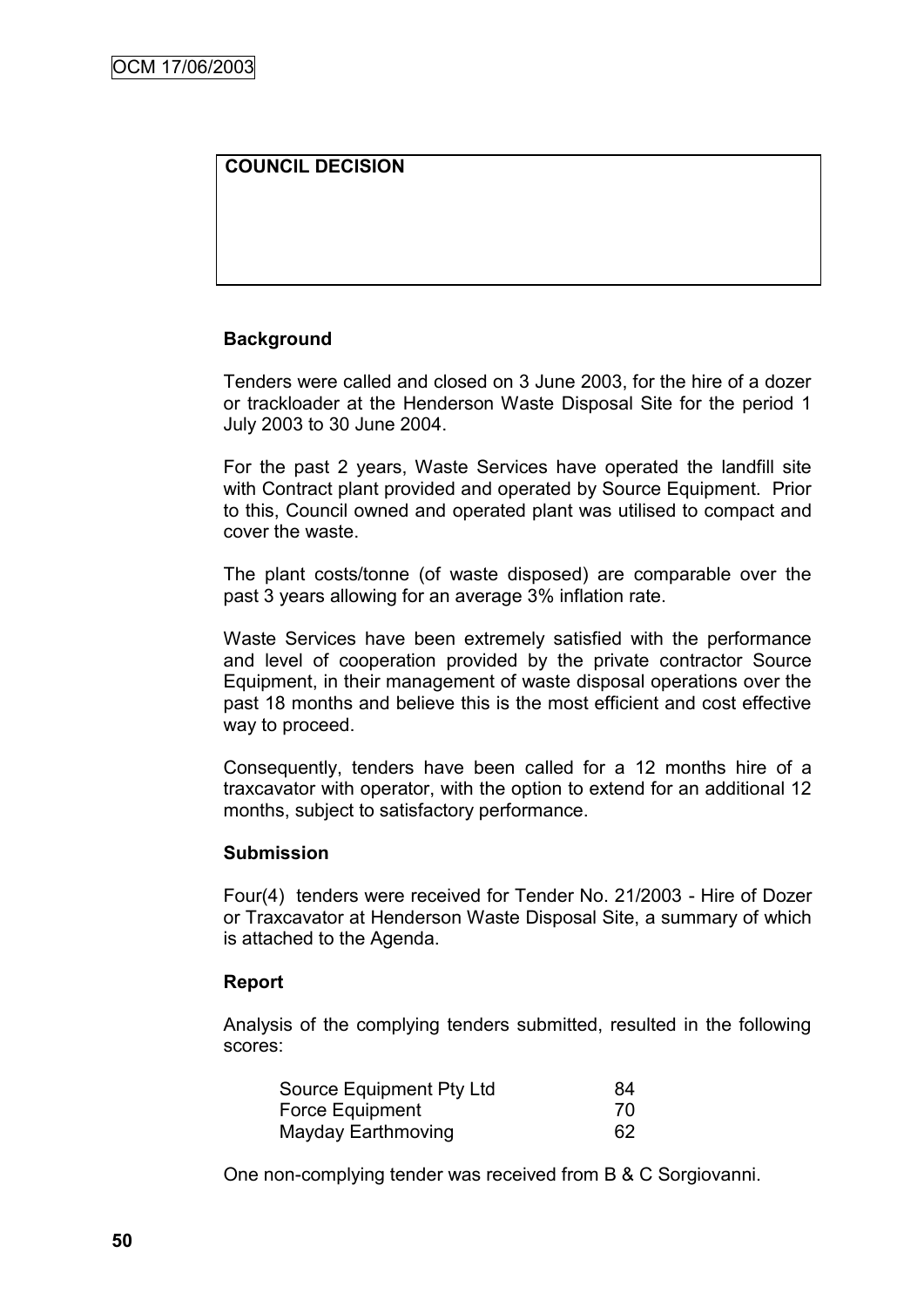Scores are derived from the criteria specified in the tender documents that were to be used to assess the tenders.

These criteria were:

| Price                          | 60% |
|--------------------------------|-----|
| <b>Technical Conformance</b>   | 15% |
| Demonstrated Safety Management | 5%  |
| <b>Relevant Experience</b>     | 15% |
| References & QA                | .5% |

It is recommended that the offer from Source Equipment be accepted.

This company has successfully completed the previous two year contract and is also committed to providing a landfill compactor on this site until August 2005.

There have been significant benefits to Council in having the one contractor providing both items of waste handling plant, not the least of which is the reduction in daily co-ordination required to manage this site.

Source Equipment have also managed a substantial increase in waste volume (70%) over the past 18 months with a minimal increase in plant hours and no down time. This has been achieved through the provision and maintenance of excellent plant, with permanent on site backup equipment.

#### **Strategic Plan/Policy Implications**

In the Corporate Plan, one of the objectives is to "maximise revenue from alternative sources". The Henderson Landfill Site is a major contributor to revenue.

#### **Budget/Financial Implications**

The cost of hiring the tendered machine for the next year is estimated at \$410,000 and for the 2 year potential contract period, will be \$750,000 (Exclusive of GST). Sufficient funds have been budgeted for to cover the operation of this plant next financial year.

#### **Legal Implications**

Nil.

#### **Community Consultation**

N/A.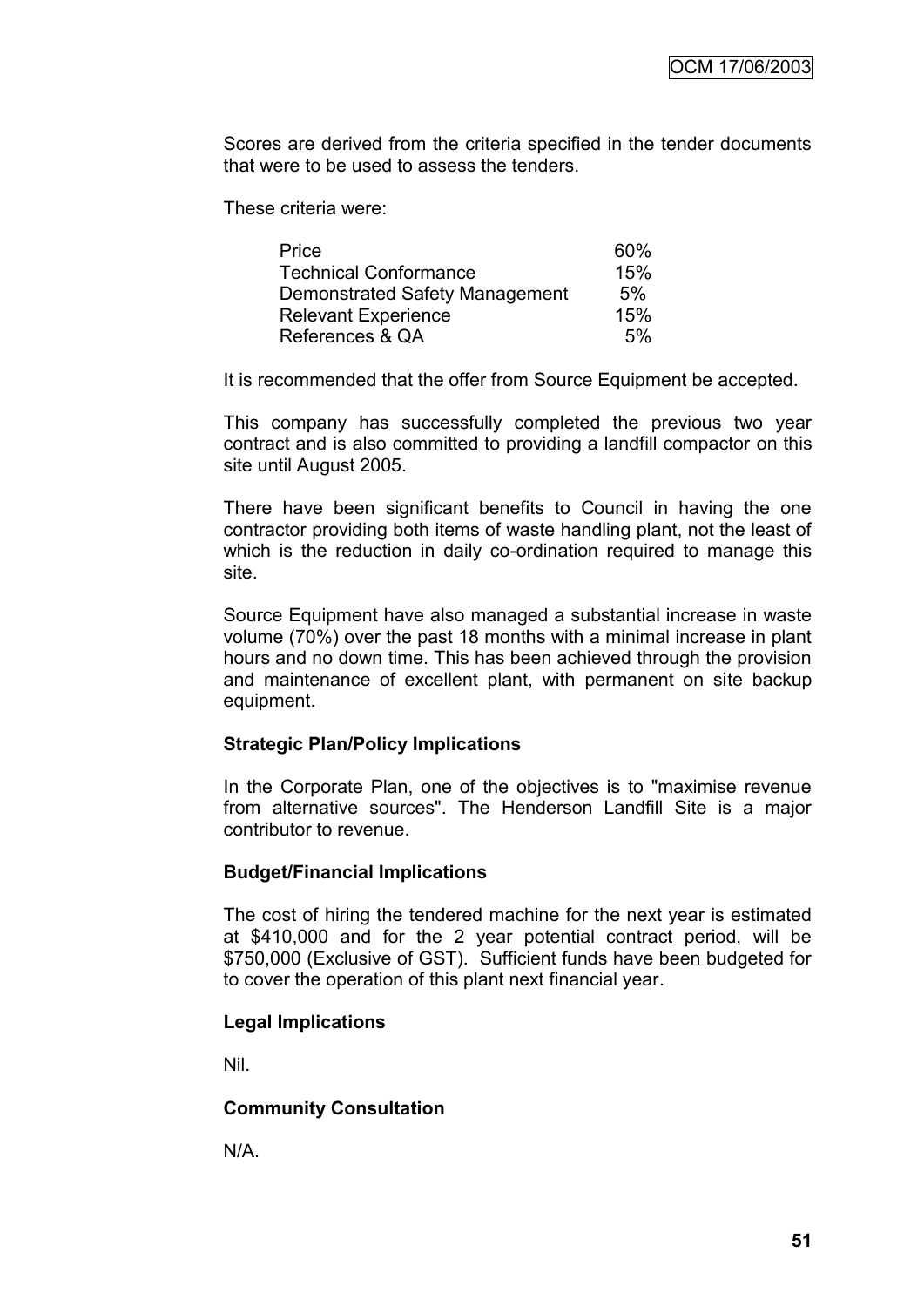## **Implications of Section 3.18(3) Local Government Act, 1995**

This recommendation is to hire plant from a private company for use at the Henderson Landfill Site.

## **17. COMMUNITY SERVICES DIVISION ISSUES**

## **17.1 (OCM 17/06/2003) - RESEARCH - SAFETY AND SECURITY IN COCKBURN (8957) (DMG) (ATTACH)**

# **RECOMMENDATION**

That Council:-

- (1) based on the findings of the research into security and safety issues in Cockburn, support the concept of providing a security service in the form of either;
	- (i) a district wide mobile security/surveillance patrol; or
	- (ii) an on call response to incidents service

to operate on a full time (i.e. 24 hours/7 days per week) basis;

- (2) require the preparation of a Business Plan to include amongst other matters, costs associated with establishing an "in house" patrol service comprising of staff and equipment recruited/ acquired by the City of Cockburn to undertake the functions described in (1) above; and
- (3) upon completion of the investigation undertaken in (2) above, report the resultant information back to Council for further consideration.

## **COUNCIL DECISION**

#### **Background**

Over the past 12 months, Council has been investigating the issues related to safety and security in Cockburn and in particular, whether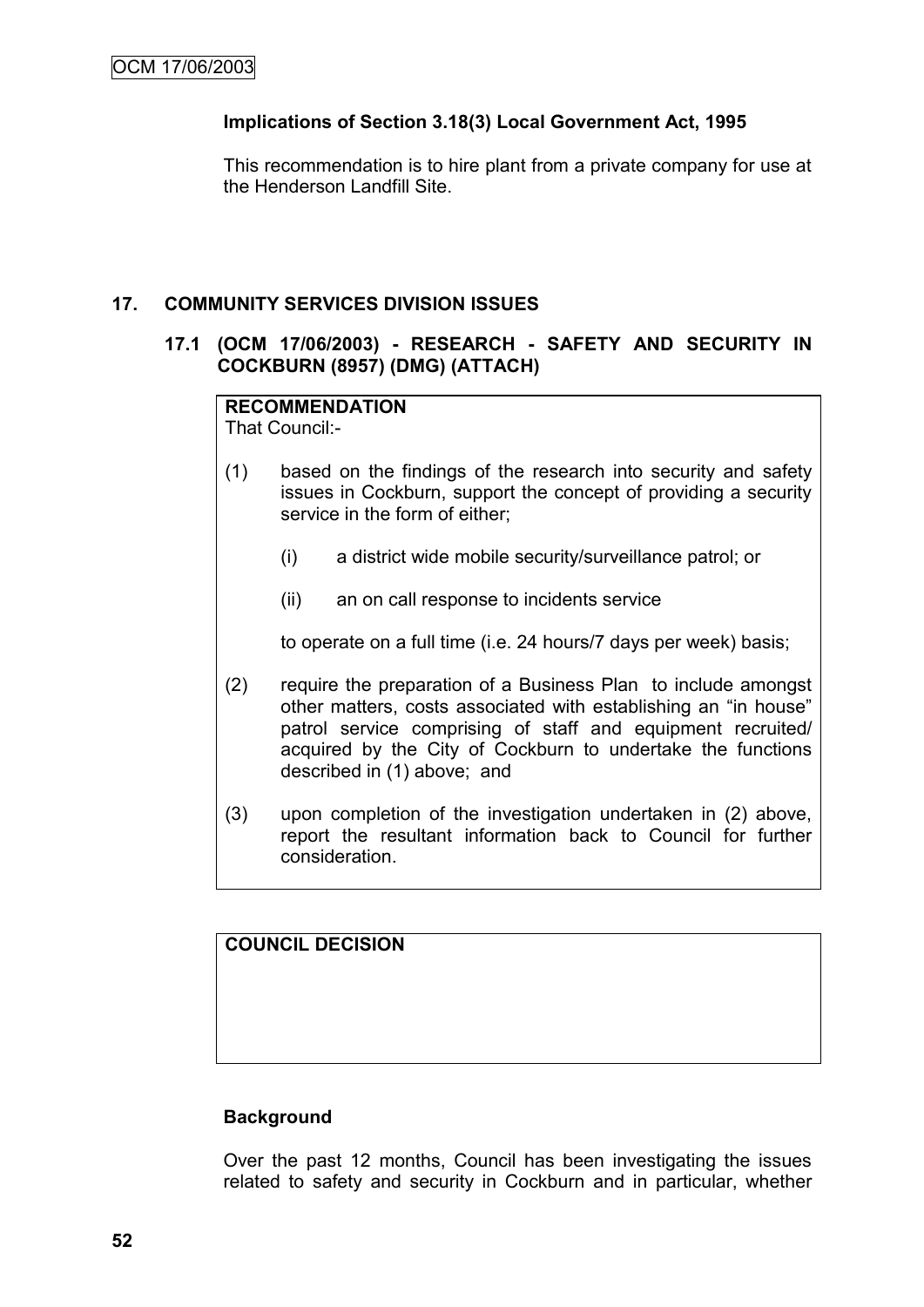district wide initiatives such as mobile surveillance patrols and property identification schemes would be supported by the community. achieve this, Council has undertaken research in the community in the form of a professional consultancy, in addition to a "self assessment" questionnaire in the "Cockburn Soundings".

#### **Submission**

N/A

#### **Report**

The major findings of the in-depth consultation process and the "Cockburn Soundings" self completion survey came to some similar conclusions and can be considered as being reasonably representative of more widespread opinion.

That being the case, it is still somewhat inconclusive as far as clear-cut support for the introduction of a district wide patrol service is concerned. Although the majority opinion supports this initiative, the actual figures in favour of patrols (around 60%), is not overwhelming, especially when considering that less than half of the self completion survey indicated they would be prepared to pay for the service.

Of major interest in both survey findings is that the type of issues being raised in the community as concerns, are those which are perceived to receive only low priority from the police service.

It would appear that many people feel the police service has inadequate resources to deal with issues at a local level to the same extent as has been the case in the past.

While this is a debateable point, it appears the community feels more vulnerable than ever before when it comes to security of their personal property. Crimes of opportunity such as breaking and entering, burglary and stealing are highly rated as concerns of residents, although they appear to be of less priority when a response is sought from the police.

Other concerns which rated highly amongst respondents which are perceived to command little attention in a law enforcement sense, are reckless vehicle driving (particularly "burn outs") in residential areas and other instances of anti social behaviour, primarily associated with young people gathering in public places.

Because of the difficulty in identifying the actual nexus between community perception and hard factual data, a cautious approach to the question of whether surveillance patrols would be an effective response needs to be taken.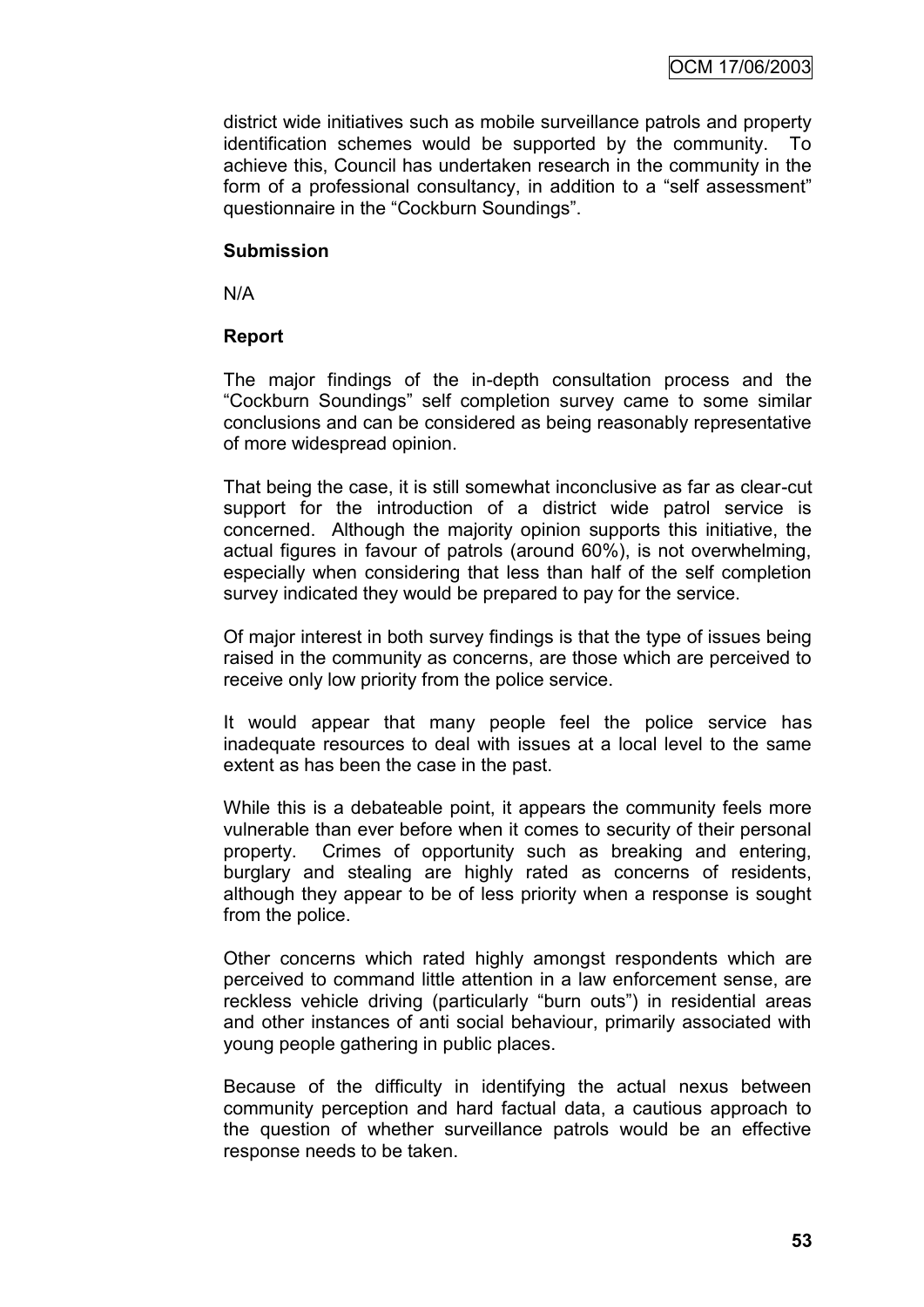While it appears that the majority of the community favours Council involvement in local safety and security issues, it does not necessarily follow that security patrols would or could address these concerns.

Council"s Safer City and Ranger Services personnel can attest that local police offer excellent assistance when required or requested. Similarly, Council staff are keen to cooperate with and support the police service in areas of mutual interest. In research carried out relating to "community attitudes towards safety and security in Cockburn", there was concern expressed on the need to ensure security patrol personnel were accountable and of good character. A service run by the City would provide clear lines of accountability and control.

It is with this in mind, that it may be worth investigating the opportunity for Council to establish its own in-house unit to deal with such matters, in order to more accurately calculate a likely unit cost which could be attributed to the service.

There are two broad options available. The first is for a number of vehicles to patrol throughout the City with the intent that the vehicles be sighted regularly throughout the district. The second option is to have a base number of vehicles which are primarily "on call" via a telephone hot line.

At that stage, it will be more apparent whether the likely service charge will be within an acceptable range, thus allowing Council to consider whether it should commit to the concept or not and if so, enable a decision to be made on whether Council provides the service "in-house" or whether a formal tender process should be followed and external providers be invited to formally bid for the service. On the receipt of the Business Plan Report, Council can give consideration as to whether it wishes to proceed to public tender for the preferred service model or operate this service in-house. It would be of value to Council prior to a final decision on the proposed model of service delivery, to seek public comment.

The development of a comprehensive Business Plan on the proposed models giving detail on all aspects of service delivery would be required to provide the necessary information for Council to arrive at an informed decision. To ensure proprietary in the Business Plan, it is proposed that in the first instance, the necessary professional advice on the development of the Business Plan would be sought. On completion of the draft plan, a due diligence review would be conducted by an independent body. It is expected that the Business Plan will be available for consideration at the November 2003 meeting of Council.

Although this process may not be as timely as immediately calling for Tenders for the service, it is recommended that a more cautious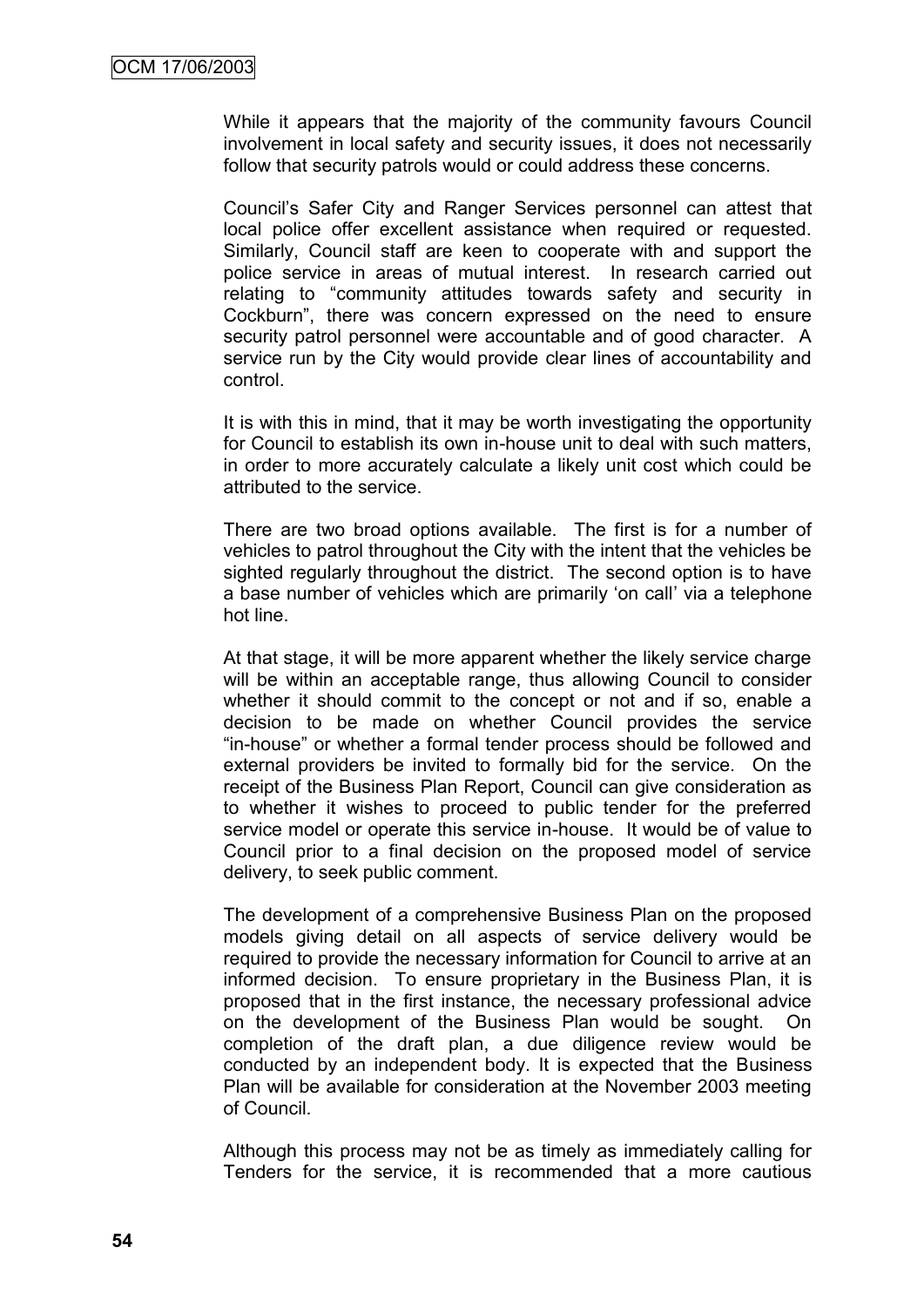approach be taken at this stage to validate the likely costs of the service, prior to reconsideration of the matter as a whole.

The attached documents, which need to be read in conjunction with this Report, are:-

- (i) Extract from "Community Attitudes Towards Safety and Security in Cockburn" – Research Solutions – March, 2003.
- (ii) Report on Results of Community Survey Safety and Security Issues in Cockburn – Director – Community Services, April 2003.
- (iii) Extract from "Community Satisfaction Survey" Australian Market Intelligence – May 2003.

#### **Strategic Plan/Policy Implications**

Key Result Area "Facilitating the Needs of Your Community" refers.

#### **Budget/Financial Implications**

Security patrols are able to be funded by a separately costed Service Charge (levy), or may be absorbed into general rates.

#### **Legal Implications**

Local Government (Financial Management) Amendment Regulations 1999 refer (Reg. 54)

#### **Community Consultation**

Extensive community opinion has been sought.

#### **Implications of Section 3.18(3) Local Government Act, 1995**

Private security patrols are hired by individual businesses in the District to undertake after-hours patrols. Any district-wide programme could incur an additional service charge on all properties within Cockburn identified as being recipients of the service.

#### **17.2 (OCM 17/06/2003) - PROPOSED DENTAL HEALTH CLINIC - CIVIC CENTRE SITE (2201726) (RA)**

#### **RECOMMENDATION**

That Council approve the sale of  $1264m^2$  of the Civic Centre site for the establishment of a Dental Health Clinic on the previously agreed site on the corner of Rockingham Road and Coleville Crescent Spearwood, at the sale price of \$294,933 provided that the conditions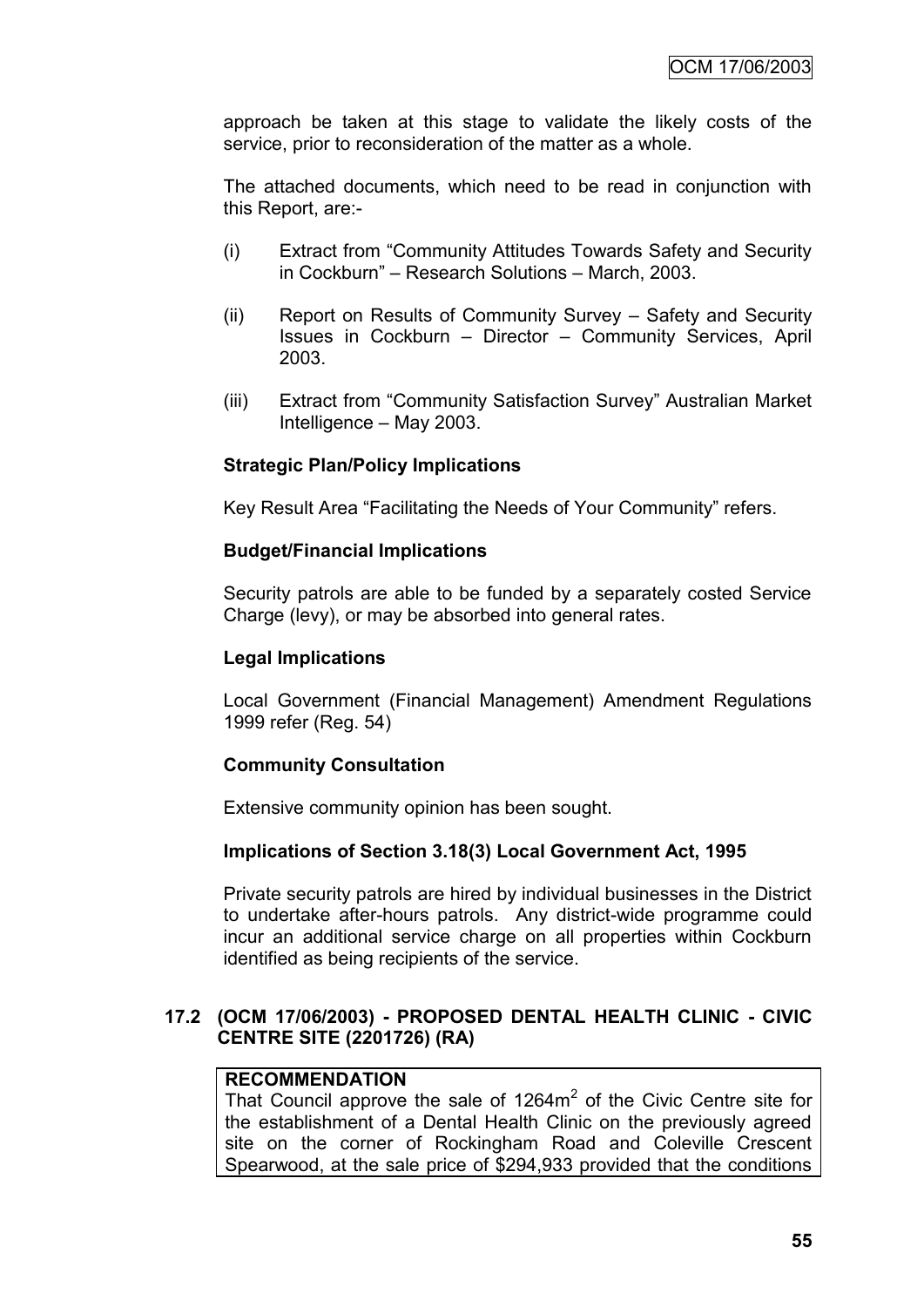of offer previously agreed by Council are met.

**TO BE CARRIED BY ABSOLUTE MAJORITY OF COUNCIL**

## **COUNCIL DECISION**

#### **Background**

At its meeting of 17 September 2002, Council resolved as follows:

- "(1) approve the sale of  $1200m^2$  of the Civic Centre site for the establishment of a Dental Health Clinic as per the attached plan at the sale price of \$280,000 provided that the conditions of offer are met;
- (2) advise Health West that, in accordance with District Planning Zoning Scheme 2, Council planning approval is required prior to construction of the Dental Health Clinic proceeding;
- (3) transfer income from the sale of the land for the Dental Health Clinic less the costs of servicing the site, costs associated with the creation of the lot and incidental costs associated with the sale of the site to the Land Development Reserve Fund; and
- (4) delegate authority to the Chief Executive Officer to approve the sale of the land subject to agreement being reached on the conditions of offer contained in this report. "

There is a need to increase the amount of land to be sold for the Dental Health Clinic by a minor amount to accommodate the Council and Clinics requirements.

#### **Submission**

N/A

#### **Report**

The Health Department has contracted an Architect to oversee the development of the Dental Health Clinic. The design of the building to allow for adequate parking and the preservation of significant trees on the site requires a site of  $1264m^2$ , that is an increase in area of 64m<sup>2</sup>.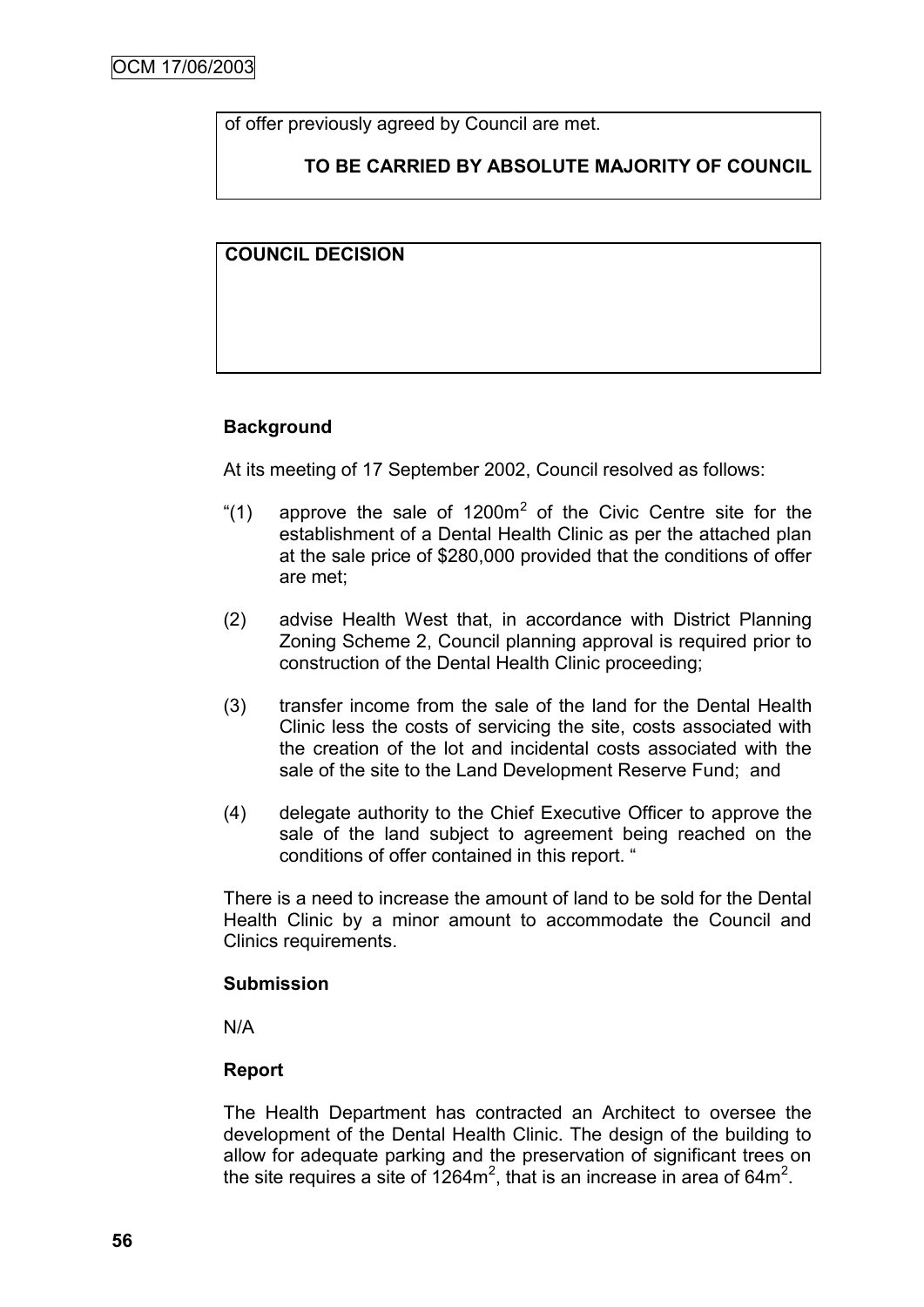## **Strategic Plan/Policy Implications**

As Council was previously advised at its meeting of the  $17<sup>th</sup>$  of September 2002.

## **Budget/Financial Implications**

There will be an additional sum of \$14,933 from the sale of the land due to the increase in the area required. The cost to the City to service the site is estimated to be \$70,000 although the final cost will not be known until the tenders are submitted. It is understood that the intent of Council is to proceed with the project if tender prices are higher than anticipated due to the Clinic being a community service.

#### **Legal Implications**

Nil.

## **Community Consultation**

As Council was previously advised at its meeting of 17 September 2002.

#### **Implications of Section 3.18(3) Local Government Act, 1995**

As Council was previously advised at its meeting of 17 September 2002.

## **17.3 (OCM 17/06/2003) - PROPOSED DONATION - KWINANA HERITAGE GROUP (1032) (DMG)**

#### **RECOMMENDATION**

That Council approves of the proposal by the Historical Society of Cockburn to donate the diorama of the Kwinana BP Refinery and Oil Tanker to the Kwinana Heritage Group, in recognition of the  $50<sup>th</sup>$ Anniversary of the Town of Kwinana, subject to the Kwinana Heritage Group making arrangements for the relocation of the diorama of the Kwinana BP Refinery Oil Tanker.

## **COUNCIL DECISION**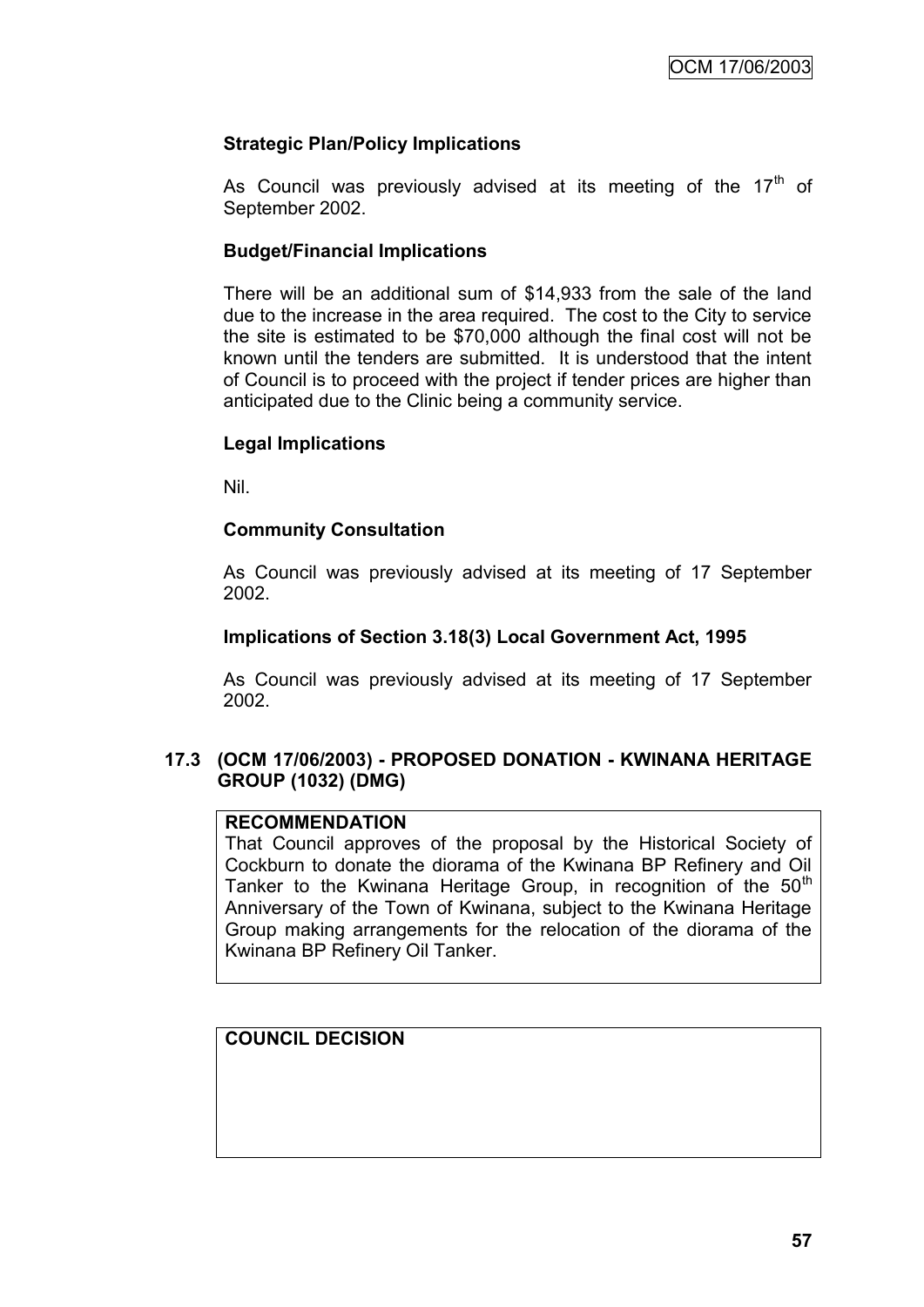#### **Background**

This matter was deferred from the May Council Meeting to enable Elected Members to view the diorama prior to making a decision on whether to agree with a request to gift the works to the Kwinana Heritage Group.

Around 1979, Council was presented with a diorama from BP depicting the Kwinana Oil Refinery and a tanker in recognition of its status as a City. The diorama was displayed at the Spearwood Library for some years, before being donated to the Cockburn Historical Society and relocated to the Azelia Ley Museum.

#### **Submission**

The Historical Society is keen to recognise the Kwinana Heritage Group, which will be opening a museum in 2004, to correspond with the Town of Kwinana 50<sup>th</sup> Anniversary.

#### **Report**

The Historical Society of Cockburn, as custodians of the BP Diorama, see this as an appropriate gesture to recognise the Kwinana Heritage Group, by gifting it a memento of particular relevance to the history of Kwinana.

The piece has only slight significance to the history of the Cockburn district and was simply a deed of goodwill on behalf of a corporate neighbour at the time it was donated.

Accordingly, it is suggested that Council approves of the Historical Society of Cockburn presenting the diorama to the Kwinana Heritage Group to enable the works to be housed in a more relevant environment.

#### **Strategic Plan/Policy Implications**

Key Result Area "Facilitating the Needs of Your Community" refers.

#### **Budget/Financial Implications**

Nil.

#### **Legal Implications**

N/A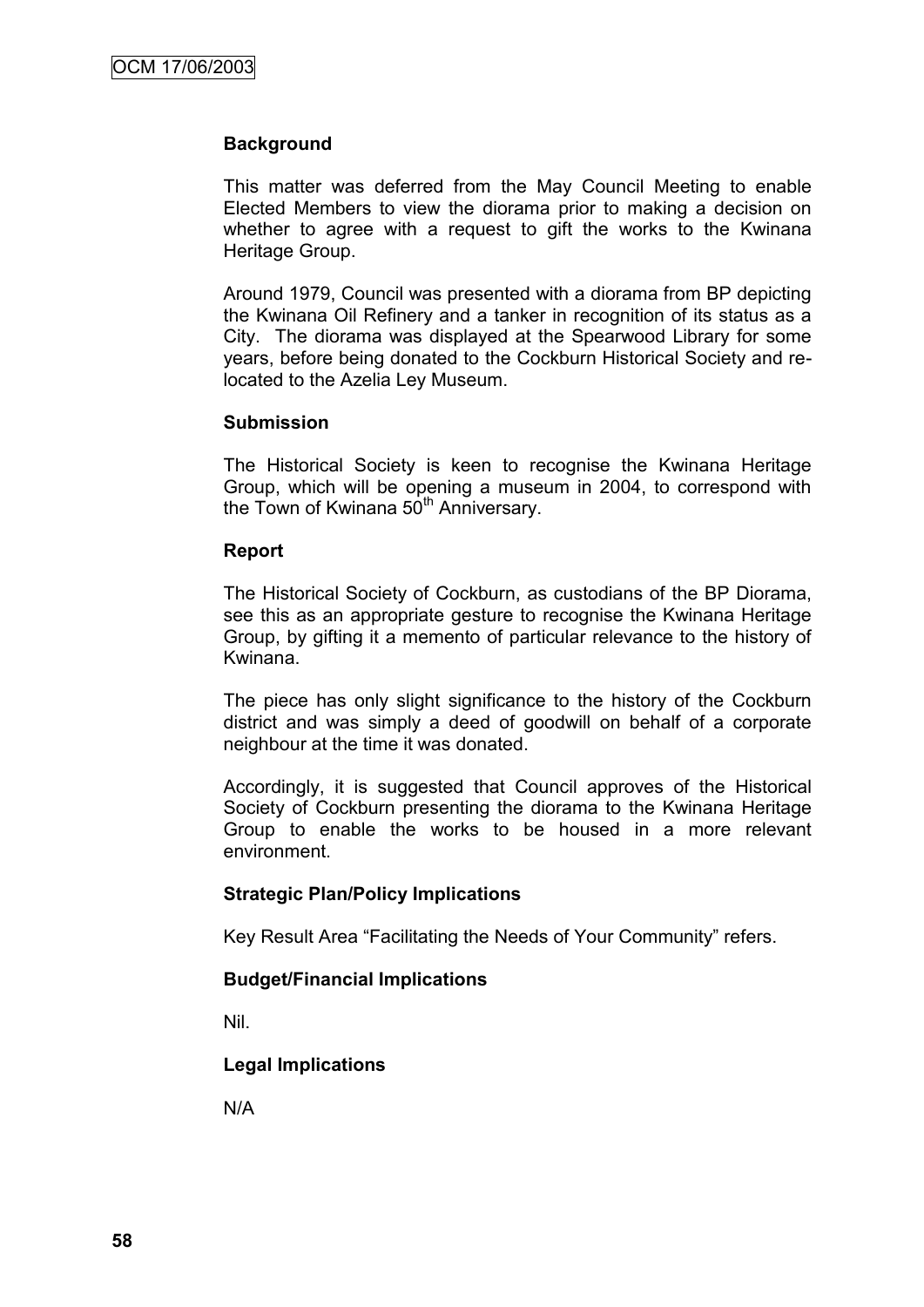## **Community Consultation**

N/A

## **Implications of Section 3.18(3) Local Government Act, 1995**

Nil.

## **17.4 (OCM 17/06/2003) - CULTURAL ADVISORY COMMITTEE MEMBERSHIP (8810) (CC)**

## **RECOMMENDATION**

That Council, in accordance with Section 5.1 of the Local Government Act 1995, approve the following individuals as members of the City of Cockburn Cultural Advisory Committee:

- Mr Bill Wallington
- Ms Christina McGuiness
- Ms Ruth Ellicott
- Ms Julie Baker
- Mr Richard Rakatau
- Mr Dean Williams
- Mrs Margaret Taylor
- Ms Annie Otness

**TO BE CARRIED BY ABSOLUTE MAJORITY OF COUNCIL**

#### **COUNCIL DECISION**

#### **Background**

Expressions of Interest were called for this committee through advertisements in the local papers (Herald and Gazette) calling for applicants to address a brief selection criteria outlining their experience in the Cultural field. Current members were invited to reapply. All applicants met the required criteria and are duly recommended for appointment by Council.

Council established the Cultural Advisory Committee in 2002. The terms of reference for this committee states that "a minimum of four and maximum of nine community members be appointed." This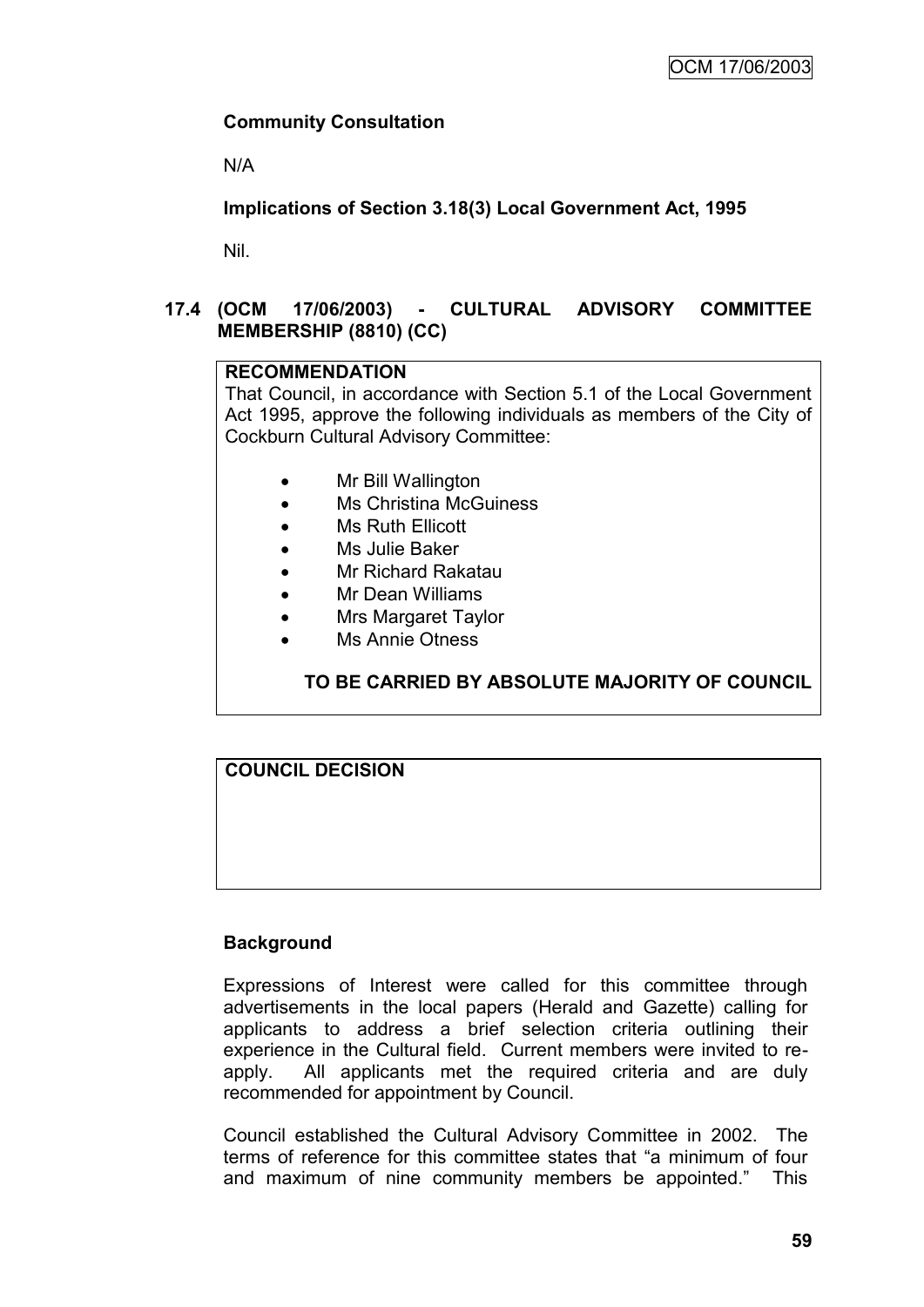Council appointed committee promotes & supports cultural initiatives, services and facilities within the City.

The committee is involved in the development of Cultural policies with the ability to make recommendations to Council on a range of cultural related issues.

The Cultural Advisory Committee, in the past twelve months, has been actively involved in the Youth Art Scholarship programme, Pioneer Memorial Artwork and the Home-grown Festival that was held recently.

#### **Submission**

N/A

#### **Report**

The main aims of the committee are to:

- Promote, support and generate awareness of local community cultural initiatives, facilities and services in the Cockburn area.
- Provide guidance on the development of policy and programmes in cultural activities within the City of Cockburn.
- Be involved in the development and upgrade of cultural facilities within the Cockburn area.
- Develop guidelines for Youth Arts Travel & Youth Arts Further Study Scholarship programme.
- Allocate Youth Arts Scholarships assistance to City of Cockburn residents as per the aforementioned guidelines.
- Prioritise major cultural projects and investigate where and how to access additional funding.

Elected Members Clr Linda Goncalves and Clr Val Oliver were appointed delegates and the Cultural Development Coordinator, Cassandra Cooper, advisor to this committee at the Special Meeting of Council held on 6 May, 2003.

#### **Strategic Plan/Policy Implications**

Key Result Areas "Facilitating the needs of your community" refer.

#### **Budget/Financial Implications**

N/A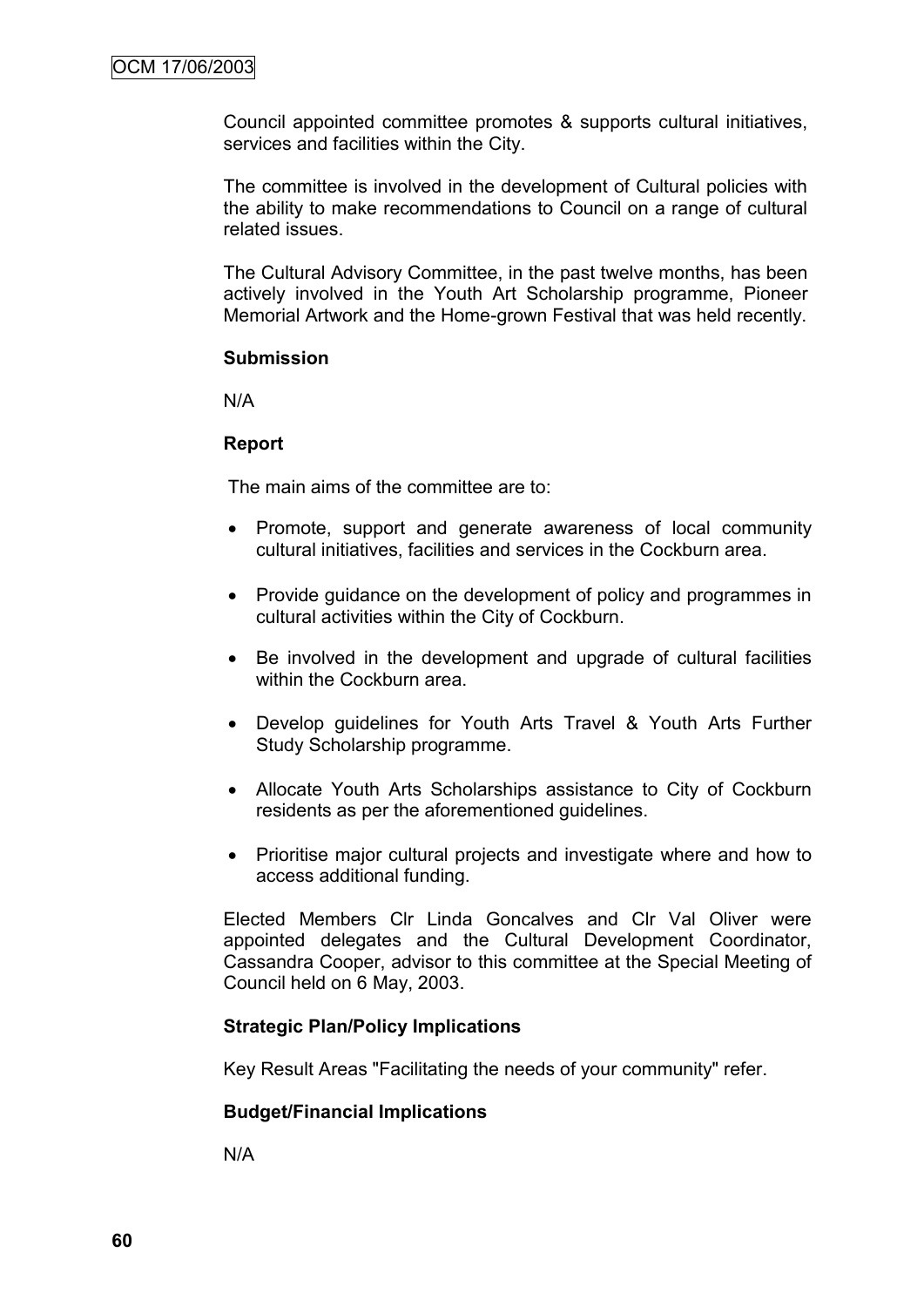# **Legal Implications**

N/A

# **Community Consultation**

The positions for the Cultural Advisory Committee were publicly advertised and open to all members of the public.

## **Implications of Section 3.18(3) Local Government Act, 1995**

Nil.

# **17.5 (OCM 17/06/2003) - COCKBURN YOUTH ADVISORY COUNCIL MEMBERSHIP (8304) (MA) (ATTACH)**

# **RECOMMENDATION**

That Council:-

- (1) in accordance with Section 5.10 of the Local Government Act 1995, approve the following individuals as members of the Youth Advisory Council:
	- Ryan Bulluss
	- Joel Baker
	- Rebecca Gabrielson
	- Emma Livesey
	- Paul Bridle
	- Katherine Browne
	- Anita Smith
- Jelena Benic
- Fiona Morgan
- Kyogala Kitafuna-Nunez
- Lance Ward
- **•** Russel Holliday
- Alia Glorie; and
- (2) adopt the revised Youth Advisory Council"s "terms of reference" as attached to the Agenda.

# **TO BE CARRIED BY ABSOLUTE MAJORITY OF COUNCIL**

## **COUNCIL DECISION**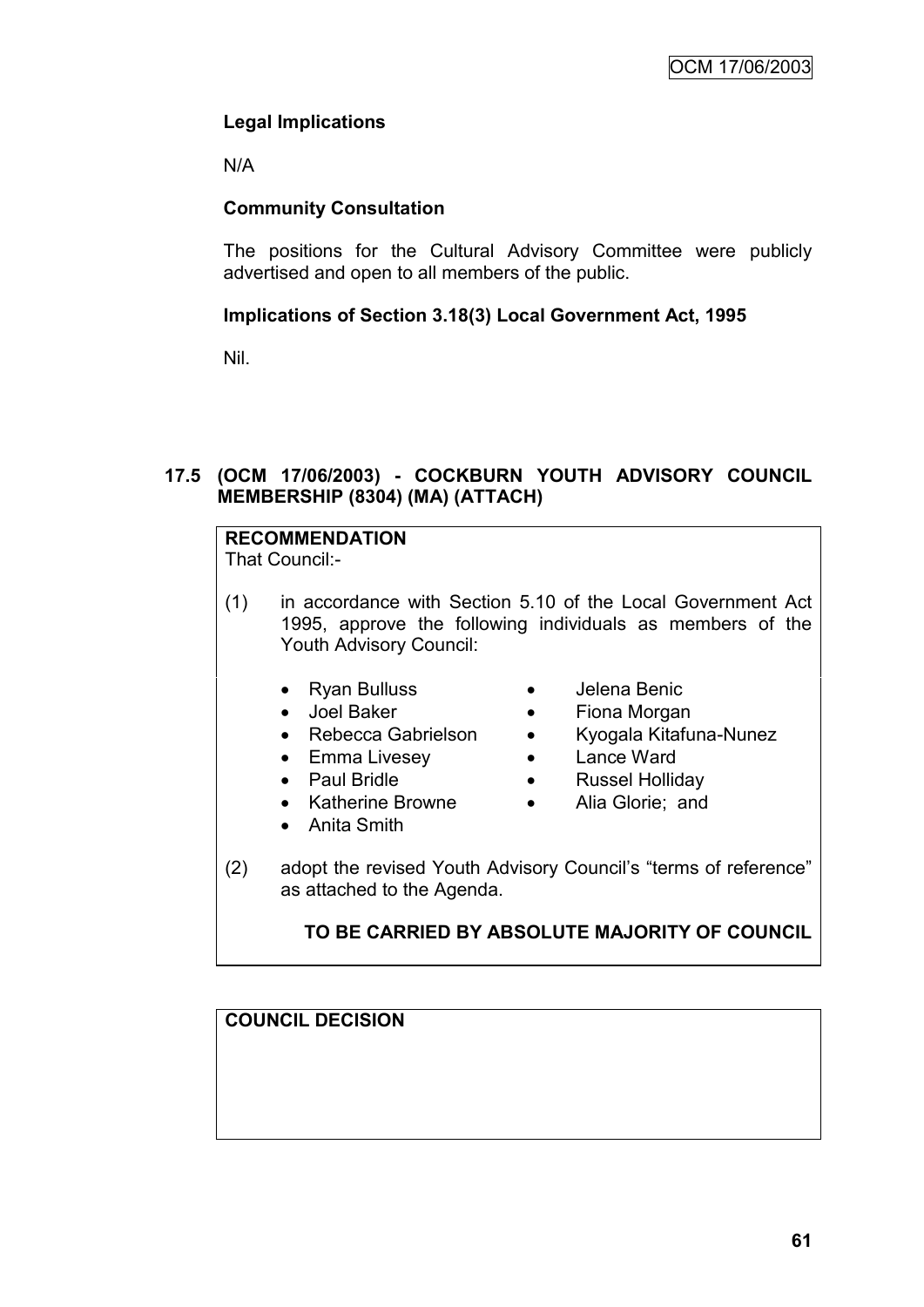## **Background**

The Cockburn Youth Advisory Council was established as a Junior Council in 1993 to provide advice to the City on youth issues. In 1997, the State Minister for Youth Affairs encouraged the establishment of Youth Advisory Councils. At this time the Cockburn City Council adopted the changeover of the Junior Council to Youth Advisory Council. Members of the Youth Advisory Council being between the ages of 12 and 21.

The Youth Advisory Council established a Charter in 1997 to outline the objectives and administrative processes for the Youth Advisory Council. In 2003, the Charter was revised and reformatted as the Youth Advisory Council Terms of Reference.

#### **Submission**

N/A

#### **Report**

As part of their annual review of the Charter, the Youth Advisory Council propose changes to the Terms of Reference (see attached).

At the Special Meeting of Council held on 6 May 2003, Deputy Mayor Richard Graham and Clr Alistair Edwards were appointed Council delegates to the Committee with Clr Goncalves as deputy. The Youth Services Coordinator, Mary Ashe, was appointed as an advisor to the Committee.

The Junior Mayor, Deputy Junior Mayor and Youth Services Coordinator interviewed Youth Advisory Council applicants. The names put forward for consideration by Council are those considered most appropriate for the role of Youth Advisory Council Member.

#### **Strategic Plan/Policy Implications**

To identify current community needs, aspirations, expectations and priorities of the services provided by the Council.

#### **Budget/Financial Implications**

The Youth Advisory Council is allocated an annual budget of \$2000.

#### **Legal Implications**

N/A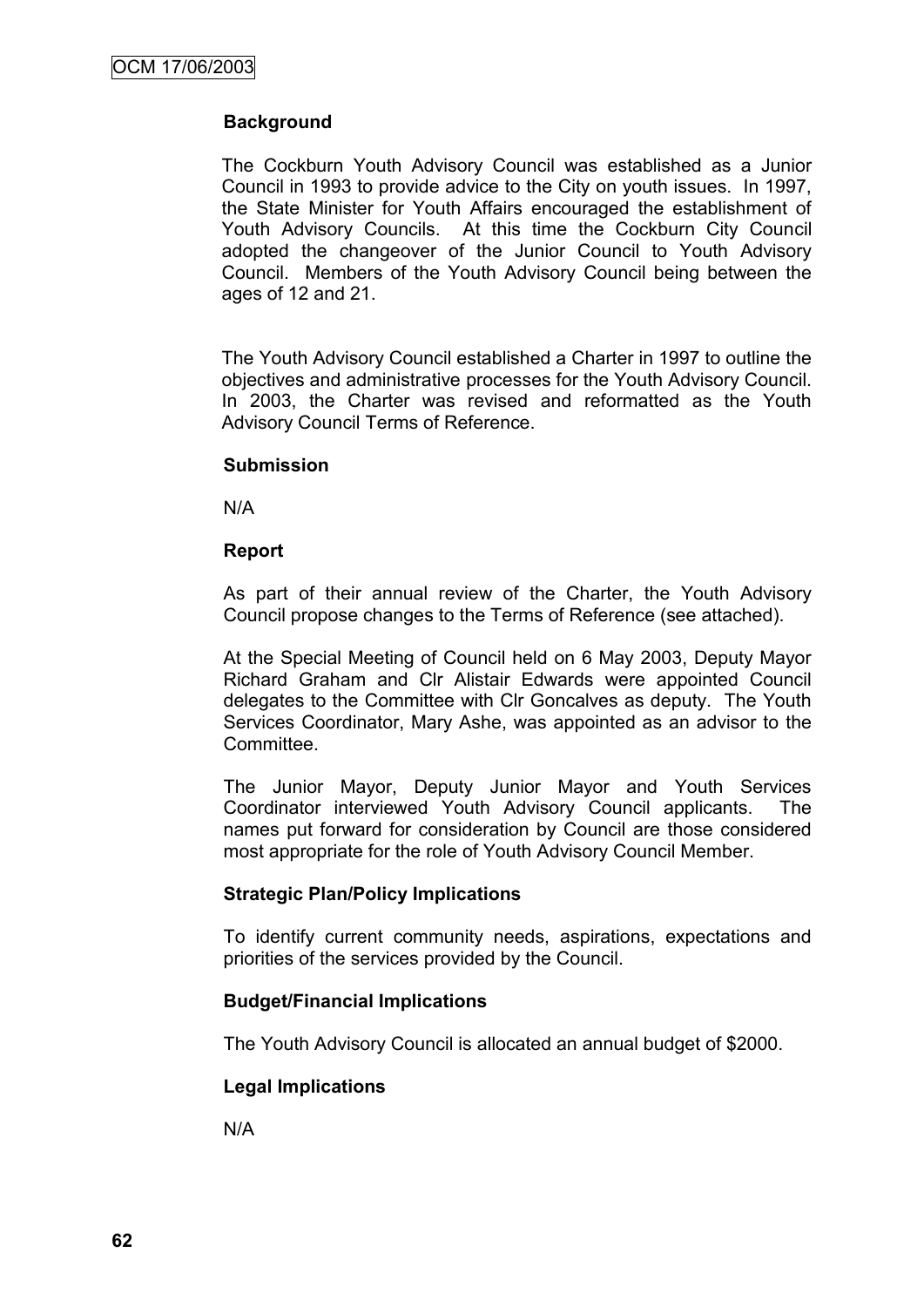## **Community Consultation**

Seats on the Youth Advisory Council are advertised as they become vacant. Applications for vacant positions are publicised through posters, leaflets and public notices in local publications and through local networks, for example, the Cockburn Gazette, Cockburn City Herald, school newsletters and in notices to community and sporting groups.

## **Implications of Section 3.18(3) Local Government Act, 1995**

Nil

## **17.6 (OCM 17/06/2003) - SENIORS DROP IN CENTRE - CIVIC CENTRE LESSER HALL (2201726) (GB)**

# **RECOMMENDATION**

That Council:

- (1) donate the use of the Civic Centre Lesser Hall for one day per week between Monday and Thursday as of 1 August 2003, until such time as a six(6) monthly review of the service is considered by Council, for use as a drop in centre for seniors, on the basis that the volunteers are registered and a risk management plan is developed prior to commencement;
- (2) allocate in its 2003/04 budget, the sum of \$3,200 as a donation for the cost of the hire of the Civic Centre Lesser Hall for a Senior Citizens Drop in Centre;
- (3) allocate a budget amount of \$1200 for the 2003/2004 financial year for the provision of tea/coffee and biscuits; and
- (4) review the use of the Lesser Hall after a six-month trial period on the level and nature of usage in accordance with the criteria established in the report.

# **TO BE CARRIED BY ABSOLUTE MAJORITY OF COUNCIL**

#### **COUNCIL DECISION**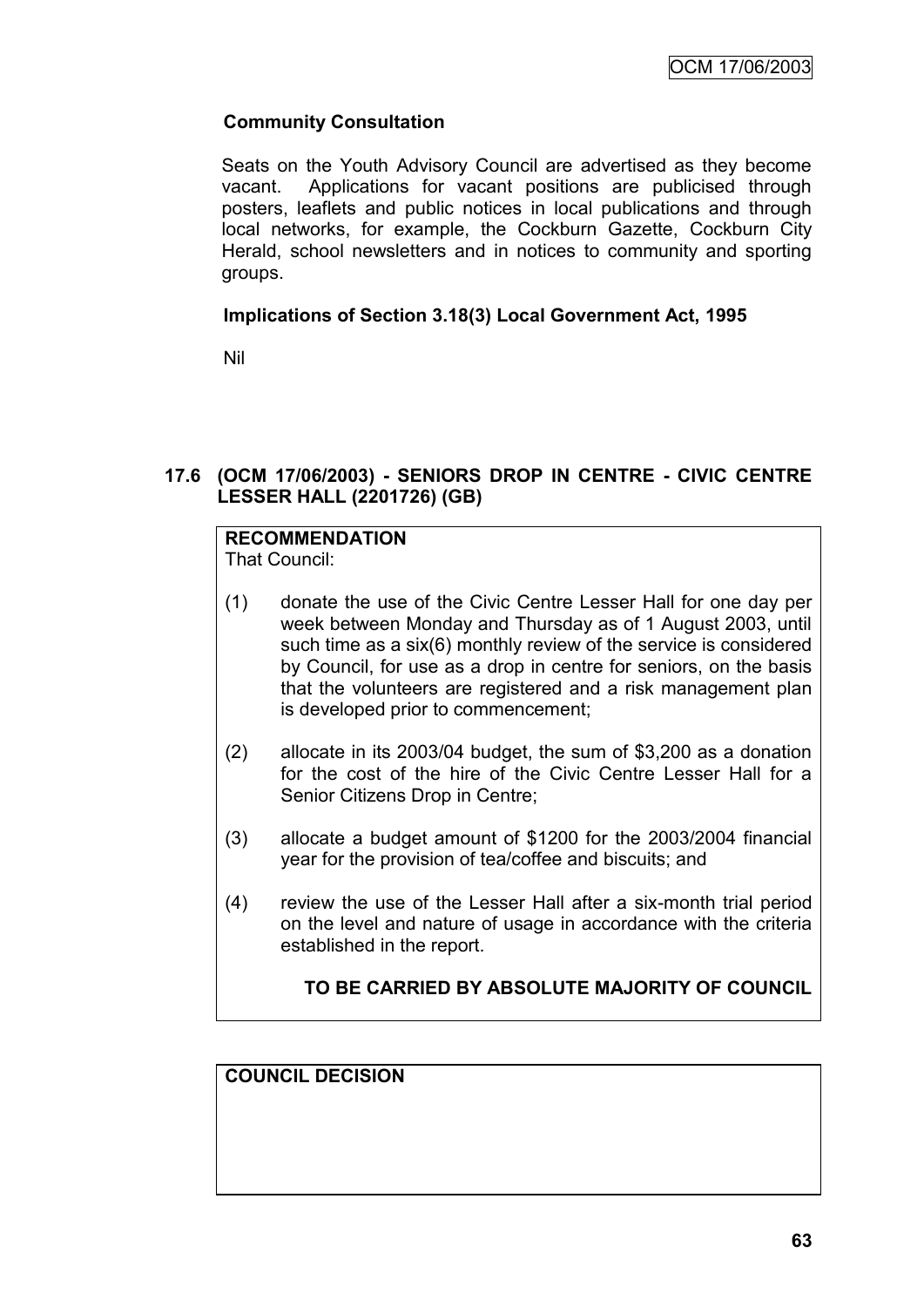## **Background**

At the Council meeting conducted on 20 May 2003, it was resolved that a report be presented to the June 2003 meeting which provides for a drop in centre for senior citizens to achieve the following outcomes:

- 1) donate the use of the Civic Centre lesser hall one day per week for a drop in centre for seniors:
- 2) provision of tea/coffee and biscuits with expenses being met by Council; and
- 3) review of the use of the lesser hall after a six-month trial period on the level and nature of usage.

Clr Oliver advises that there has been a number of seniors approach her on the need for a seniors drop in centre. A trial will allow the need for such a service to be assessed after a six-month period.

#### **Submission**

N/A

#### **Report**

Clr Oliver has advised that there is a small group of residents who have volunteered to assist with the operation of the seniors drop in centre. It is understood that the Volunteers will undertake the entire day-to-day operation of the Seniors Drop in Centre. This includes set up and provision of the tea/ coffee service and the clean up and replacement of furniture, to a state ready for use by other customers.

It is understood that the drop in service will be free of charge and will operate a half-day on Tuesday of each week. However, Clr Oliver would like to keep the option open to change the time and day of the week if customers request this.

There is an option for the Drop in Centre to come under the auspice of an existing organisation and hence be covered by this organisation"s insurance and come under its management and accountability structure. There has been no organisation proposed by Clr Oliver to fulfil this role.

Should the Drop in Centre come under the auspice of the City"s public liability insurance, the senior's centre volunteers will need to be registered as official City of Cockburn Volunteers. However, due to the City"s public liability insurance requirements, a risk management plan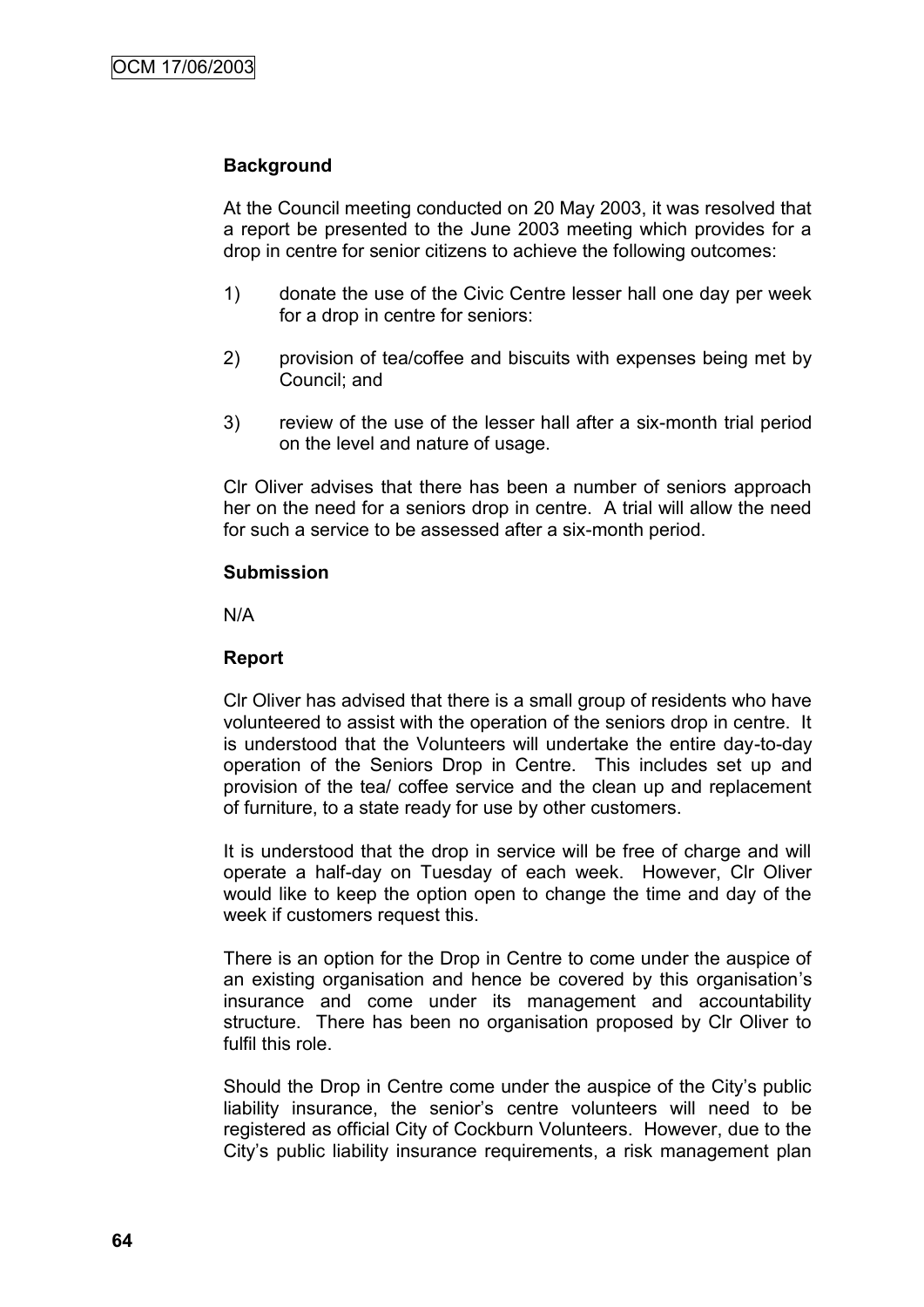will also need to be completed prior to commencement of the Seniors Drop in Centre.

The Civic Centre Lesser Hall has a regular event booking for Australia Day, the Foundation Day Event and the Art Expo. The Civic Centre is the only facility with a large function area and industrial kitchen so it is hired on a regular basis for weekend functions.

Therefore the lesser hall is available from Monday to Thursday from 9.00 until 5.00 p.m. to select a day for use as a Senior"s drop in centre.

| Hourly Rate for | Number of      | Number of | <b>Total Donation for</b> |
|-----------------|----------------|-----------|---------------------------|
| lesser hall     | hours per week | weeks     | hall hire                 |
| \$13.20         |                | 30        | \$3178.40                 |

As the Civic Centre lesser hall has an hourly charge of \$13.20 per hour, the donation for the hall hire will equate to \$3,178.40 for the 6 month trial period plus a month for Council to determine its position.

The cost of tea /coffee and biscuits has only been estimated as there is no ability to determine the number of seniors who will attend the centre. The budget allocation has been based upon \$2.00 per person and an estimate of 20 people attending the centre each week over the 6-month trial period plus a month for Council to determine its position. This therefore amounts to \$1,200.00.

| Estimated number of | Cost per person for | Total cost for 30 |
|---------------------|---------------------|-------------------|
| seniors per week    | tea/coffee          | week period       |
| 20                  | \$2.00              | \$1200            |

The City proposes that the volunteers collect data regarding the nature and level of usage for the seniors drop in centre. The Evaluation Criteria to include at least the following matters to the satisfaction of the Director of Community Services:-

- The number of hours that the Seniors Drop in Centre is operational.
- A register of customers identifying individuals and the number of visits each make to the Centre.
- The cost per customer.
- The customer satisfaction level.

This data will assist in determining the level of community need and provide specific information regarding the nature and level of usage, so that the Seniors Drop in Centre can be reviewed at the end of the 6 month trial period. The actual cost of the service, including tea and coffee, can be determined at this time.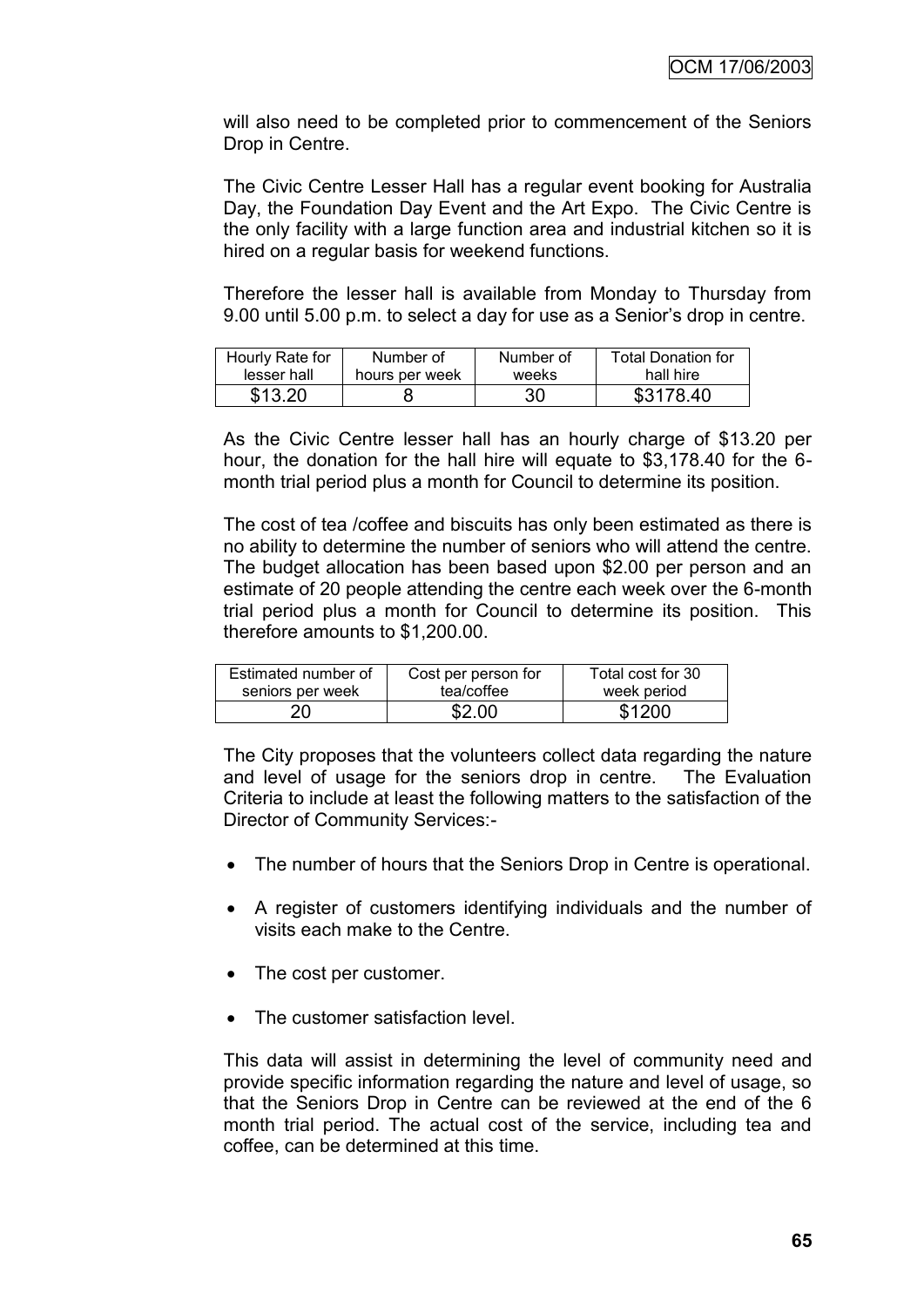## **Strategic Plan/Policy Implications**

To facilitate and provide an optimum range of community services.

#### **Budget/Financial Implications**

An estimated cost for the provision of basic tea and coffee facilities has been calculated and the cost for the hire of the facility comes to a total cost implication of approximately \$4,400.00 for the 6 month trial period plus a month for Council to determine its position.

#### **Legal Implications**

In order to satisfy Public Liability Insurance requirements, the volunteers who will be providing the drop in service to seniors will need to be registered as official City of Cockburn Volunteers and a risk management plan will need to be completed prior to commencement of the seniors drop in centre.

#### **Community Consultation**

Clr Oliver advises that the need for the service has been identified by people contacting her seeking a seniors drop in centre.

#### **Implications of Section 3.18(3) Local Government Act, 1995**

There are several other seniors centres and services operating in the area such as the Cockburn Senior Citizens, Young Place, Hamilton Hill, the Seniors Centre operating from St. Jerome's Church and the Pensioners League, Hamilton Hill.

#### **18. EXECUTIVE DIVISION ISSUES**

Nil

# **19. MOTIONS OF WHICH PREVIOUS NOTICE HAS BEEN GIVEN**

Nil

## **20. NOTICES OF MOTION GIVEN AT THE MEETING FOR CONSIDERATION AT NEXT MEETING**

**21. NEW BUSINESS OF AN URGENT NATURE INTRODUCED BY DECISION OF MEETING BY COUNCILLORS OR OFFICERS**